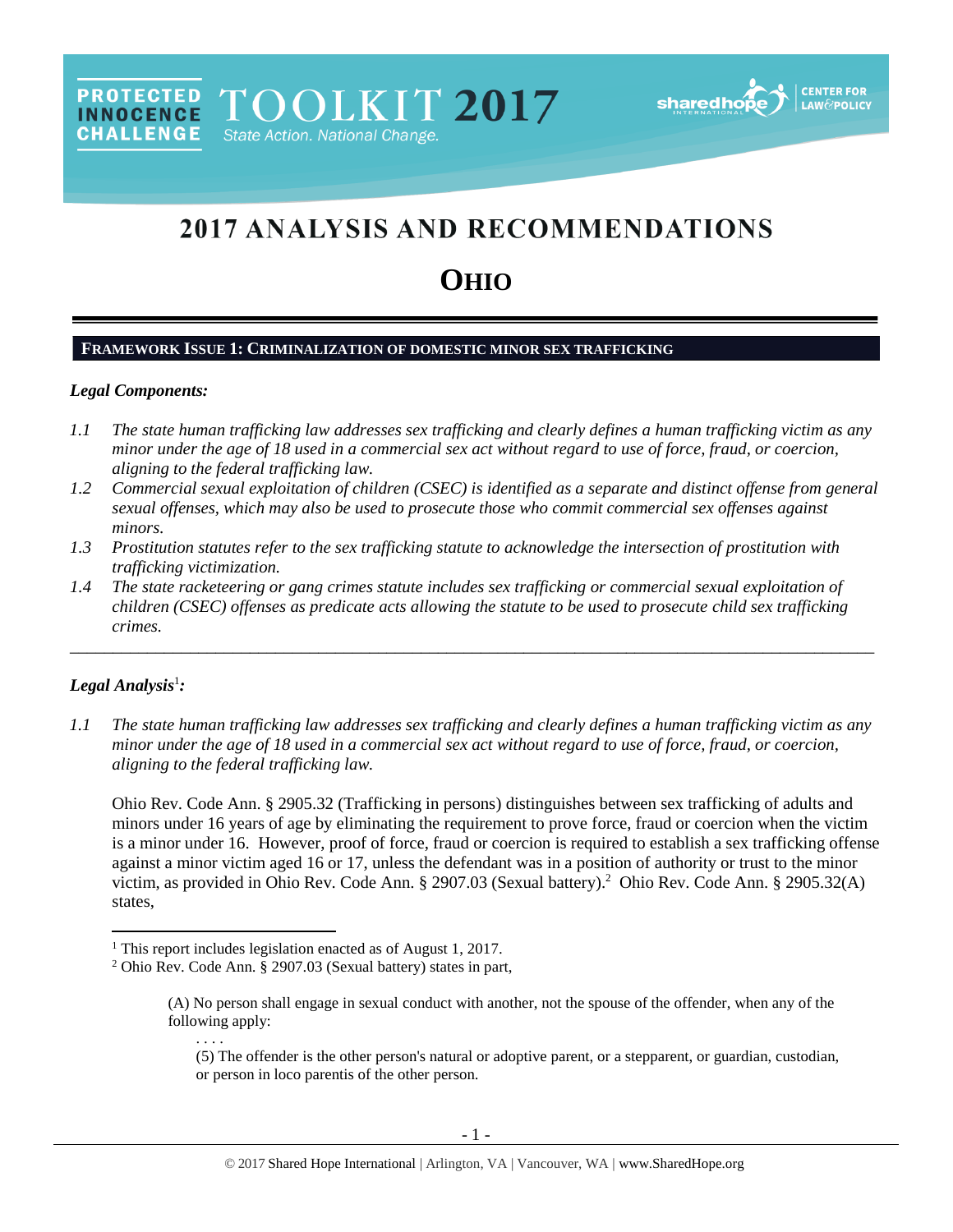No person shall knowingly recruit, lure, entice, isolate, harbor, transport, provide, obtain, or maintain, or knowingly attempt to recruit, lure, entice, isolate, harbor, transport, provide, obtain, or maintain, another person if any of the following applies:

(1) The offender knows that the other person will be subjected to involuntary servitude or be compelled to engage in sexual activity for hire, engage in a performance that is obscene, sexually oriented, or nudity oriented, or be a model or participant in the production of material that is obscene, sexually oriented, or nudity oriented.<sup>3</sup>

(2) The other person is less than sixteen years of age or is a person with a developmental disability whom the offender knows or has reasonable cause to believe is a person with a developmental disability, and either the offender knows that the other person will be subjected to involuntary servitude or the offender's knowing recruitment, luring, enticement, isolation, harboring, transportation, obtaining, or maintenance of the other person or knowing attempt to recruit, lure, entice, isolate, harbor, transport, provide, obtain, or maintain the other person is for any of the following purposes:

(a) To engage in sexual activity for hire<sup>4</sup>;

l

(6) The other person is in custody of law or a patient in a hospital or other institution, and the offender has supervisory or disciplinary authority over the other person.

(7) The offender is a teacher, administrator, coach, or other person in authority employed by or serving in a school for which the state board of education prescribes minimum standards pursuant to division (D) of section 3301.07 of the Revised Code, the other person is enrolled in or attends that school, and the offender is not enrolled in and does not attend that school.

(8) The other person is a minor, the offender is a teacher, administrator, coach, or other person in authority employed by or serving in an institution of higher education, and the other person is enrolled in or attends that institution.

(9) The other person is a minor, and the offender is the other person's athletic or other type of coach, is the other person's instructor, is the leader of a scouting troop of which the other person is a member, or is a person with temporary or occasional disciplinary control over the other person.

(10) The offender is a mental health professional, the other person is a mental health client or patient of the offender, and the offender induces the other person to submit by falsely representing to the other person that the sexual conduct is necessary for mental health treatment purposes.

(11) The other person is confined in a detention facility, and the offender is an employee of that detention facility.

(12) The other person is a minor, the offender is a cleric, and the other person is a member of, or attends, the church or congregation served by the cleric.

(13) The other person is a minor, the offender is a peace officer, and the offender is more than two years older than the other person.

<sup>3</sup> Ohio Rev. Code Ann. § 2905.31(B) (Involuntary servitude) states, "'Material that is obscene, sexually oriented, or nudity oriented' and 'performance that is obscene, sexually oriented, or nudity oriented' have the same meanings as in section 2929.01 [Definitions] of the Revised Code." Ohio Rev. Code Ann. § 2929.01(CCC) (Penalties and sentencing general definitions) defines "material that is obscene, sexually oriented, or nudity oriented" as "any material that is obscene, that shows a person participating or engaging in sexual activity, masturbation, or bestiality, or that shows a person in a state of nudity." Ohio Rev. Code Ann. § 2929.01(DDD) defines "performance that is obscene, sexually oriented, or nudity oriented" as "any performance that is obscene, that shows a person participating or engaging in sexual activity, masturbation, or bestiality, or that shows a person in a state of nudity." 4 "Sexual activity for hire," "performance for hire," and "model or participant for hire" are defined under Ohio Rev. Code Ann. § 2905.32 (F)(2) (Trafficking in persons) as

an implicit or explicit agreement to provide sexual activity, engage in an obscene, sexually oriented, or nudity oriented performance, or be a model or participant in the production of obscene, sexually oriented, or nudity oriented material, whichever is applicable, in exchange for anything of value paid to any of the following:

(a) The person engaging in such sexual activity, performance, or modeling participation;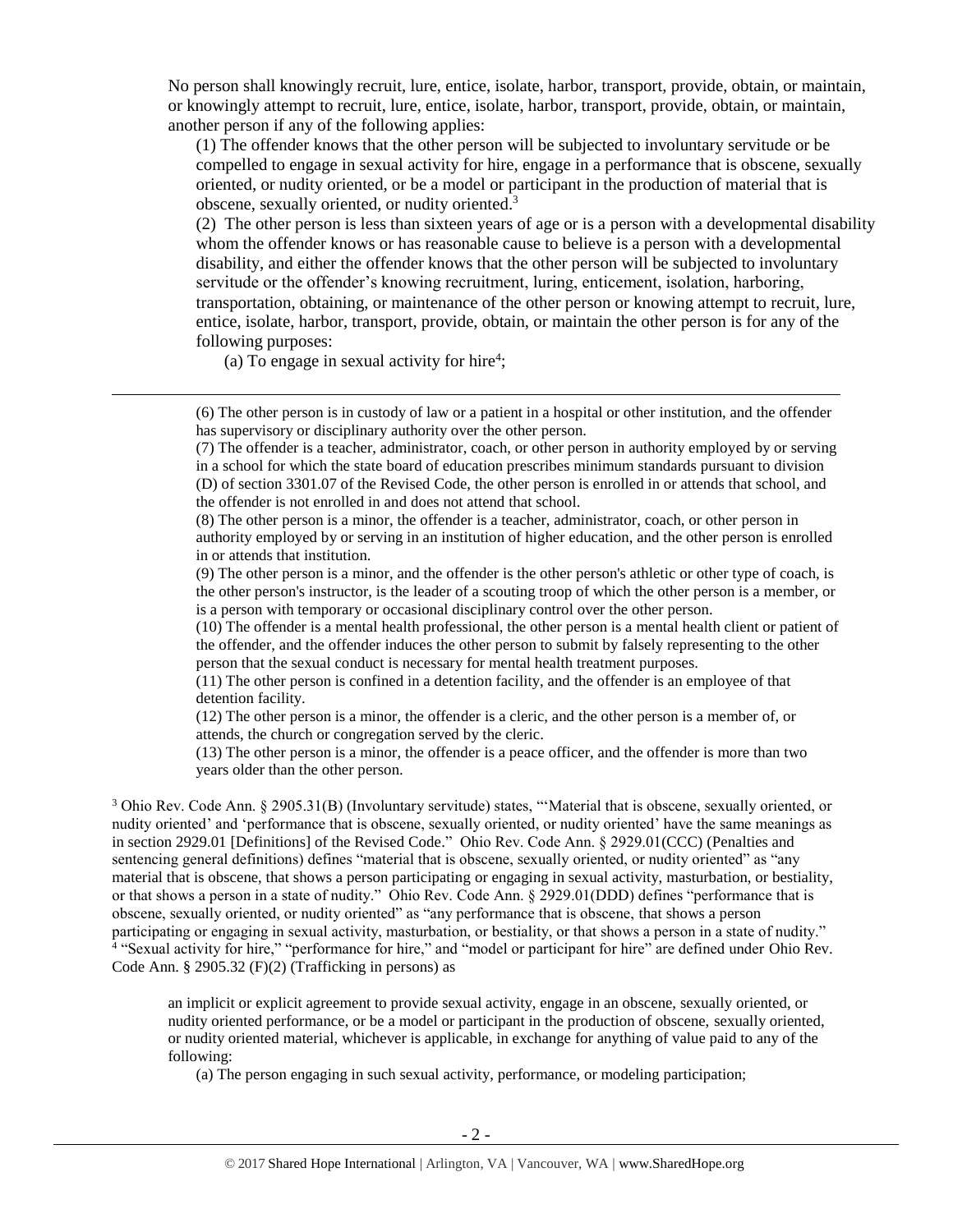(b) To engage in a performance for hire that is obscene, sexually oriented, or nudity oriented; (c) To be a model or participant for hire in the production of material that is obscene, sexually oriented, or nudity oriented.

(3) The other person is sixteen or seventeen years of age, either the offender knows that the other person will be subjected to involuntary servitude or the offender's knowing recruitment, luring, enticement, isolation, harboring, transportation, provision, obtaining, or maintenance of the other person or knowing attempt to recruit, lure, entice, isolate, harbor, transport, provide, obtain, or maintain the other person is for any purpose described in divisions  $(A)(2)(a)$  to (c) of this section, and the circumstances described in division  $(A)(5)$ ,  $(6)$ ,  $(7)$ ,  $(8)$ ,  $(9)$ ,  $(10)$ ,  $(11)$ ,  $(12)$ , or  $(13)$  of section  $2907.3<sup>5</sup>$  of the Revised Code apply with respect to the offender and the other person.

Ohio Rev. Code Ann. § 2905.32(C) further provides, "In a prosecution under this section, proof that the defendant engaged in sexual activity with any person, or solicited sexual activity with any person, whether or not for hire, without more, does not constitute a violation of this section."

A conviction under Ohio Rev. Code Ann. § 2905.32(A), is punishable as a first degree felony,<sup>6</sup> for which "the court shall sentence the offender to a definite prison term of ten, eleven, twelve, thirteen, fourteen, or fifteen years," and a possible fine up to \$20,000.<sup>7</sup> Ohio Rev. Code Ann. §§ 2905.32(E),<sup>8</sup> 2929.13(A),  $2929.18(A)(3)(a).<sup>9</sup>$ 

> (b) Any person who recruits, entices, isolates, harbors, transports, provides, obtains, or maintains, or attempts to recruit, lure, entice, isolate, harbor, transport, provide, obtain, or maintain the person described in  $(F)(2)(a)$  of this section;

(c) Any person associated with a person described in  $(F)(2)(a)$  of this section.

 $\overline{\phantom{a}}$ 

<sup>6</sup> Pursuant to Ohio Rev. Code Ann. § 2929.13(A) (Guidance by degree of felony; monitoring of sexually oriented offenders by global positioning device), unless the criminal provision specifies that a prison term is presumptive or mandatory, the judge has discretion to sentence a felony offender according to the terms of Ohio Rev. Code Ann.§ 2929.14 (Basic prison terms), § 2929.15 (Community control sanctions), § 2929.16 (Residential Sanctions), § 2929.17 (Nonresidential sanctions), or § 2929.18 (Financial sanctions; restitution; reimbursements) with the minimum sentence necessary to accomplish the purposes of rehabilitating the criminal and protecting the community from future crime. Ohio Rev. Code Ann. §§ 2929.11, 2929.13(A), (D), 2929.14(A). If the criminal provision specifies that imprisonment is mandatory, then the court must "impose any financial sanction pursuant to section 2929.18 of the Revised Code that is required for the offense and may impose any other financial sanction pursuant to that section . . . ." Ohio Rev. Code Ann. § 2929.13(A). If the statute specifies that there is a presumption of imprisonment then "it is presumed that a prison term is necessary in order to comply with the purposes and principles of" Ohio Rev. Code Ann. § 2929.11 (Purposes of felony sentencing; discrimination prohibited), but the court may depart from the presumption and community control sanctions if it evaluates the factors outlined in § 2929.12 (Seriousness and recidivism factors) and finds that community control sanctions would adequately punish the offender, protect the public, and maintain the seriousness of the offense. Ohio Rev. Code Ann. § 2929.13(D). In the absence of a mandatory term of imprisonment and when the court departs from the presumption of imprisonment, the judge may order community control sanctions like community service, house arrest, mediation between offender and victim, probation, curfew, time in a halfway house, or up to six months in a community-based correctional facility. Ohio Rev. Code Ann. §§ 2929.15(A), 2929.16(A)(1), (4), 2929.17(B), (C), (E), (I), (L). Ohio Rev. Code Ann. § 2929.12 provides the judge several factors to consider in determining whether it is appropriate to issue a community control sanction or a term of imprisonment. This report will explicitly note when imprisonment is presumptive or mandatory.

<sup>7</sup> When an offender is an organization rather than a person, different fines apply to felonies and misdemeanors of various degrees under Ohio Rev. Code Ann. § 2929.31 (Organizational penalties). Additionally, Ohio Rev. Code Ann. § 2929.32(A)(1) (Additional fine for certain offenders; collection of fines; crime victims recovery fund) authorizes the court to order an offender to pay a fine up to \$1,000,000 if any of the following applies to the offense and the offender:

<sup>5</sup> *See supra* note [2.](#page-0-0)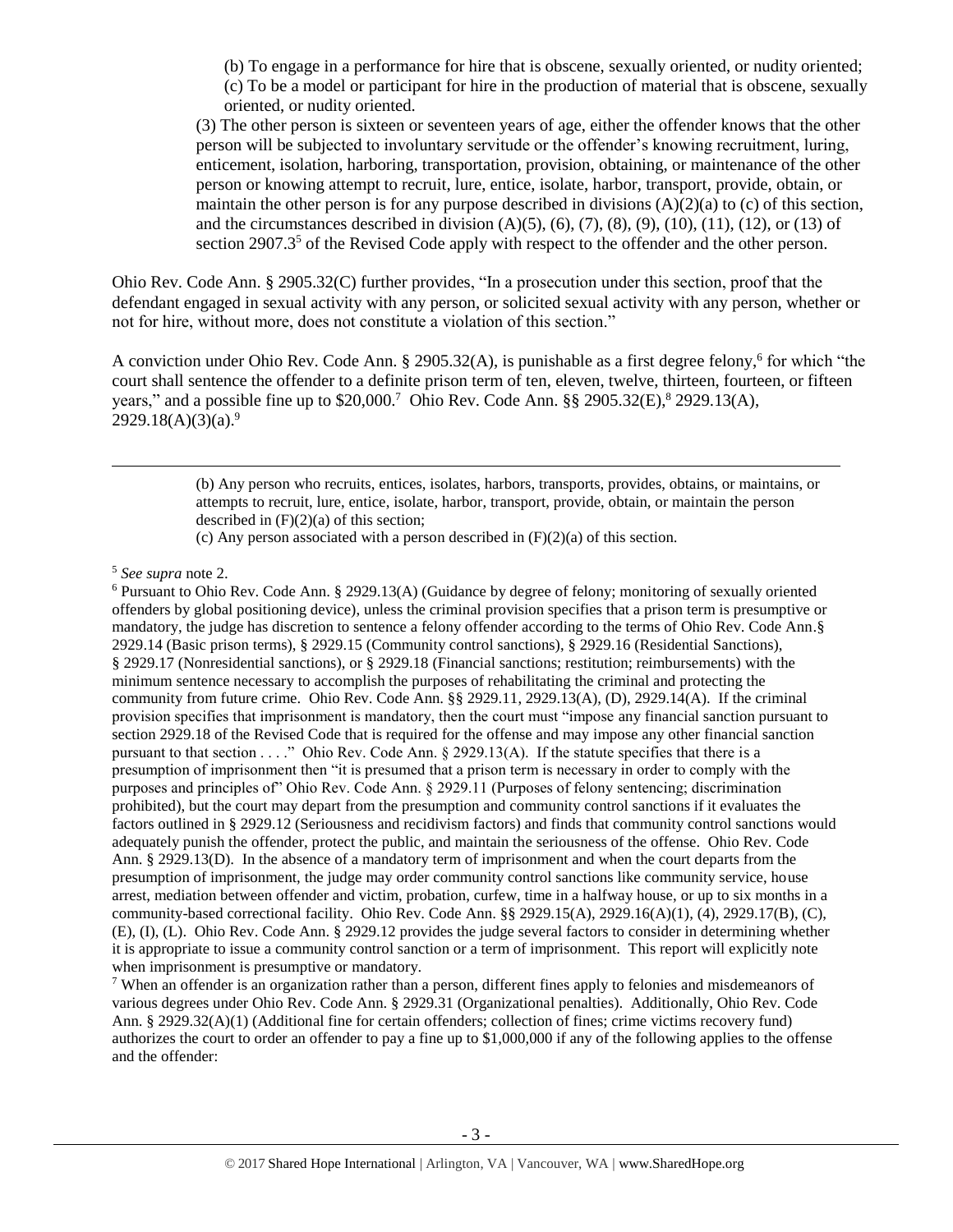- 1.1.1 Recommendation: Amend Ohio Rev. Code § 2905.32 (Trafficking in persons) to eliminate the requirement to either prove that the minor "was compelled to engage in sexual activity" or the existence of special circumstances under § 2907.03 (Sexual battery) when the minor victim is 16 or 17 years of age.
- *1.2 Commercial sexual exploitation of children (CSEC) is identified as a separate and distinct offense from general sexual offenses, which may also be used to prosecute those who commit commercial sex offenses against minors.*

The following laws criminalize CSEC in Ohio:

 $\overline{a}$ 

1. Ohio Rev. Code Ann. § 2907.21(A) (Compelling prostitution) states,

No person shall knowingly do any of the following:

- $(1)$  Compel<sup>10</sup> another to engage in sexual activity for hire;
- (2) Induce, procure, encourage, solicit, request, or otherwise facilitate either of the following: (a) A minor to engage in sexual activity for hire, whether or not the offender knows the age of the minor;

(b) A person the offender believes to be a minor to engage in sexual activity for hire, whether or not the person is a minor.

(a) There are three or more victims, as defined in section 2969.11 of the Revised Code, of the offense for which the offender is being sentenced.

(c) The offense for which the offender is being sentenced is aggravated murder, murder, or a felony of the first degree that, if it had been committed prior to July 1, 1996, would have been an aggravated felony of the first degree.

<sup>8</sup> Under Ohio Rev. Code Ann. § 2905.32(D), "if an offender is convicted of or pleads guilty to a violation of [2905.32] and also . . . is convicted of or pleads guilty to any other violation of Chapter 2907 of the Revised Code based on the same conduct involving the same victim that was the basis of the violation of this section, the two offenses are allied offenses of similar import under section 2941.25 of the Revised Code." Pursuant to Ohio Rev. Code Ann. § 2941.25(A) (Allied offenses of similar import - multiple counts), "Where the same conduct by defendant can be construed to constitute two or more allied offenses of similar import, the indictment or information may contain counts for all such offenses, but the defendant may be convicted of only one." By contrast, "[w]here the defendant's conduct constitutes two or more offenses of dissimilar import, or where his conduct results in two or more offenses of the same or similar kind committed separately or with a separate animus as to each, the indictment or information may contain counts for all such offenses, and the defendant may be convicted of all of them." Ohio Rev. Code Ann. § 2941.25(B). Consequently, with the exception of Ohio Rev. Code Ann. § 2919.22(B)(5) (Endangering children), an offender convicted under § 2905.32 for sex trafficking a minor could not be convicted under the commercial sexual exploitation of children (CSEC) offenses discussed below, including Ohio Rev. Code Ann. § 2907.21(A) (Compelling prostitution), § 2907.22(A) (Promoting prostitution), § 2907.23 (Procuring), § 2907.07(B)(2) (Importuning) where the same conduct and victim are involved.

9 If the crime is a "sexually oriented offense or a child-victim oriented offense, as those terms are defined in section 2950.01 of the Revised Code," the court may impose an additional fine of fifty to \$500. <sup>10</sup> Ohio Rev. Code Ann. § 2907.21(B) states,

For a prosecution under division  $(A)(1)$  of this section, the element "compel" does not require that the compulsion be openly displayed or physically exerted. The element "compel" has been established if the state proves that the victim's will was overcome by force, fear, duress, or intimidation.

<sup>(</sup>b) The offender previously has been convicted of or pleaded guilty to one or more offenses, and, for the offense for which the offender is being sentenced and all of the other offenses, there is a total of three or more victims, as defined in section 2969.11 of the Revised Code.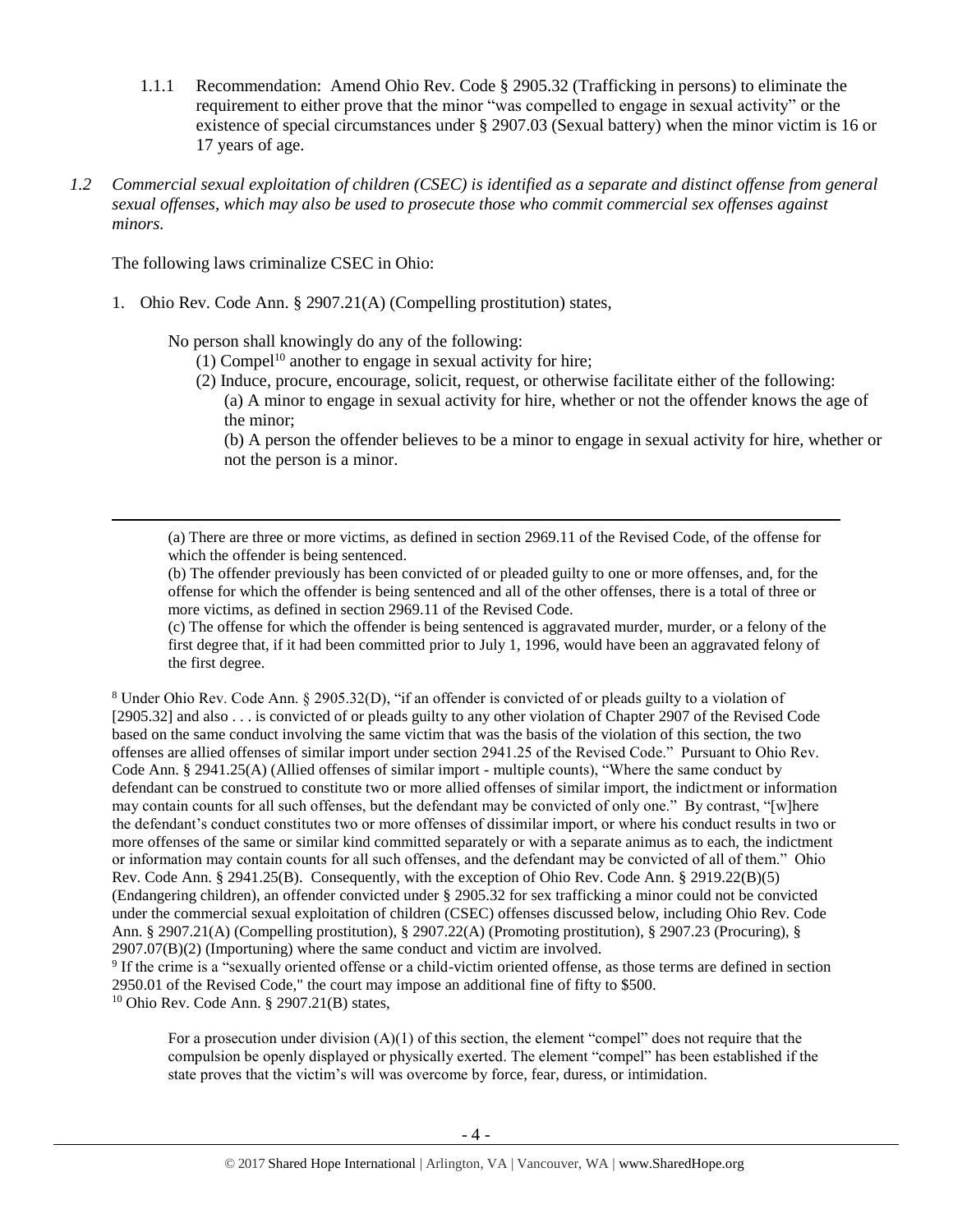- (3) (a) Pay or agree to pay a minor, either directly or through the minor's agent, so that the minor will engage in sexual activity, whether or not the offender knows the age of the minor; (b) Pay or agree to pay a person the offender believes to be a minor, either directly or through the person's agent, so that the person will engage in sexual activity, whether or not the person is a minor.
- (4) (a) Pay a minor, either directly or through the minor's agent, for the minor having engaged in sexual activity pursuant to a prior agreement, whether or not the offender knows the age of the minor;

(b) Pay a person the offender believes to be a minor, either directly or through the person's agent, for the person having engaged in sexual activity pursuant to a prior agreement, whether or not the person is a minor.

(5) (a) Allow a minor to engage in sexual activity for hire if the person allowing the child to engage in sexual activity for hire is the parent, guardian, custodian, person having custody or control, or person in loco parentis of the minor;

<span id="page-4-1"></span><span id="page-4-0"></span>(b) Allow a person the offender believes to be a minor to engage in sexual activity for hire if the person allowing the person to engage in sexual activity for hire is the parent, guardian, custodian, person having custody or control, or person in loco parentis of the person the offender believes to be a minor, whether or not the person is a minor.

A conviction under Ohio Rev. Code Ann.  $\S 2907.21(A)(2)$ –(5) is punishable as a third degree felony by imprisonment for 9–36 months<sup>11</sup> and a possible fine up to \$10,000. If the crime is a "sexually oriented offense or a child-victim oriented offense, as those terms are defined in section 2950.01 of the Revised Code," the court may impose an additional fine of fifty to \$500. Ohio Rev. Code Ann. §§ 2907.21(C), 2929.14(A)(3)(b), 2929.18(A)(3)(c). If the victim is 16–17, a conviction under Ohio Rev. Code Ann. § 2907.21(A)(1) is punishable as a second degree felony by imprisonment for  $2-8$ years and a possible fine up to \$15,000. Ohio Rev. Code Ann. §§ 2907.21(C), 2929.14(A)(2),  $2929.18(A)(3)(b)$ . If the victim is under 16, a conviction under Ohio Rev. Code Ann. § 2907.21(A)(1) is punishable as a first degree felony by imprisonment for 3–11 years<sup>12</sup> and a possible fine up to \$20,000. Ohio Rev. Code Ann. §§ 2907.21(C), 2929.14(A)(1), 2929.18(A)(3)(a).

<span id="page-4-2"></span>If an offender convicted under Ohio Rev. Code Ann. § 2907.21 committed the offense "in furtherance of human trafficking,"<sup>13</sup> however, enhanced penalties apply under Ohio Rev. Code Ann. § 2941.1422

means a scheme or plan to which all of the following apply:

(1) Its object is one or more of the following:

 $\overline{\phantom{a}}$ 

(a) To subject a victim or victims to involuntary servitude, as defined in section 2905.31 [Involuntary servitude] of the Revised Code, to compel a victim or victims to engage in sexual activity for hire, to engage in a performance that is obscene, sexually oriented, or nudity oriented, or to be a model or participant in the production of material that is obscene, sexually oriented, or nudity oriented.

<sup>&</sup>lt;sup>11</sup> Ohio Rev. Code Ann. § 2929.14(A)(3)(b) states, "the prison term shall be nine, twelve, eighteen, twenty-four, thirty, or thirty-six months."

<sup>&</sup>lt;sup>12</sup> Ohio Rev. Code Ann. § 2929.14(A)(1) states, "the prison term shall be three, four, five, six, seven, eight, nine, ten, or eleven years."

<sup>13</sup> As used in Ohio Rev. Code Ann. § 2941.1422 (Human trafficking specification) and § 2929.14(B)(7) (Basic prison terms) and as defined in Ohio Rev. Code Ann. § 2929.01(AAA) (Definitions), "human trafficking"

<sup>(</sup>b) To facilitate, encourage, or recruit a victim who is less than sixteen years of age or is a person with a developmental disability, or victims who are less than sixteen years of age or are persons with development disabilities, for any purpose listed in divisions  $(A)(2)(a)$  of section 2905.32 of the Revised Code;

<sup>(</sup>c) To facilitate, encourage, or recruit a victim who is sixteen or seventeen years of age, or victims who are sixteen or seventeen years of age, for any purpose listed in divisions  $(A)(2)(a)$  to  $(c)$  of section 2905.32 of the Revised Code, if the circumstances described in division  $(A)(5)$ ,  $(6)$ ,  $(7)$ ,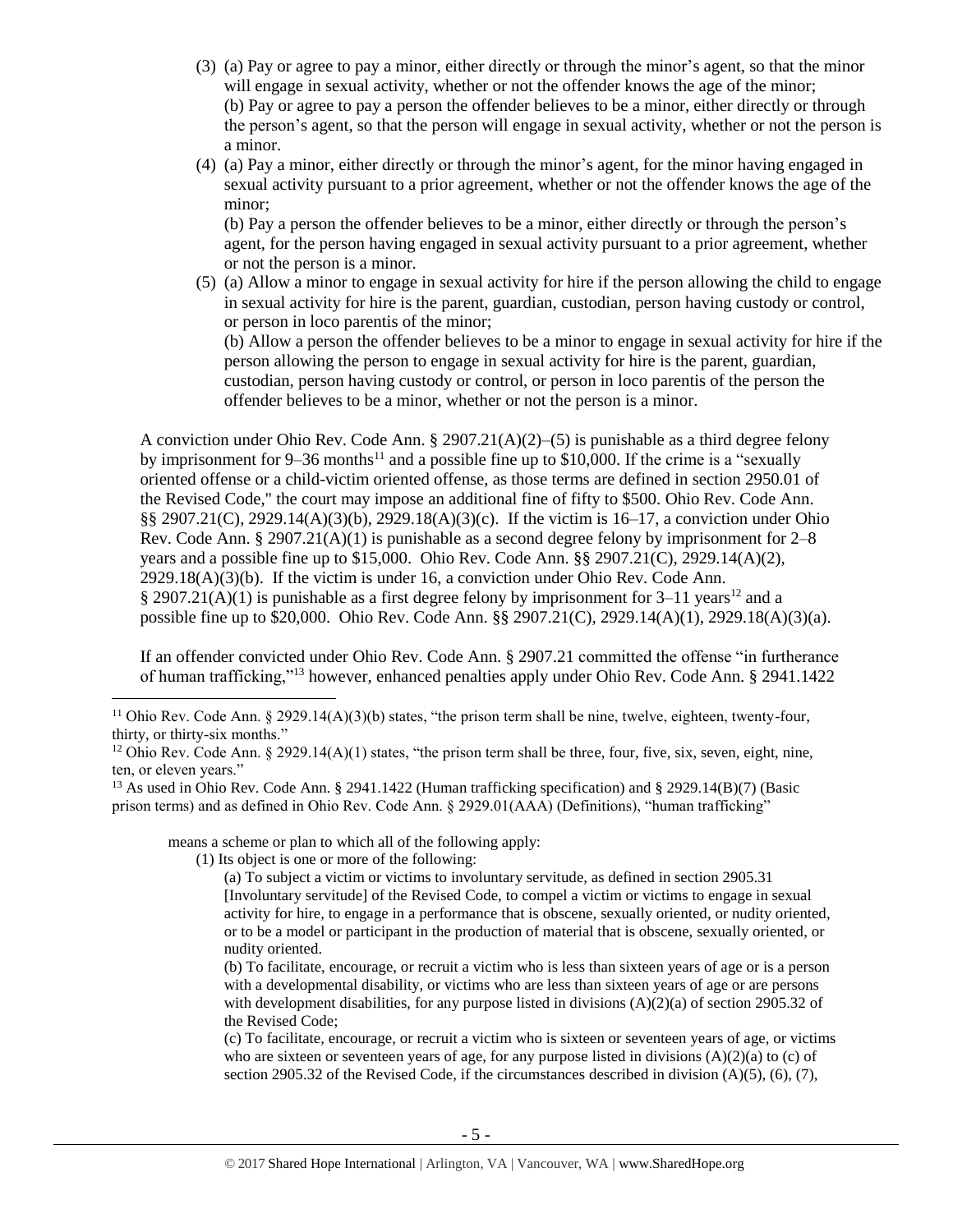(Human trafficking specification)<sup>14</sup> and § 2929.14(B)(7) (Basic prison terms).<sup>15</sup> Ohio Rev. Code Ann. § 2907.21(C). In such a case, a conviction under Ohio Rev. Code Ann. § 2907.21(A)(2)–(5) is punishable as a third degree felony by mandatory imprisonment for 3 years and a possible fine up to \$10,000. Ohio Rev. Code Ann. §§ 2907.21(C), 2929.14(A)(3)(b), (B)(7)(a)(ii), 2929.18(A)(3)(c). If the victim is 16–17 years old, a conviction under Ohio Rev. Code Ann.  $\S 2907.21(A)(1)$  is punishable as a second degree felony by mandatory imprisonment for 3–8 years and a possible fine up to \$15,000. Ohio Rev. Code Ann. §§ 2907.21(C), 2929.14(A)(2), (B)(7)(a)(ii), 2929.18(A)(3)(b). If the victim is under 16 years old, a conviction under Ohio Rev. Code Ann. § 2907.21(A)(1) is punishable as a first degree felony by mandatory imprisonment for 5–10 years and a possible fine up to \$20,000. Ohio Rev. Code Ann. §§ 2907.21(C), 2929.14(B)(7)(a)(i), 2929.18(A)(3)(a).

2. Ohio Rev. Code Ann. § 2907.22(A) (Promoting prostitution) states,

(8), (9), (10), (11), (12), or (13) of section 2907.03 of the Revised Code apply with respect to the person engaging in the conduct and the victim or victims.

(2) It involves at least two felony offenses, whether or not there has been a prior conviction for any of the felony offenses, to which all of the following apply:

(a) Each of the felony offenses is a violation of section 2905.01 [Kidnapping], 2905.02 [Abduction], 2905.32 [Trafficking in persons], 2907.21 [Compelling prostitution], 2907.22 [Promoting prostitution], or 2923.32 [Engaging in pattern of corrupt activity; forfeiture], division (A)(1) or (2) of section 2907.323 [Illegal use of a minor in nudity-oriented material or performance], or division  $(B)(1)$ ,  $(2)$ ,  $(3)$ ,  $(4)$ , or  $(5)$  of section 2919.22 [Endangering children] of the Revised Code or is a violation of a law of any state other than this state that is substantially similar to any of the sections or divisions of the Revised Code identified in this division. (b) At least one of the felony offenses was committed in this state.

(c) The felony offenses are related to the same scheme or plan and are not isolated instances.

<sup>14</sup> Ohio Rev. Code Ann. § 2941.1422 provides,

 $\overline{a}$ 

(A) Imposition of a mandatory prison term under division (B)(7) of section 2929.14 [Basic prison terms] of the Revised Code is precluded unless the offender is convicted of or pleads guilty to a felony violation of section 2905.01 [Kidnapping], 2905.02 [Abduction], 2907.21 [Compelling prostitution], 2907.22 [Promoting prostitution], or 2923.32 [Engaging in pattern of corrupt activity; forfeiture], division (A)(1) or (2) of section 2907.323 [Illegal use of a minor in nudity-oriented material or performance], or division (B)(1), (2), (3), (4), or (5) of section 2919.22 [Endangering children] of the Revised Code and unless the indictment, count in the indictment, or information charging the offense specifies that the offender knowingly committed the offense in furtherance of human trafficking .... . . . .

<sup>15</sup> Ohio Rev. Code Ann. § 2929.14(B)(7)(a) states,

(a) If an offender is convicted of or pleads guilty to a felony violation of section 2905.01 [Kidnapping], 2905.02 [Abduction], 2907.21 [Compelling prostitution], 2907.22 [Promoting prostitution], or 2923.32 [Engaging in pattern of corrupt activity; forfeiture], division (A)(1) or (2) of section 2907.323 [Illegal use of a minor in nudity-oriented material or performance], or division (B)(1), (2), (3), (4), or (5) of section 2919.22 [Endangering children] of the Revised Code and also is convicted of or pleads guilty to a specification of the type described in section 2941.1422 [Human trafficking specification] of the Revised Code that charges that the offender knowingly committed the offense in furtherance of human trafficking, the court shall impose on the offender a mandatory prison term that is one of the following:

(i) If the offense is a felony of the first degree, a definite prison term of not less than five years and not greater than ten years;

(ii) If the offense is a felony of the second or third degree, a definite prison term of not less than three years and not greater than the maximum prison term allowed for the offense by division (A) of section 2929.14 [Basic prison terms] of the Revised Code;

(iii) If the offense is a felony of the fourth or fifth degree, a definite prison term that is the maximum prison term allowed for the offense by division (A) of section 2929.14 of the Revised Code.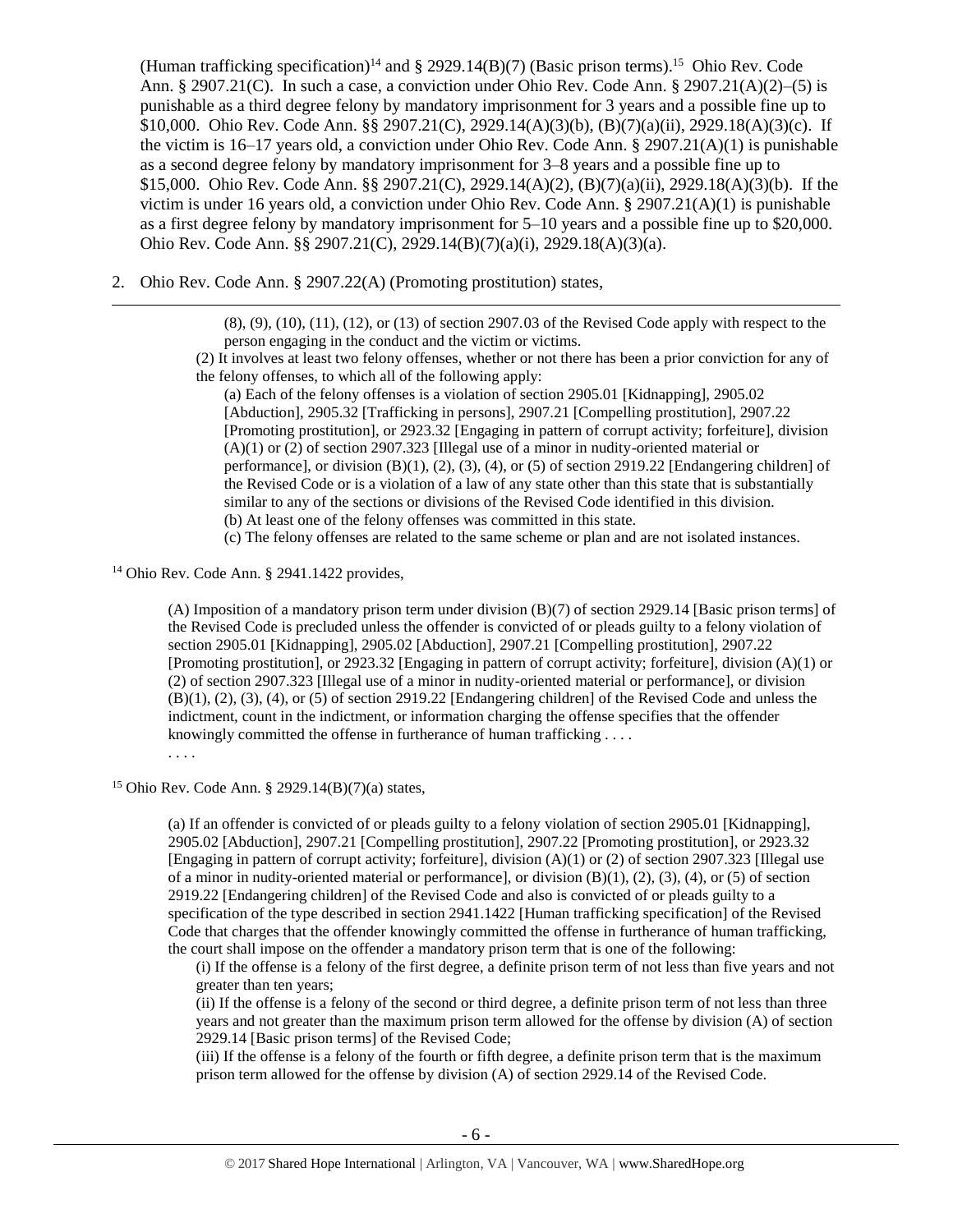No person shall knowingly:

(1) Establish, maintain, operate, manage, supervise, control, or have an interest in a brothel or any other enterprise a purpose of which is to facilitate engagement in sexual activity for hire; (2) Supervise, manage, or control the activities of a prostitute in engaging in sexual activity for hire; (3) Transport another, or cause another to be transported in order to facilitate the other person's engaging in sexual activity for hire;

<span id="page-6-1"></span>(4) For the purpose of violating or facilitating a violation of this section, induce or procure another to engage in sexual activity for hire.

Ohio Rev. Code Ann. § 2907.22(B)<sup>16</sup> imposes enhanced penalties when the victim of the offense is a commercially sexually exploited child. In such a case, a conviction under Ohio Rev. Code Ann. § 2907.22(A) is punishable as a third degree felony by imprisonment for 9–36 months and a possible fine up to \$10,000. Ohio Rev. Code Ann. §§ 2907.22(B), 2929.14(A)(3)(b), 2929.18(A)(3)(c). Where an offender convicted under Ohio Rev. Code Ann. § 2907.22 committed the offense "in furtherance of human trafficking," enhanced penalties apply pursuant to Ohio Rev. Code Ann. § 2941.1422 and § 2929.14(B)(7). In such a case, a conviction under Ohio Rev. Code Ann. § 2907.22 is punishable as a third degree felony by mandatory imprisonment for 3 years and a possible fine up to \$10,000. Ohio Rev. Code Ann. §§ 2907.22(B), 2929.14(A)(3)(b), (B)(7)(a)(ii), 2929.18(A)(3)(c).

3. Ohio Rev. Code Ann. § 2919.22(B)(5) (Endangering children) states,

No person shall do any of the following to a child under eighteen years of age . . .

<span id="page-6-0"></span>. . . . (5) Entice, coerce, permit, encourage, compel, hire, employ, use, or allow the child to act, model, or in any other way participate in, or be photographed for, the production, presentation, dissemination, or advertisement of any material or performance that the offender knows or reasonably should know is obscene, is sexually oriented matter, or is nudity-oriented matter.

A conviction under Ohio Rev. Code Ann. § 2919.22(B)(5) is punishable as a second degree felony punishable by imprisonment for  $2-8$  years<sup>17</sup> and a possible fine up to \$15,000. Ohio Rev. Code Ann. §§ 2919.22(E)(4), 2929.14(A)(2), 2929.18(A)(3)(b).

- 4. Ohio Rev. Code Ann. § 2907.23 (Procuring) states,
	- (A) No person, knowingly and for gain, shall do either of the following:
		- (1) Entice or solicit another to patronize a prostitute or brothel;
		- (2) Procure a prostitute for another to patronize, or take or direct another at the other's request to any place for the purpose of patronizing a prostitute.

l

<sup>17</sup> Ohio Rev. Stat. Ann. § 2929.14(A)(2) states, "the prison term shall be two, three, four, five, six, seven, or eight years."

 $16$  Ohio Rev. Code Ann. § 2907.22(B) states, in part,

Whoever violates this section is guilty of promoting prostitution. Except as otherwise provided in this division, promoting prostitution is a felony of the fourth degree. If any prostitute in the brothel involved in the offense, or the prostitute whose activities are supervised, managed, or controlled by the offender, or the person transported, induced, or procured by the offender to engage in sexual activity for hire, is a minor, whether or not the offender knows the age of the minor, then promoting prostitution is a felony of the third degree . . . .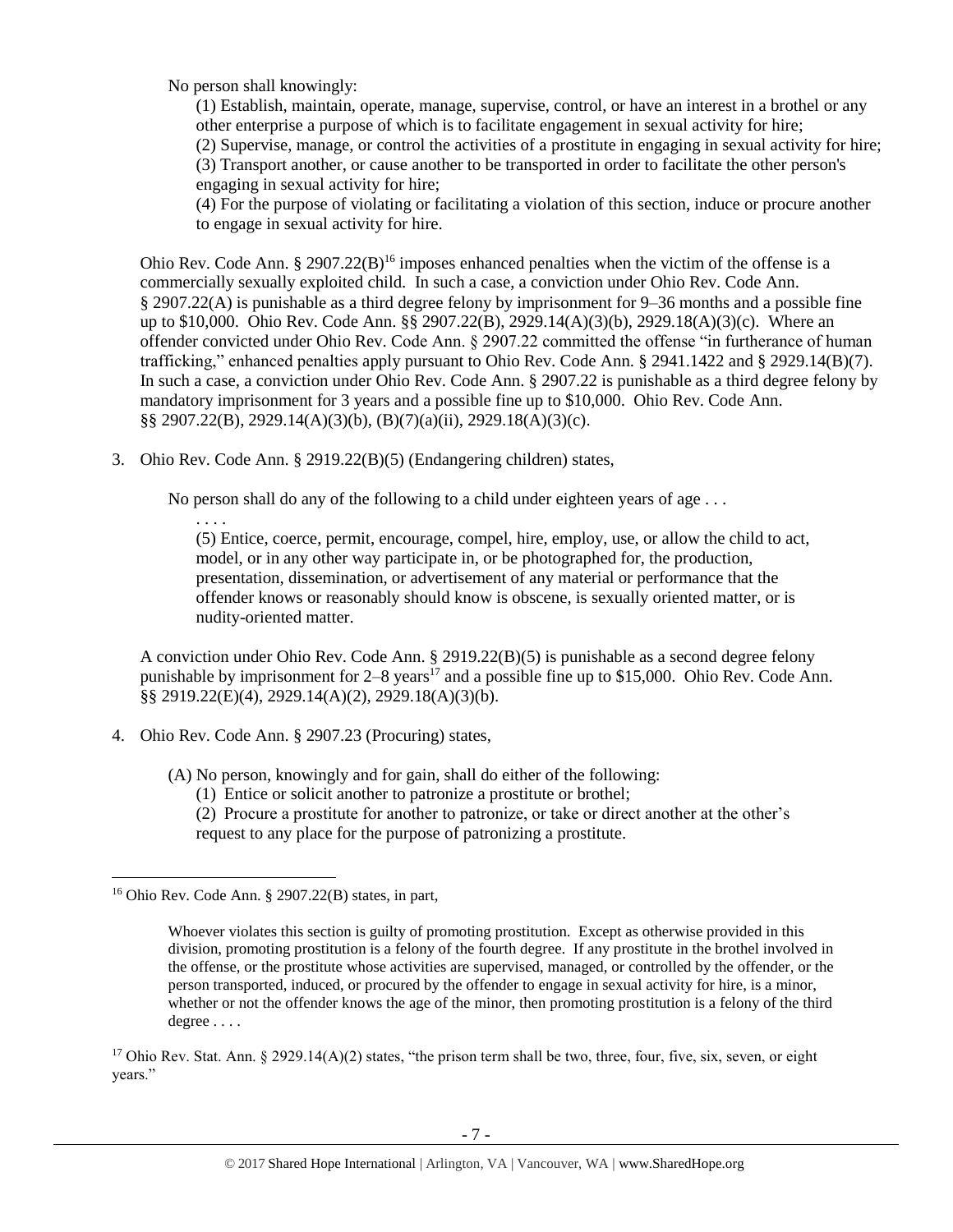(B) No person, having authority or responsibility over the use of premises, shall knowingly permit such premises to be used for the purpose of engaging in sexual activity for hire. (C) Whoever violates this section is guilty of procuring. Except as otherwise provided in this division, procuring is a misdemeanor of the first degree. If the prostitute who is procured, patronized, or otherwise involved in a violation of division (A)(2) of this section is under sixteen years of age at the time of the violation, regardless of whether the offender who violates division  $(A)(2)$  of this section knows the prostitute's age, or if a prostitute who engages in sexual activity for hire in premises used in violation of division (B) of this section is under sixteen years of age at the time of the violation, regardless of whether the offender who violates division (B) of this section knows the prostitute's age, procuring is a felony of the fourth degree. If the prostitute who is procured, patronized, or otherwise involved in violation of division (A)(2) of this section is sixteen or seventeen years of age at the time of the violation or if a prostitute who engages in sexual activity for hire in premises used in violation of division (B) of this section is sixteen or seventeen years of age at the time of the violation, procuring is a felony of the fifth degree.

<span id="page-7-1"></span>A first degree misdemeanor is punishable by imprisonment for up to 180 days and a possible fine up to \$1,000. Ohio Rev. Code Ann. §§ 2929.24(A)(1), 2929.28(A)(2)(a)(i). A fourth degree felony is punishable by imprisonment for  $6-18$  months<sup>18</sup> and a possible fine up to \$5,000. Ohio Rev. Code Ann. §§  $2929.14(A)(4)$ ,  $2929.18(A)(3)(d)$ . A fifth degree felony is punishable by imprisonment for 6–12 months<sup>19</sup> with "a presumption that a prison term shall be imposed" and a possible fine up to \$2,500. Ohio Rev. Code Ann. §§ 2929.13(D), 2929.14(A)(5), 2929.18(A)(3)(e).

5. Ohio Rev. Code Ann. § 2907.07(B)(2) (Importuning) states,

<span id="page-7-0"></span>No person shall solicit another, not the spouse of the offender, to engage in sexual conduct with the offender, when the offender is eighteen years of age or older and four or more years older than the other person, the other person is sixteen or seventeen years of age and a victim of a violation of section 2905.32 [Trafficking in persons] of the Revised Code, and the offender knows or has reckless disregard of the age of the other person.

A first conviction under Ohio Rev. Code Ann. § 2907.07(B) is punishable as a fifth degree felony by imprisonment for  $6-12$  months<sup>20</sup> with "a presumption in favor of a prison term" and a possible fine up to \$2,500. Ohio Rev. Code Ann. §§ 2907.07(F)(3), 2929.13(D), 2929.14(A)(5), 2929.18(A)(3)(e). If the offender was previously convicted of a "sexually oriented" or "child-victim oriented" offense a violation of Ohio Rev. Code Ann. § 2907.07(B), (D) is punishable as a fourth degree felony by mandatory imprisonment for  $6-18$  months<sup>21</sup> and a possible fine up to \$5,000. Ohio Rev. Code Ann. §§ 2907.07(F)(3), 2929.14(A)(4), 2929.18(A)(3)(d).

6. Ohio Rev. code Ann § 2907.24(A) (Soliciting; after positive HIV test; driver's license suspension) states,

. . . .

 $\overline{\phantom{a}}$ 

<sup>&</sup>lt;sup>18</sup> Ohio Rev. Code Ann. § 2929.14(A)(4) states, "the prison term shall be six, seven, eight, nine, ten, eleven, twelve, thirteen, fourteen, fifteen, sixteen, seventeen, or eighteen months."

<sup>&</sup>lt;sup>19</sup> Ohio Rev. Code Ann. § 2929.14(A)(5) states, "the prison term shall be six, seven, eight, nine, ten, eleven, or twelve months."

<sup>20</sup> *See supra* note [19.](#page-7-0)

<sup>21</sup> *See supra* note [18.](#page-7-1)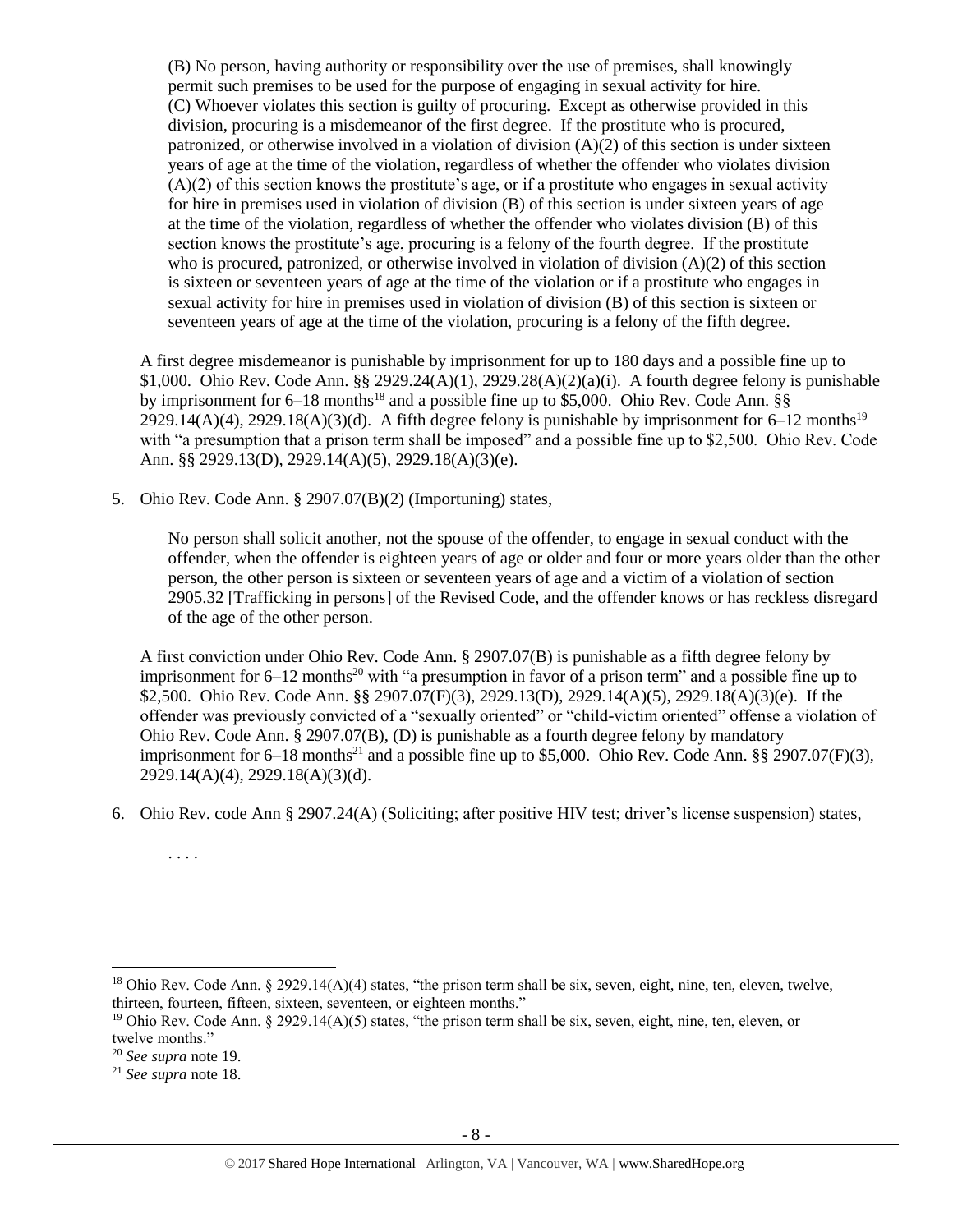(2) No person shall solicit another to engage with such other person in sexual activity for hire<sup>22</sup> if the other person is sixteen or seventeen years of age and the offender knows that the other person is sixteen or seventeen years of age or is in reckless disregard.

(3) No person shall solicit another to engage with such other person in sexual activity for hire if either of the following applies:

(a) The other person is less than sixteen years of age, whether or not the offender knows the age of the other person.

. . . .

. . . .

A violation of Ohio Rev. code Ann § 2907.24(A) when the victim is sixteen or seventeen years old is a felony of the fifth degree, punishable by imprisonment for  $6-12$  months<sup>23</sup> with "a presumption in favor of a prison term" and a possible fine up to \$2,500. Ohio Rev. Code Ann. §§ 2907.24(C)(1), 2929.13(D),  $2929.14(A)(5)$ ,  $2929.18(A)(3)(e)$ . A violation of Ohio Rev. code Ann § 2907.24(A) when the victim is less than sixteen years of age is a felony of the third degree, punishable by imprisonment for 9–36 months and a possible fine up to \$10,000. Ohio Rev. Code Ann. §§ 2907.24, 2929.13(D), 2929.14(A)(3)(b),  $2929.18(A)(3)(c)$ .

The following laws may be applicable to sexual exploitation of children although they do not specify commercial exchanges:

1. Ohio Rev. Code Ann. § 2907.07(A)–(D) (Importuning) states,

(A) No person shall solicit a person who is less than thirteen years of age to engage in sexual activity with the offender, whether or not the offender knows the age of such person. (B) (1) No person shall solicit another, not the spouse of the offender, to engage in sexual conduct<sup>24</sup>

with the offender, when the offender is eighteen years of age or older and four or more years older than the other person, and the other person is thirteen years of age or older but less than sixteen years of age, whether or not the offender knows the age of the other person.

(C) No person shall solicit another by means of a telecommunications device,  $2<sup>5</sup>$  as defined in section 2913.01 of the Revised Code, to engage in sexual activity with the offender when the offender is eighteen years of age or older and either of the following applies:

An implicit or explicit agreement to provide sexual activity in exchange for anything of value paid to the person engaging in such sexual activity, to any person trafficking that person, or to any person associated with either such person.

<sup>23</sup> *See supra* note [19.](#page-7-0)

 $\overline{a}$ 

<sup>24</sup> Ohio Rev. Code Ann. § 2907.01(A) defines "sexual conduct" as

vaginal intercourse between a male and female; anal intercourse, fellatio, and cunnilingus between persons regardless of sex; and, without privilege to do so, the insertion, however slight, of any part of the body or any instrument, apparatus, or other object into the vaginal or anal opening of another. Penetration, however slight, is sufficient to complete vaginal or anal intercourse.

<sup>25</sup> Ohio Rev. Code Ann. § 2913.01(Y) (Definitions) defines a "telecommunications device" as "any instrument, equipment, machine, or other device that facilitates telecommunication, including, but not limited to, a computer, computer network, computer chip, computer circuit, scanner, telephone, cellular telephone, pager, personal communications device, transponder, receiver, radio, modem, or device that enables the use of a modem."

<sup>&</sup>lt;sup>22</sup> "Sexual activity for hire" is defined under Ohio Rev. Code Ann. § 2907.24(E)(2) (Soliciting; after positive HIV test; driver's license suspension) as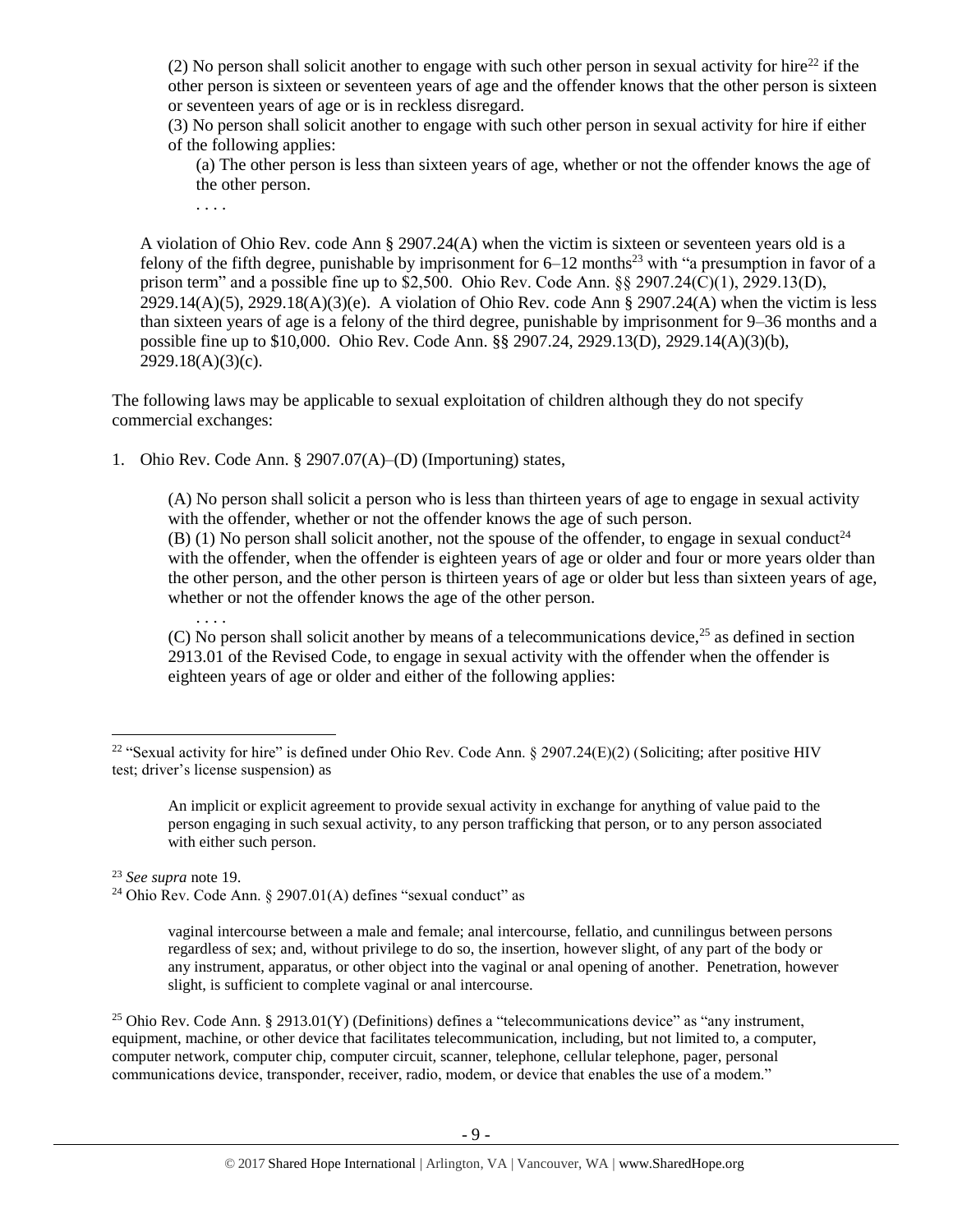(1) The other person is less than thirteen years of age, and the offender knows that the other person is less than thirteen years of age or is reckless in that regard.

(2) The other person is a law enforcement officer posing as a person who is less than thirteen years of age, and the offender believes that the other person is less than thirteen years of age or is reckless in that regard.

(D) No person shall solicit another by means of a telecommunications device, as defined in section 2913.01 of the Revised Code, to engage in sexual activity with the offender when the offender is eighteen years of age or older and either of the following applies:

(1) The other person is thirteen years of age or older but less than sixteen years of age, the offender knows that the other person is thirteen years of age or older but less than sixteen years of age or is reckless in that regard, and the offender is four or more years older than the other person. (2) The other person is a law enforcement officer posing as a person who is thirteen years of age or older but less than sixteen years of age, the offender believes that the other person is thirteen years of age or older but less than sixteen years of age or is reckless in that regard, and the offender is four or more years older than the age the law enforcement officer assumes in posing as the person who is thirteen years of age or older but less than sixteen years of age.

A first conviction under Ohio Rev. Code Ann. § 2907.07(A), (C) carries "a presumption in favor of a prison term" and is punishable as a third degree felony by imprisonment for 9–36 months and a possible fine up to \$10,000. Ohio Rev. Code Ann. §§ 2907.07(F)(2), 2929.13(D), 2929.14(A)(3)(b), 2929.18(A)(3)(c). If the offender was previously convicted of a "sexually oriented" or "child-victim oriented" offense a violation of Ohio Rev. Code Ann. § 2907.07(A), (C) is punishable as a second degree felony by mandatory imprisonment for 2–8 years and a possible fine up to \$15,000. Ohio Rev. Code Ann. §§ 2907.07(F)(2), 2929.14(A)(2), 2929.18(A)(3)(b).

A first conviction under Ohio Rev. Code Ann. § 2907.07(B), (D) is punishable as a fifth degree felony by imprisonment for  $6-12$  months<sup>26</sup> with "a presumption in favor of a prison term" and a possible fine up to \$2,500. Ohio Rev. Code Ann. §§ 2907.07(F)(3), 2929.13(D), 2929.14(A)(5), 2929.18(A)(3)(e). If the offender was previously convicted of a "sexually oriented" or "child-victim oriented" offense a violation of Ohio Rev. Code Ann. § 2907.07(B), (D) is punishable as a fourth degree felony by mandatory imprisonment for  $6-18$  months<sup>27</sup> and a possible fine up to \$5,000. Ohio Rev. Code Ann. §§ 2907.07(F)(3), 2929.14(A)(4), 2929.18(A)(3)(d).

2. Ohio Rev. Code Ann. § 2907.02(A)(1)(b) (Rape) states,

No person shall engage in sexual conduct with another who is not the spouse of the offender or who is the spouse of the offender but is living separate and apart from the offender, when any of the following applies:

(b) The other person is less than thirteen years of age, whether or not the offender knows the age of the other person.

A first conviction under Ohio Rev. Code Ann. § 2907.02(A)(1)(b) is a first degree felony punishable by mandatory imprisonment for 10 years to life and a possible fine up to \$20,000, unless the victim was under 10, in which the minimum increases to 15 years. Ohio Rev. Code Ann. §§ 2907.02(B),  $2929.18(A)(3)(a)$ ,  $2971.03(B)(1)(a)$ –(b). If the offender uses force, has a previous conviction, or causes harm to the victim the minimum increases to 25 years. Ohio Rev. Code Ann. § 2971.03(B)(1)(c). However, under Ohio Rev. Code Ann. § 2907.02(B),

 $\overline{\phantom{a}}$ 

. . . .

<sup>26</sup> *See supra* note [19.](#page-7-0)

<sup>27</sup> *See supra* note [18.](#page-7-1)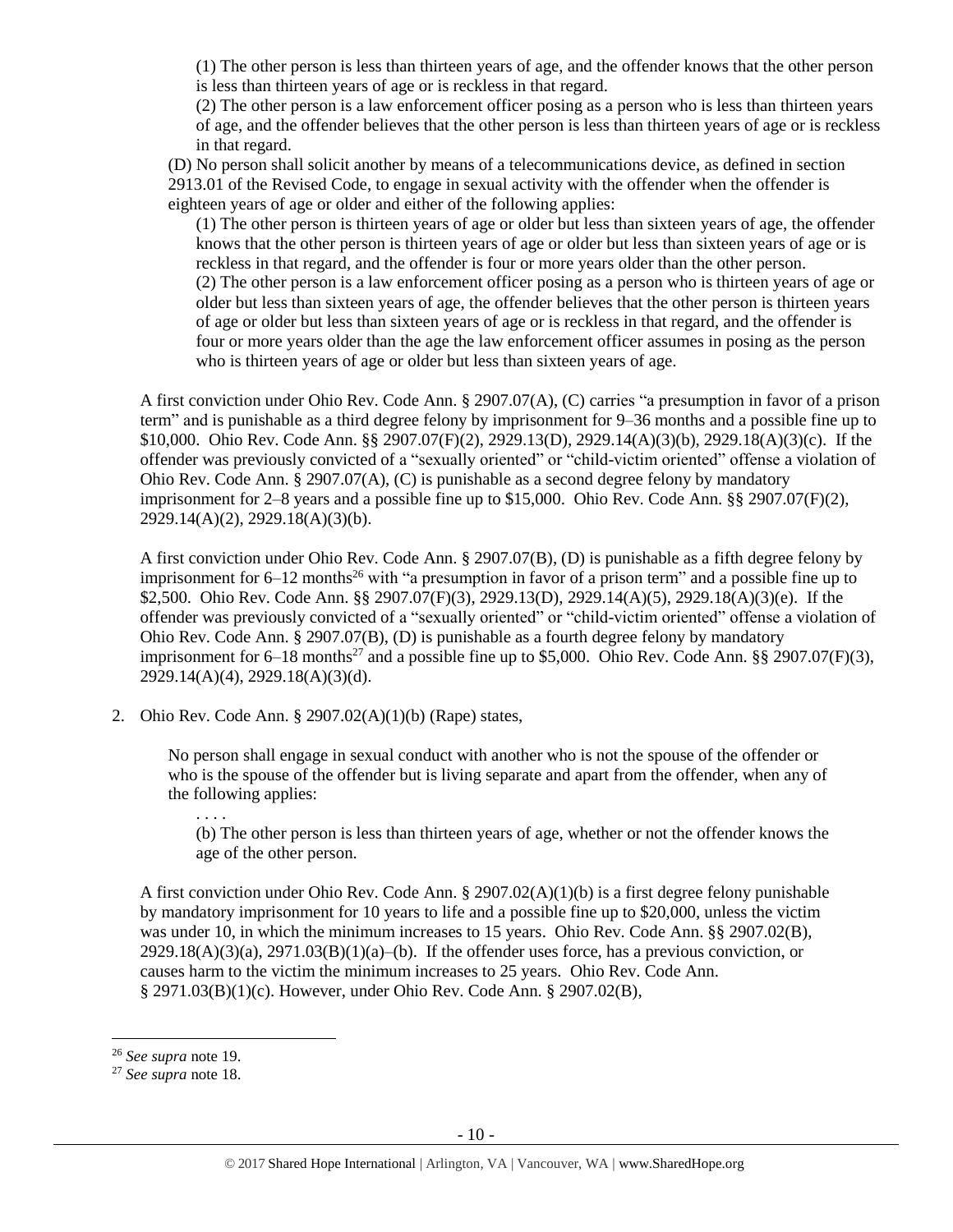If an offender is convicted of or pleads guilty to a violation of division  $(A)(1)(b)$  of this section, if the offender was less than sixteen years of age at the time the offender committed the violation of that division, and if the offender during or immediately after the commission of the offense did not cause serious physical harm to the victim, the victim was ten years of age or older at the time of the commission of the violation, and the offender has not previously been convicted of or pleaded guilty to a violation of this section or a substantially similar existing or former law of this state, another state, or the United States, the court shall not sentence the offender to a prison term or term of life imprisonment pursuant to section 2971.03 of the Revised Code, and instead the court shall sentence the offender as otherwise provided in this division.

Additionally, if the offender has a prior conviction under Ohio Rev. Code Ann. § 2907.02(A)(1)(b) or a similar offense in another jurisdiction, the victim is under 10, or the offender causes serious harm, a violation of Ohio Rev. Code Ann.  $\S$  2907.02(A)(1)(b) may be punishable as a first degree felony by life imprisonment without parole and a possible fine up to \$20,000. Ohio Rev. Code Ann. §§ 2907.02(B), 2929.18(A)(3)(a). Other penalties are applicable to sexually violent predators pursuant to Ohio Rev. Code Ann. § 2971.03(A).

3. Ohio Rev. Code Ann. § 2907.04(A) (Unlawful sexual conduct with a minor) states,

No person who is eighteen years of age or older shall engage in sexual conduct with another, who is not the spouse of the offender, when the offender knows the other person is thirteen years of age or older but less than sixteen years of age, or the offender is reckless in that regard.

A first conviction under Ohio Rev. Code Ann. § 2907.04(A) generally is punishable as a fourth degree felony by imprisonment for 6–18 months and a possible fine up to \$5,000. Ohio Rev. Code Ann. § 2907.04(B)(1), 2929.14(A)(4), 2929.18(A)(3)(d). If the offender is at least 10 years older than the victim, a first conviction under Ohio Rev. Code Ann. § 2907.04(A) is punishable as a third degree felony by imprisonment for  $12-60$  months<sup>28</sup> and a possible fine up to \$10,000. Ohio Rev. Code Ann. §§ 2907.04(B)(3), 2929.14(A)(3)(a), 2929.18(A)(3)(c). However, if the offender is less than 4 years older than the victim, a first conviction under Ohio Rev. Code Ann. § 2907.04(A) is punishable as a first degree misdemeanor by imprisonment for up to 180 days and a possible fine up to \$1,000. Ohio Rev. Code Ann. §§ 2907.04(B)(2), 2929.24(A)(1), 2929.28(A)(2)(a)(i). If the offender has a prior conviction under Ohio Rev. Code Ann. § 2907.02, § 2907.04, or § 2907.03 (Sexual battery), a violation of Ohio Rev. Code Ann. § 2907.04 is punishable as a second degree felony by imprisonment for 2–8 years and a possible fine up to \$15,000. Ohio Rev. Code Ann. §§ 2907.04(B)(4), 2929.14(A)(2), 2929.18(A)(3)(b).

4. Ohio Rev. Code Ann. § 2907.05(A)(4), (B) (Gross sexual imposition) states,

(A) No person shall have sexual contact<sup>29</sup> with another, not the spouse of the offender; cause another, not the spouse of the offender, to have sexual contact with the offender; or cause two or more other persons to have sexual contact when any of the following applies:

(4) The other person, or one of the other persons, is less than thirteen years of age, whether or not the offender knows the age of that person.

l

. . . .

<sup>. . . .</sup>

<sup>&</sup>lt;sup>28</sup> Ohio Rev. Code Ann. § 2929.14(A)(3)(a) states, "the prison term shall be twelve, eighteen, twenty-four, thirty, thirty-six, forty-two, forty-eight, fifty-four, or sixty months."

<sup>&</sup>lt;sup>29</sup> Ohio Rev. Code Ann.  $\S 2907.01(B)$  defines "sexual contact" as, "any touching of an erogenous zone of another, including without limitation the thigh, genitals, buttock, pubic region, or, if the person is female, a breast, for the purpose of sexually arousing or gratifying either person."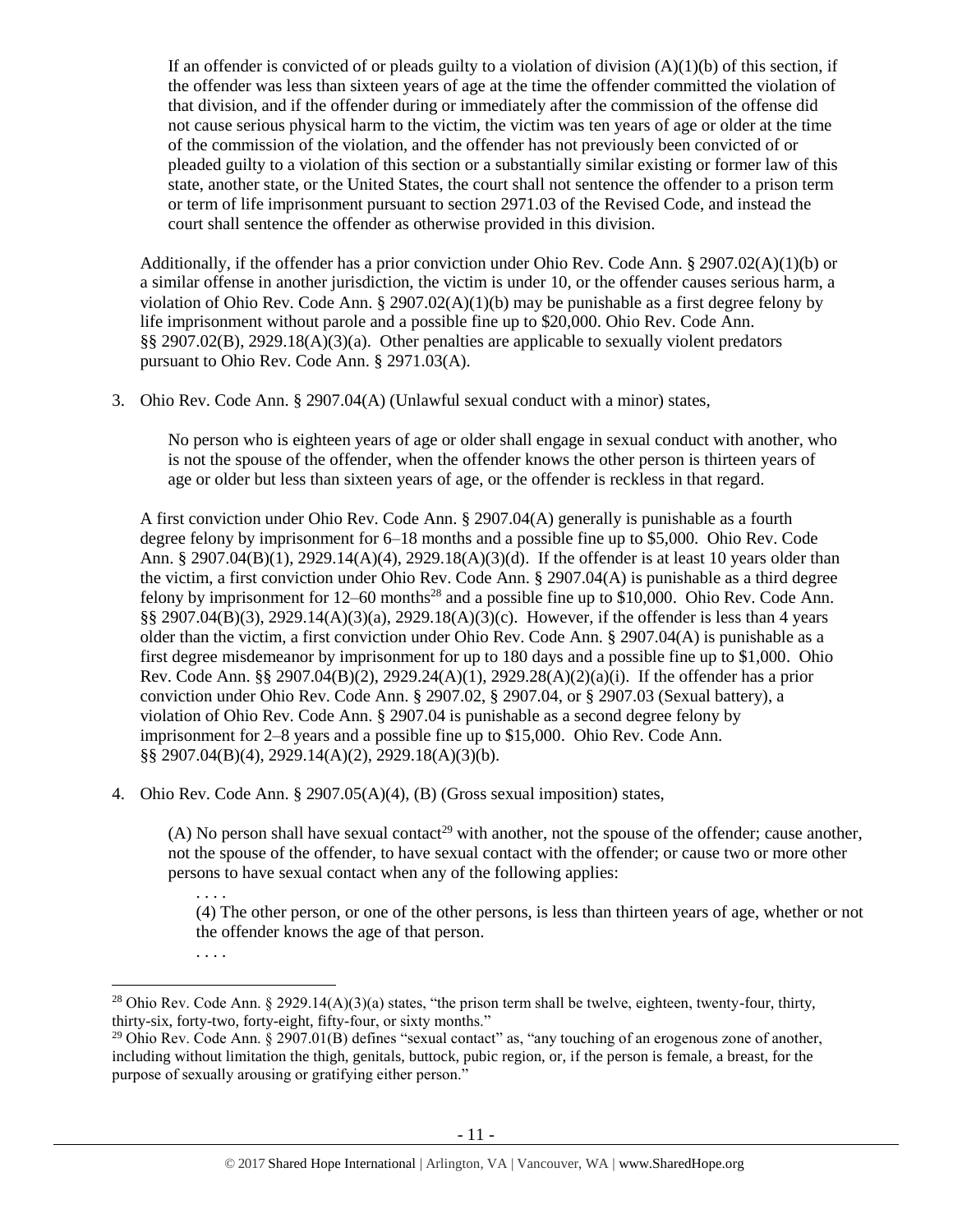(B) No person shall knowingly touch the genitalia of another, when the touching is not through clothing, the other person is less than twelve years of age, whether or not the offender knows the age of that person, and the touching is done with an intent to abuse, humiliate, harass, degrade, or arouse or gratify the sexual desire of any person.

A conviction under Ohio Rev. Code Ann.  $\S 2907.05(A)(4)$  or (B) is punishable as a third degree felony with "a presumption that a prison term shall be imposed for the offense" by imprisonment for 12–60 months and a possible fine up to \$10,000.<sup>30</sup> Ohio Rev. Code Ann. §§ 2907.05(C)(2), 2929.14(A)(3)(a), 2929.18(A)(3)(c).

5. Ohio Rev. Code Ann. § 2907.06(A)(4) (Sexual imposition) states,

No person shall have sexual contact with another, not the spouse of the offender; cause another, not the spouse of the offender, to have sexual contact with the offender; or cause two or more other persons to have sexual contact when any of the following applies:

. . . .

(4) The other person, or one of the other persons, is thirteen years of age or older but less than sixteen years of age, whether or not the offender knows the age of such person, and the offender is at least eighteen years of age and four or more years older than such other person.

A first conviction under Ohio Rev. Code Ann. § 2907.06(A)(4) is punishable as a third degree misdemeanor by imprisonment up to 60 days and a possible fine up to \$500. Ohio Rev. Code Ann. § 2907.06(C),  $2929.24(A)(3)$ ,  $2929.28(A)(2)(a)(iii)$ . However, if an offender has certain prior convictions,  $31$  a conviction under Ohio Rev. Code Ann. § 2907.06(A)(4) is punishable as a first degree misdemeanor by imprisonment up to 180 days and a possible fine up to \$1,000. Ohio Rev. Code Ann. §§ 2907.06(C), 2929.24(A)(1)  $2929.28(A)(2)(a)(i)$ .

*1.3 Prostitution statutes refer to the sex trafficking statute to acknowledge the intersection of prostitution with trafficking victimization.* 

Ohio Rev. Code Ann. § 2907.25(A) (Prostitution) does not refer to § 2905.32 to identify a minor involved in prostitution as a victim of sex trafficking.

However, Ohio's delinquency statute does refer to the human trafficking statute. Ohio Rev. Code Ann. § 2152.021(F) (Complaint alleging that child is delinquent child or juvenile traffic offender; initiation of serious youthful offender proceedings) states "At any time after the filing of a complaint alleging that a child is a delinquent child and before adjudication, the court may hold a hearing to determine whether to hold the complaint in abeyance pending the child's successful completion of actions that constitute a method to divert the child from the juvenile court system if the child agrees to the hearing and either of the following applies: . . .

 $\overline{\phantom{a}}$ 

 $30$  Ohio Rev. Code Ann. § 2907.05(C)(2) further states,

The court shall impose on an offender convicted of gross sexual imposition in violation of division  $(A)(4)$ or (B) of this section a mandatory prison term equal to one of the prison terms prescribed in section 2929.14 of the Revised Code for a felony of the third degree if either of the following applies:

<sup>(</sup>a) Evidence other than the testimony of the victim was admitted in the case corroborating the violation;

<sup>(</sup>b) The offender previously was convicted of or pleaded guilty to a violation of this section, rape, the former offense of felonious sexual penetration, or sexual battery, and the victim of the previous offense was less than thirteen years of age.

<sup>31</sup> These include convictions under Ohio Rev. Code Ann. § 2907.06, § 2907.02 (Rape), § 2907.03 (Sexual battery), § 2907.04 (Unlawful sexual conduct with minor), or § 2907.05 (Gross sexual imposition).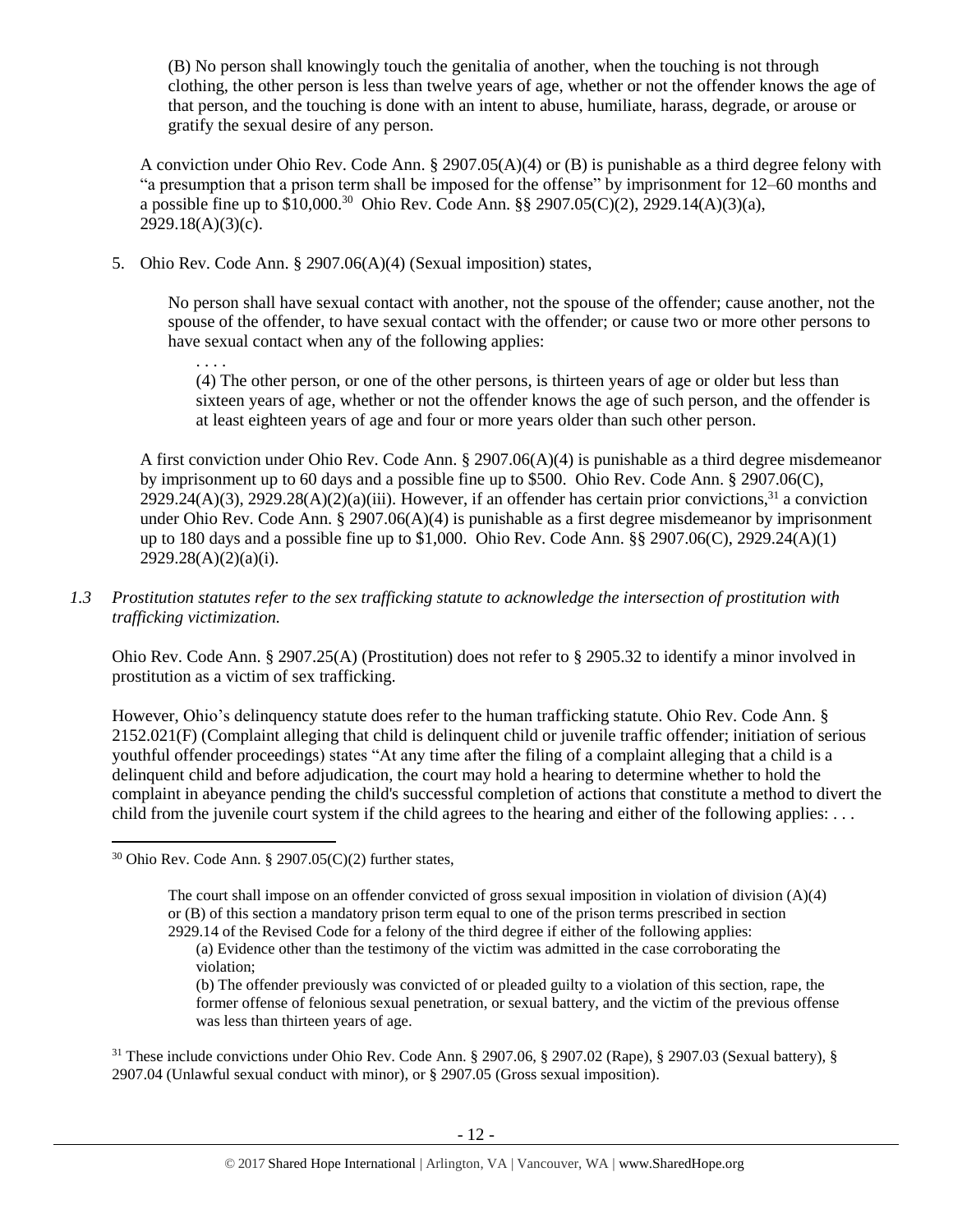The court has reason to believe that the child is a victim of a violation of section 2905.32 of the Revised Code, regardless of whether any person has been convicted of a violation of that section or of any other section for victimizing the child, and the act charged is related to the child's victimization." Ohio Rev. Code Ann. §  $2152.021(F)(1)(b)$ .

Ohio Rev. Code Ann. § 2941.1422(A) (Human trafficking specification) also refers to human trafficking for sentencing purposes of certain CSEC statutes by stating,

(A) Imposition of a mandatory prison term under division (B)(7) of section 2929.14 of the Revised Code is precluded unless the offender is convicted of or pleads guilty to a felony violation of section 2905.01 [Kidnapping], 2905.02 [Abduction], 2907.21 [Compelling prostitution], 2907.22 [Promoting prostitution], or 2923.32 [Engaging in pattern of corrupt activity], division (A)(1) or (2) of section 2907.323 [Illegal use of minor in nudity-oriented material or performance], or division  $(B)(1)$ ,  $(2)$ ,  $(3)$ , (4), or (5) of section 2919.22 [Endangering children] of the Revised Code and unless the indictment, count in the indictment, or information charging the offense specifies that the offender knowingly committed the offense in furtherance of human trafficking . . . .

*1.4 The state racketeering or gang crimes statute includes sex trafficking or commercial sexual exploitation of children (CSEC) offenses as predicate acts allowing the statute to be used to prosecute child sex trafficking crimes.* 

Ohio Rev. Code Ann. § 2923.32(A) (Engaging in pattern of corrupt activity; forfeiture) states,

(1) No person employed by, or associated with, any enterprise<sup>32</sup> shall conduct or participate in, directly or indirectly, the affairs of the enterprise through a pattern of corrupt activity<sup>33</sup> or the collection of an unlawful debt.

(2) No person, through a pattern of corrupt activity or the collection of an unlawful debt, shall acquire or maintain, directly or indirectly, any interest in, or control of, any enterprise or real property.

(3) No person, who knowingly has received any proceeds derived, directly or indirectly, from a pattern of corrupt activity or the collection of any unlawful debt, shall use or invest, directly or indirectly, any part of those proceeds, or any proceeds derived from the use or investment of any of those proceeds, in

l

<sup>32</sup> Ohio Rev. Code Ann. § 2923.31(C) (Definitions) defines an "enterprise" as including "any individual, sole proprietorship, partnership, limited partnership, corporation, trust, union, government agency, or other legal entity, or any organization, association, or group of persons associated in fact although not a legal entity. 'Enterprise' includes illicit as well as licit enterprises."

 $33$  Ohio Rev. Code Ann. § 2923.31(E) defines a "pattern of corrupt activity" as

two or more incidents of corrupt activity, whether or not there has been a prior conviction, that are related to the affairs of the same enterprise, are not isolated, and are not so closely related to each other and connected in time and place that they constitute a single event.

At least one of the incidents forming the pattern shall occur on or after January 1, 1986. Unless any incident was an aggravated murder or murder, the last of the incidents forming the pattern shall occur within six years after the commission of any prior incident forming the pattern, excluding any period of imprisonment served by any person engaging in the corrupt activity.

For the purposes of the criminal penalties that may be imposed pursuant to section 2923.32 of the Revised Code, at least one of the incidents forming the pattern shall constitute a felony under the laws of this state in existence at the time it was committed or, if committed in violation of the laws of the United States or of any other state, shall constitute a felony under the law of the United States or the other state and would be a criminal offense under the law of this state if committed in this state.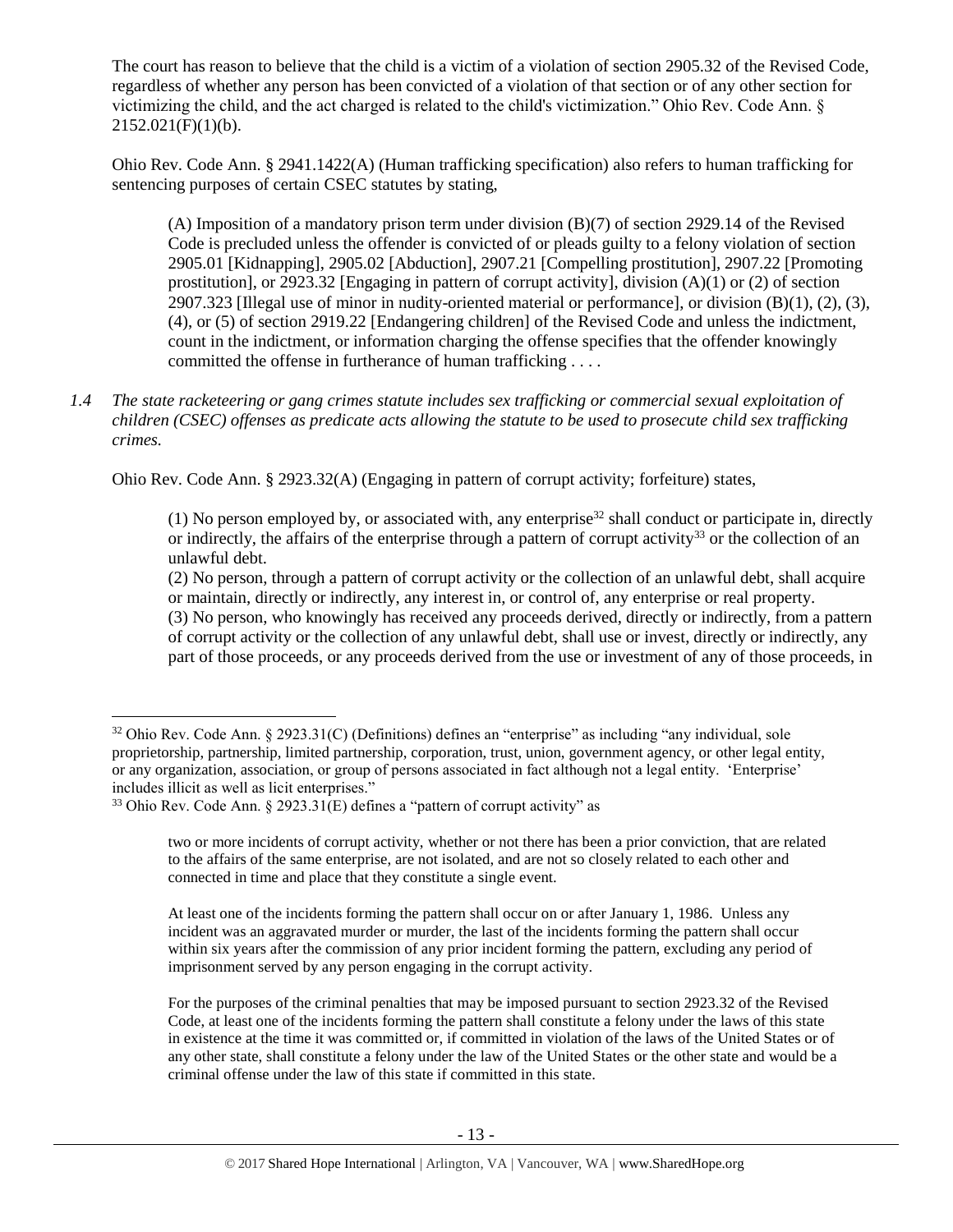the acquisition of any title to, or any right, interest, or equity in, real property or in the establishment or operation of any enterprise.

. . . .

Ohio Rev. Code Ann. § 2923.31(I) (Definitions) defines "corrupt activity" as

engaging in, attempting to engage in, conspiring to engage in, or soliciting, coercing, or intimidating another person to engage in any of the following:

(1) Conduct defined as "racketeering activity" under the "Organized Crime Control Act of 1970," 84 Stat. 941, 18 U.S.C. 1961(1)(B), (1)(C), (1)(D), and (1)(E), as amended;

(2) Conduct constituting any of the following:

(a) A violation of section 1315.55 [Additional money laundering prohibitions], . . . 2907.321 [Pandering obscenity involving a minor], 2907.322 [Pandering sexually oriented matter involving a minor], 2907.323 [Illegal use of minor in nudity-oriented material or performance] .

. . .

. . . .

(c) Any violation of section 2907.21 [Compelling prostitution], 2907.22 [Promoting prostitution] . . . .

. . . .

(e) Any violation or combination of violations of section 2907.32 [Pandering obscenity] of the Revised Code involving any material or performance containing a display of bestiality or of sexual conduct, as defined in section 2907.01 [Definitions] of the Revised Code, that is explicit and depicted with clearly visible penetration of the genitals or clearly visible penetration by the penis of any orifice when the total proceeds of the violation or combination of violations, the payments made in the violation or combination of violations, or the value of the contraband or other property illegally possessed, sold, or purchased in the violation or combination of violations exceeds one thousand dollars;

(f) Any combination of violations described in division  $(I)(2)(c)$  of this section and violations of section 2907.32 of the Revised Code involving any material or performance containing a display of bestiality or of sexual conduct, as defined in section 2907.01 of the Revised Code, that is explicit and depicted with clearly visible penetration of the genitals or clearly visible penetration by the penis of any orifice when the total proceeds of the combination of violations, payments made in the combination of violations, amount of the claims for payment or for other benefits that is false or deceptive and that is involved in the combination of violations, or value of the contraband or other property illegally possessed, sold, or purchased in the combination of violations exceeds one thousand dollars;

(g) Any violation of section 2905.32 [Trafficking in persons] of the Revised Code to the extent the violation is not based solely on the same conduct that constitutes corrupt activity pursuant to division  $(I)(2)(c)$  of this section due to the conduct being in violation of section 2907.21 of the Revised Code.

(3) Conduct constituting a violation of any law of any state other than this state that is substantially similar to the conduct described in division  $(I)(2)$  of this section, provided the defendant was convicted of the conduct in a criminal proceeding in the other state;

. . . .

 $\overline{\phantom{a}}$ 

It is important to note that a person cannot be convicted of both a human trafficking offense and compelling prostitution offense because the Ohio legislature merged these two offenses, labeling them "allied offenses of similar import" under its provisions on multiple counts. Ohio Rev. Code Ann. §§ 2905.32(D), 2941.25(A).<sup>34</sup>

<sup>&</sup>lt;sup>34</sup> Pursuant to Ohio Rev. Code Ann. § 2941.25(Allied offenses of similar import—multiple counts),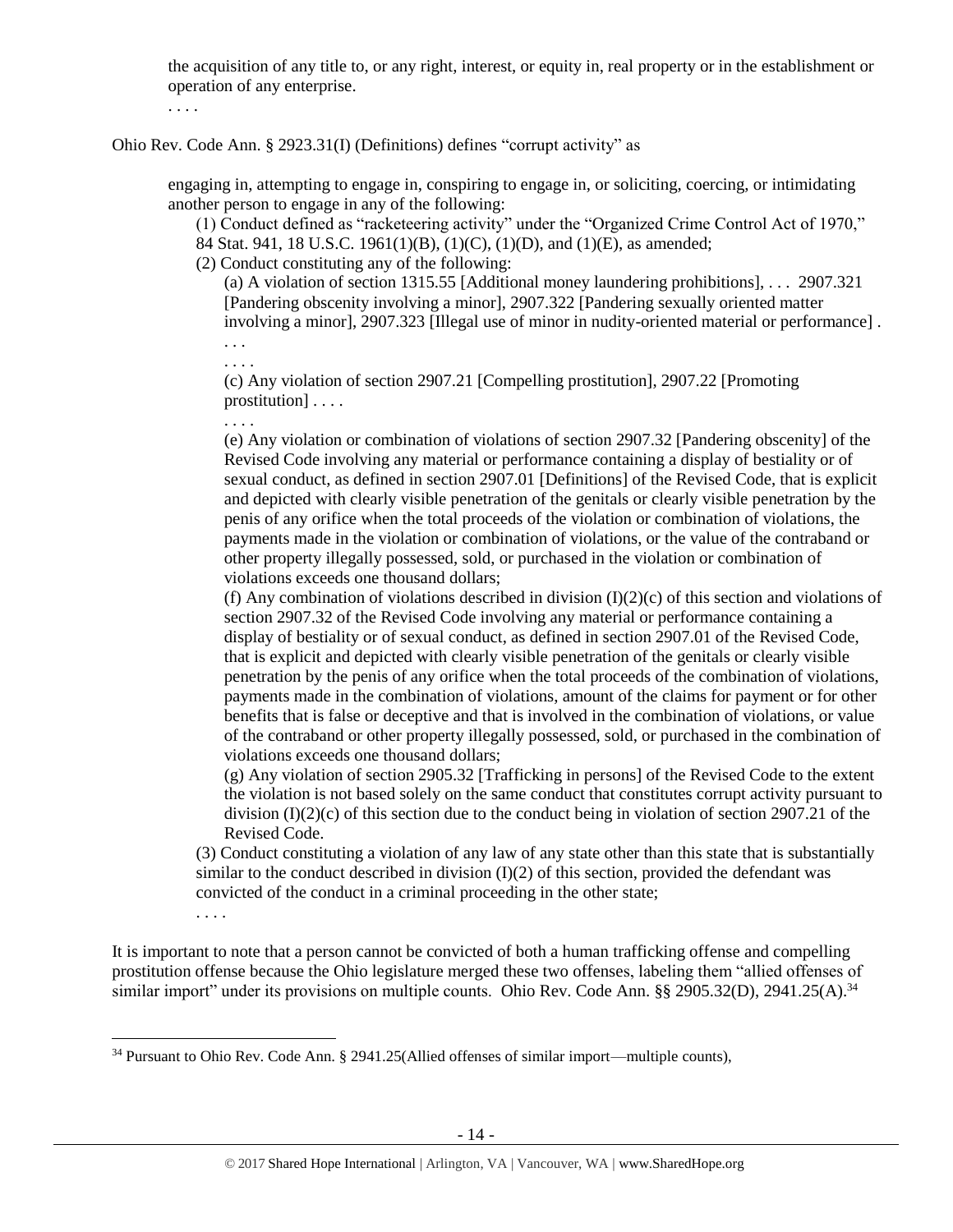Additionally, Ohio law also specifies that a human trafficking offense can be considered a predicate act only to the extent that it is "not based solely on the same conduct that constitutes corrupt activity . . . due to the conduct being in violation of section 2907.21 of the Revised Code [Compelling prostitution]." Ohio Rev. Stat. Ann. §  $2923.31(I)(2)(g)$ . Thus, in determining whether there is a pattern of corrupt activity, there may only be one predicate act even where a person has engaged in conduct that constitutes both human trafficking and compelling prostitution with regard to the same victim.

A conviction under Ohio Rev. Code Ann. § 2923.32(A) generally is punishable as a second degree felony by imprisonment for 2–8 years and a possible fine up to \$15,000 or 3 times the greater of "the gross value gained" or "the gross loss caused." Ohio Rev. Code Ann. §§ 2923.32(B)(1), (2)(a), 2929.14(A)(2), 2929.18(A)(3)(b). However, where at least "one of the incidents of corrupt activity is a felony of the first, second, or third degree," a conviction under Ohio Rev. Code Ann. § 2923.32(A) is punishable as a first degree felony by imprisonment for 3– 11 years<sup>35</sup> and a possible fine up to \$20,000 or 3 times the greater of "the gross value gained" or "the gross loss" caused." Ohio Rev. Code Ann. §§ 2923.32(B)(1), (2)(a), 2929.14(A)(1), 2929.18(A)(3)(a). Additionally, a conviction is subject to asset forfeiture. Ohio Rev. Code Ann. § 2923.32(B)(3) (Engaging in a pattern of corrupt activity) states,

In addition to any other penalty or disposition authorized or required by law, the court shall order any person who is convicted of or pleads guilty to a violation of this section or who is adjudicated delinquent by reason of a violation of this section to criminally forfeit to the state under Chapter 2981. of the Revised Code any personal or real property in which the person has an interest and that was used in the course of or intended for use in the course of a violation of this section, or that was derived from or realized through conduct in violation of this section, including any property constituting an interest in, means of control over, or influence over the enterprise involved in the violation and any property constituting proceeds derived from the violation . . . .

<sup>35</sup> *See supra* note [12.](#page-4-0)

 $\overline{\phantom{a}}$ 

<sup>(</sup>A) Where the same conduct by defendant can be construed to constitute two or more allied offenses of similar import, the indictment or information may contain counts for all such offenses, but the defendant may be convicted of only one.

<sup>(</sup>B) Where the defendant's conduct constitutes two or more offenses of dissimilar import, or where his conduct results in two or more offenses of the same or similar kind committed separately or with a separate animus as to each, the indictment or information may contain counts for all such offenses, and the defendant may be convicted of all of them.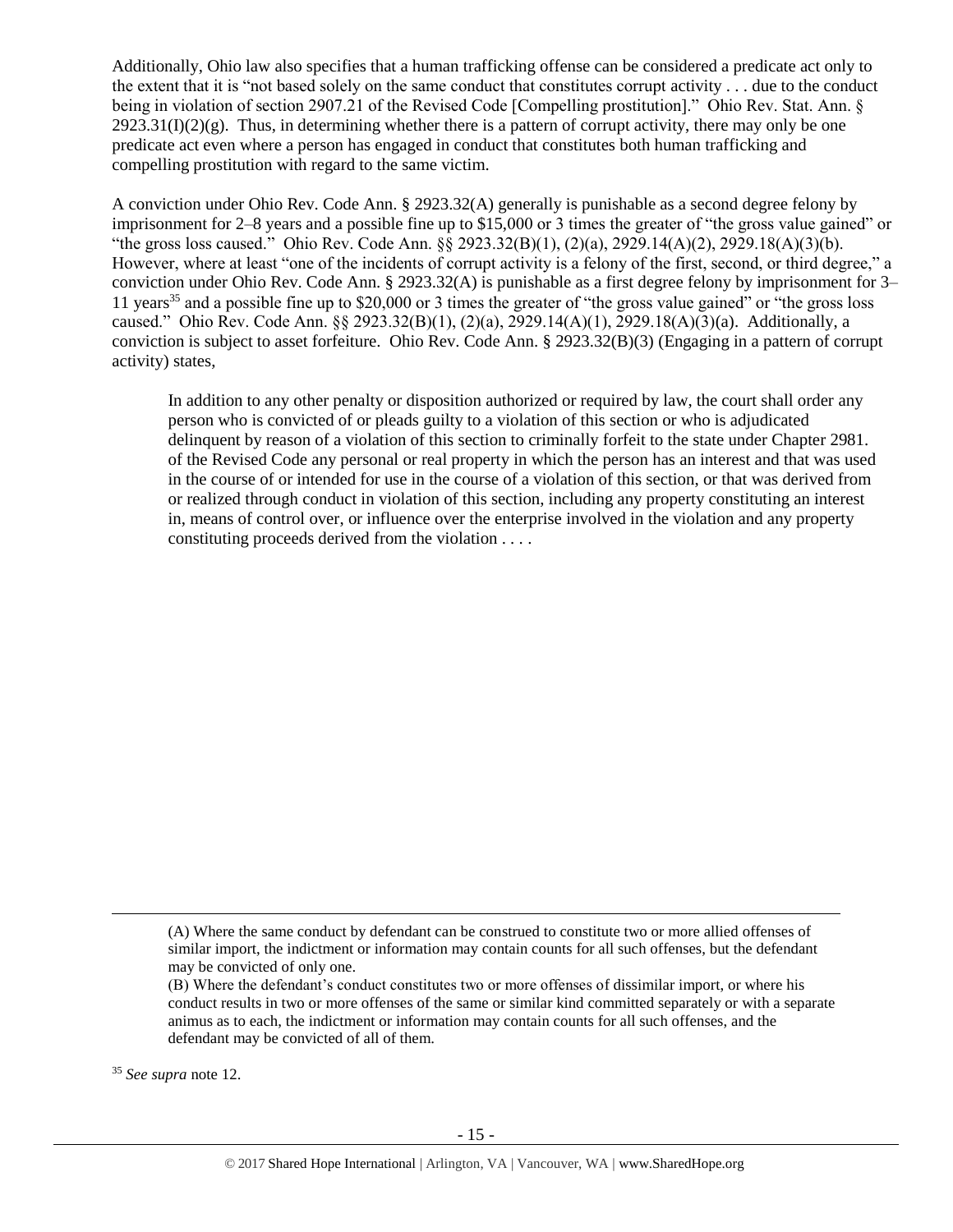#### **FRAMEWORK ISSUE 2: CRIMINAL PROVISIONS FOR DEMAND**

## *Legal Components:*

- *2.1 The state sex trafficking law can be applied to buyers of commercial sex acts with a minor.*
- *2.2 Buyers of commercial sex acts with a minor can be prosecuted under commercial sexual exploitation of children (CSEC) laws.*
- *2.3 Solicitation laws differentiate buying sex acts with an adult and buying sex acts with a minor under 18.*
- *2.4 Penalties for buyers of commercial sex acts with minors are as high as federal penalties.*
- *2.5 Using the Internet or electronic communications to lure, entice, or purchase, or attempt to lure, entice, or purchase commercial sex acts with a minor is a separate crime or results in an enhanced penalty for buyers.*
- *2.6 No age mistake defense is permitted for a buyer of commercial sex acts with any minor under 18.*
- *2.7 Base penalties for buying sex acts with a minor under 18 are sufficiently high and not reduced for older minors.*
- *2.8 Financial penalties for buyers of commercial sex acts with minors are sufficiently high to make it difficult for buyers to hide the crime.*
- *2.9 Buying and possessing images of child sexual exploitation carries penalties as high as similar federal offenses.*

\_\_\_\_\_\_\_\_\_\_\_\_\_\_\_\_\_\_\_\_\_\_\_\_\_\_\_\_\_\_\_\_\_\_\_\_\_\_\_\_\_\_\_\_\_\_\_\_\_\_\_\_\_\_\_\_\_\_\_\_\_\_\_\_\_\_\_\_\_\_\_\_\_\_\_\_\_\_\_\_\_\_\_\_\_\_\_\_\_\_\_\_\_\_

*2.10 Convicted buyers of commercial sex acts with minors are required to register as sex offenders.* 

# *Legal Analysis:*

*2.1 The state sex trafficking law can be applied to buyers of commercial sex acts with a minor.*

Ohio Rev. Code Ann. § 2905.32 (Trafficking in persons) does not apply to buyers of commercial sex with minors because Ohio Rev. Code Ann. § 2905.32(C) specifically states, "In a prosecution under this section, proof that the defendant engaged in sexual activity with any person, or solicited sexual activity with any person, whether or not for hire, without more, does not constitute a violation of this section."

- 2.1.1 Recommendation: Amend Ohio Rev. Code Ann. § 2905.32 (Trafficking in persons) to make the statute applicable to the actions of buyers of commercial sex with minors.
- *2.2 Buyers of commercial sex acts with a minor can be prosecuted under commercial sexual exploitation of children (CSEC) laws.*

Ohio Rev. Code Ann. § 2907.21(A)(3), (4) (Compelling prostitution) includes the crime of buying sex with a minor by making it illegal for a person to "pay or agree to pay a minor, either directly or through the minor's agent, so that the minor will engage in sexual activity" or to pay for having engaged in sexual activity with a minor "pursuant to a prior agreement." A conviction under Ohio Rev. Code Ann. § 2907.21(A)(3) or (4) is punishable as a third degree felony by imprisonment for 9–36 months<sup>36</sup> and a possible fine up to \$10,000. Ohio Rev. Code Ann. §§ 2907.21(C), 2929.14(A)(3)(b), 2929.18(A)(3)(c).

Buyers also face charges under Ohio Rev. Code Ann. § 2907.24 (Soliciting; after positive HIV test; driver's license suspension), which makes it illegal to solicit minors for sexual activity for hire. An offense is a felony of the fifth degree when the victim is sixteen or seventeen years old, punishable by imprisonment for  $6-12$ months<sup>37</sup> with "a presumption in favor of a prison term" and a possible fine up to \$2,500. Ohio Rev. Code Ann. §§ 2907.24(C)(1), 2929.13(D), 2929.14(A)(5), 2929.18(A)(3)(e). A violation of Ohio Rev. Code Ann § 2907.24(A) when the victim is less than sixteen years of age is a felony of the third degree, punishable by

 $\overline{\phantom{a}}$ <sup>36</sup> *See supra* note [11.](#page-4-1)

<sup>37</sup> *See supra* note [19.](#page-7-0)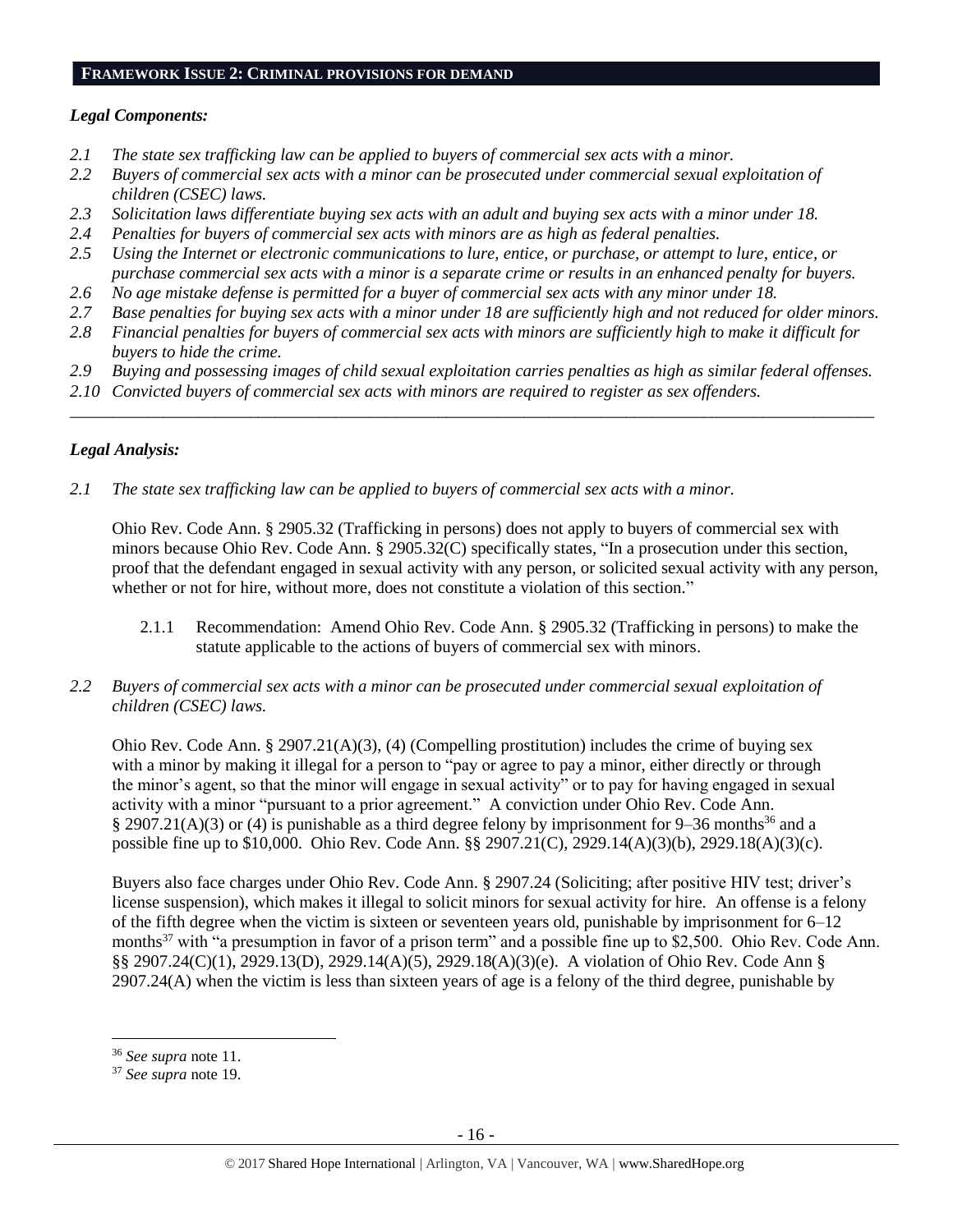imprisonment for 9–36 months and a possible fine up to \$10,000. Ohio Rev. Code Ann. §§ 2907.24, 2929.13(D), 2929.14(A)(3)(b), 2929.18(A)(3)(c).

A buyer who solicits sex with a minor trafficking victim aged 16 or 17, also faces prosecution under Ohio Rev. Code Ann. § 2907.07(B)(2) (Importuning) states,

No person shall solicit another, not the spouse of the offender, to engage in sexual conduct with the offender, when the offender is eighteen years of age or older and four or more years older than the other person, the other person is sixteen or seventeen years of age and a victim of a violation of section 2905.32 [Trafficking in persons] of the Revised Code, and the offender knows or has reckless disregard of the age of the other person.

A first conviction under Ohio Rev. Code Ann. § 2907.07(B) is punishable as a fifth degree felony by imprisonment for  $6-12$  months<sup>38</sup> with "a presumption in favor of a prison term" and a possible fine up to \$2,500. Ohio Rev. Code Ann. §§ 2907.07(F)(3), 2929.13(D), 2929.14(A)(5), 2929.18(A)(3)(e). If the offender was previously convicted of a "sexually oriented" or "child-victim oriented" offense a violation of Ohio Rev. Code Ann. § 2907.07(B), (D) is punishable as a fourth degree felony by mandatory imprisonment for  $6-18$  months<sup>39</sup> and a possible fine up to \$5,000. Ohio Rev. Code Ann. §§ 2907.07(F)(3), 2929.14(A)(4), 2929.18(A)(3)(d).

Buyers could also be prosecuted under Ohio Rev. Code Ann. § 2919.22(B)(5) (Endangering children), which states,

No person shall do any of the following to a child under eighteen years of age . . .

. . . . (5) Entice, coerce, permit, encourage, compel, hire, employ, use, or allow the child to act, model, or in any other way participate in, or be photographed for, the production, presentation, dissemination, or advertisement of any material or performance that the offender knows or reasonably should know is obscene, is sexually oriented matter, or is nudity-oriented matter.

A conviction under Ohio Rev. Code Ann. § 2919.22(B)(5) is punishable as a second degree felony punishable by imprisonment for  $2-8$  years<sup>40</sup> and a possible fine up to \$15,000. Ohio Rev. Code Ann. §§ 2919.22(E)(4), 2929.14(A)(2), 2929.18(A)(3)(b). Several of Ohio's sexual offenses also could be used to prosecute certain buyers of commercial sex acts with a minor.<sup>41</sup>

## *2.3 Solicitation laws differentiate buying sex acts with an adult and buying sex acts with a minor under 18.*

Ohio Rev. Code Ann. § 2907.24 (Soliciting; after positive HIV test; driver's license suspension) distinguishes between solicitation of an adult and solicitation of a minor. Additionally, under Ohio Rev. Code Ann. §  $2907.21(A)(2)$ –(4) (Compelling prostitution), Ohio makes it a separate crime to solicit or pay a minor to engage in sexual activity for hire.<sup>42</sup> Ohio Rev. Code Ann. § 2907.07(B)(2) (Importuning) also makes it a crime to solicit sex with a minor trafficking victim aged 16 or 17.

l

<sup>38</sup> *See supra* note [19.](#page-7-0)

<sup>39</sup> *See supra* note [18.](#page-7-1)

<sup>40</sup> *See supra* note [17.](#page-6-0)

<sup>41</sup> *See supra* Component 1.2 for a full description of the sexual offense laws that may be used to prosecute buyers.

<sup>42</sup> *See supra* Component 2.2 for the penalties applicable to a conviction under Ohio Rev. Code Ann. § 2907.21.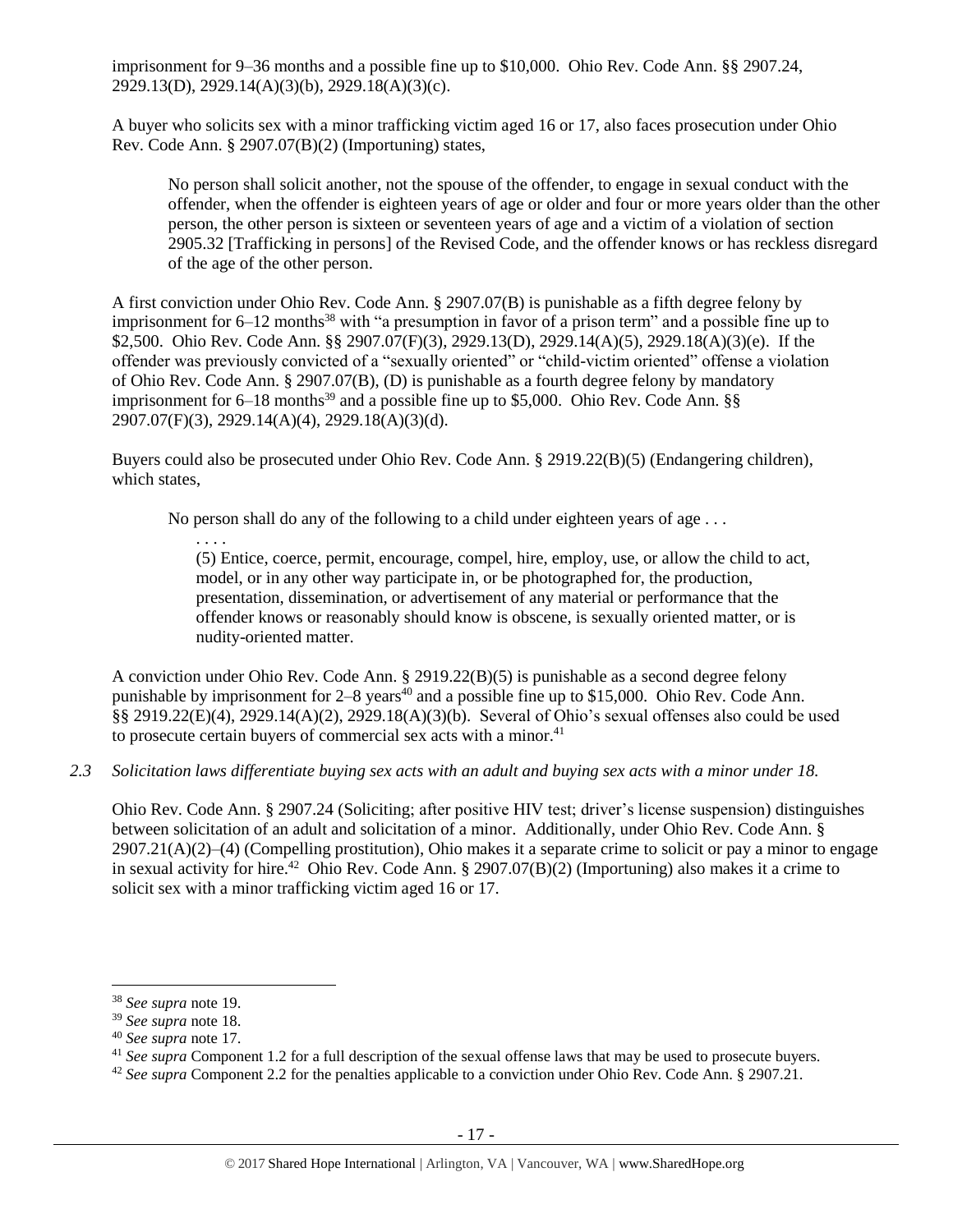# *2.4 Penalties for buyers of commercial sex acts with minors are as high as federal penalties.*

A conviction under Ohio Rev. Code Ann. § 2907.21(A)(3), (4) (Compelling prostitution) is punishable as a third degree felony by imprisonment for 9–36 months and a possible fine up to \$10,000. Ohio Rev. Code Ann. §§ 2907.21(C), 2929.14(A)(3)(b), 2929.18(A)(3)(c). A conviction under Ohio Rev. Code Ann. § 2919.22(B)(5) (Endangering children) is punishable as a second degree felony punishable by imprisonment for 2–8 years and a possible fine up to \$15,000. Ohio Rev. Code Ann. §§ 2919.22(E)(4), 2929.14(A)(2), 2929.18(A)(3)(b). A first conviction under Ohio Rev. Code Ann. § 2907.07(B)(2) (Importuning) is punishable as a fifth degree felony by imprisonment for  $6-12$  months<sup>43</sup> with "a presumption in favor of a prison term" and a possible fine up to \$2,500. Ohio Rev. Code Ann. §§ 2907.07(F)(3), 2929.13(D), 2929.14(A)(5), 2929.18(A)(3)(e). If the offender was previously convicted of a "sexually oriented" or "child-victim oriented" offense a violation of Ohio Rev. Code Ann. § 2907.07(B), (D) is punishable as a fourth degree felony by mandatory imprisonment for 6–18 months<sup>44</sup> and a possible fine up to \$5,000. Ohio Rev. Code Ann. §§ 2907.07(F)(3), 2929.14(A)(4), 2929.18(A)(3)(d).

An offense under Ohio Rev. Code Ann. § 2907.24 (Soliciting; after positive HIV test; driver's license suspension) is a felony of the fifth degree when the victim is sixteen or seventeen years old, punishable by imprisonment for  $6-12$  months<sup>45</sup> with "a presumption in favor of a prison term" and a possible fine up to \$2,500. Ohio Rev. Code Ann. §§ 2907.24(C)(1), 2929.13(D), 2929.14(A)(5), 2929.18(A)(3)(e). A violation of Ohio Rev. code Ann § 2907.24(A) when the victim is less than sixteen years of age is a felony of the third degree, punishable by imprisonment for 9–36 months and a possible fine up to \$10,000. Ohio Rev. Code Ann. §§ 2907.24, 2929.13(D), 2929.14(A)(3)(b), 2929.18(A)(3)(c).

<span id="page-17-0"></span>In comparison, if the victim is under the age of 14, a conviction under the Trafficking Victims Protection Act (TVPA) <sup>46</sup> for child sex trafficking is punishable by 15 years to life imprisonment and a fine not to exceed \$250,000. 18 U.S.C. §§ 1591(b)(1), 3559(a)(1), 3571(b)(3). If the victim is between the ages of 14–17, a conviction is punishable by 10 years to life imprisonment and a fine not to exceed \$250,000. 18 U.S.C. §§ 1591(b)(2), 3559(a)(1), 3571(b)(3). A conviction is punishable by mandatory life imprisonment, however, if the buyer has a prior conviction for a federal sex offense<sup>47</sup> against a minor. 18 U.S.C. § 3559(e)(1). To the extent buyers can be prosecuted under other federal CSEC laws,<sup>48</sup> a conviction is punishable by penalties ranging from a fine not to exceed \$250,000 to life imprisonment and a fine not to exceed \$250,000.<sup>49</sup>

<span id="page-17-1"></span> $\overline{\phantom{a}}$ 

an offense under section 1591 [18 USCS § 1591] (relating to sex trafficking of children), 2241 [18 USCS § 2241] (relating to aggravated sexual abuse), 2242 [18 USCS  $\S$  2242] (relating to sexual abuse), 2244(a)(1) [18 USCS  $\S$  2244(a)(1)] (relating to abusive sexual contact), 2245 [18 USCS  $\S$  2245] (relating to sexual abuse resulting in death), 2251 [18 USCS § 2251] (relating to sexual exploitation of children), 2251A [18 USCS § 2251A] (relating to selling or buying of children), 2422(b) [18 USCS § 2422(b)] (relating to coercion and enticement of a minor into prostitution), or  $2423(a)$  [18 USCS §  $2423(a)$ ] (relating to transportation of minors).

<sup>48</sup> 18 U.S.C. §§ 2251A(b) (Selling or buying of children), 2251(a) (Sexual exploitation of children), 2423(a) (Transportation of a minor with intent for minor to engage in criminal sexual activity), 2422(a) (Coercion and enticement), 2252(a)(2), (a)(4) (Certain activities relating to material involving the sexual exploitation of minors). <sup>49</sup> 18 U.S.C. §§ 2251A(b) (conviction punishable by imprisonment for 30 years to life and a fine), 2251(e) (conviction punishable by imprisonment for 15–30 years and a fine), 2423(a) (conviction punishable by imprisonment for 10 years to life and a fine), 2422(a) (conviction punishable by a fine, imprisonment up to 20 years, or both), 2252(b) (stating that a conviction under subsection (a)(2) is punishable by imprisonment for  $5-20$  years

<sup>43</sup> *See supra* note [19.](#page-7-0)

<sup>44</sup> *See supra* note [18.](#page-7-1)

<sup>45</sup> *See supra* note [19.](#page-7-0)

<sup>46</sup> Trafficking Victims Protection Act (TVPA) of 2000, Pub. L. No. 106-386, 114 Stat. 1464, 1466 (codified in scattered sections of 18 and 22 U.S.C.).

<sup>&</sup>lt;sup>47</sup> Pursuant to 18 U.S.C. § 3559(e)(2), "federal sex offense" is defined as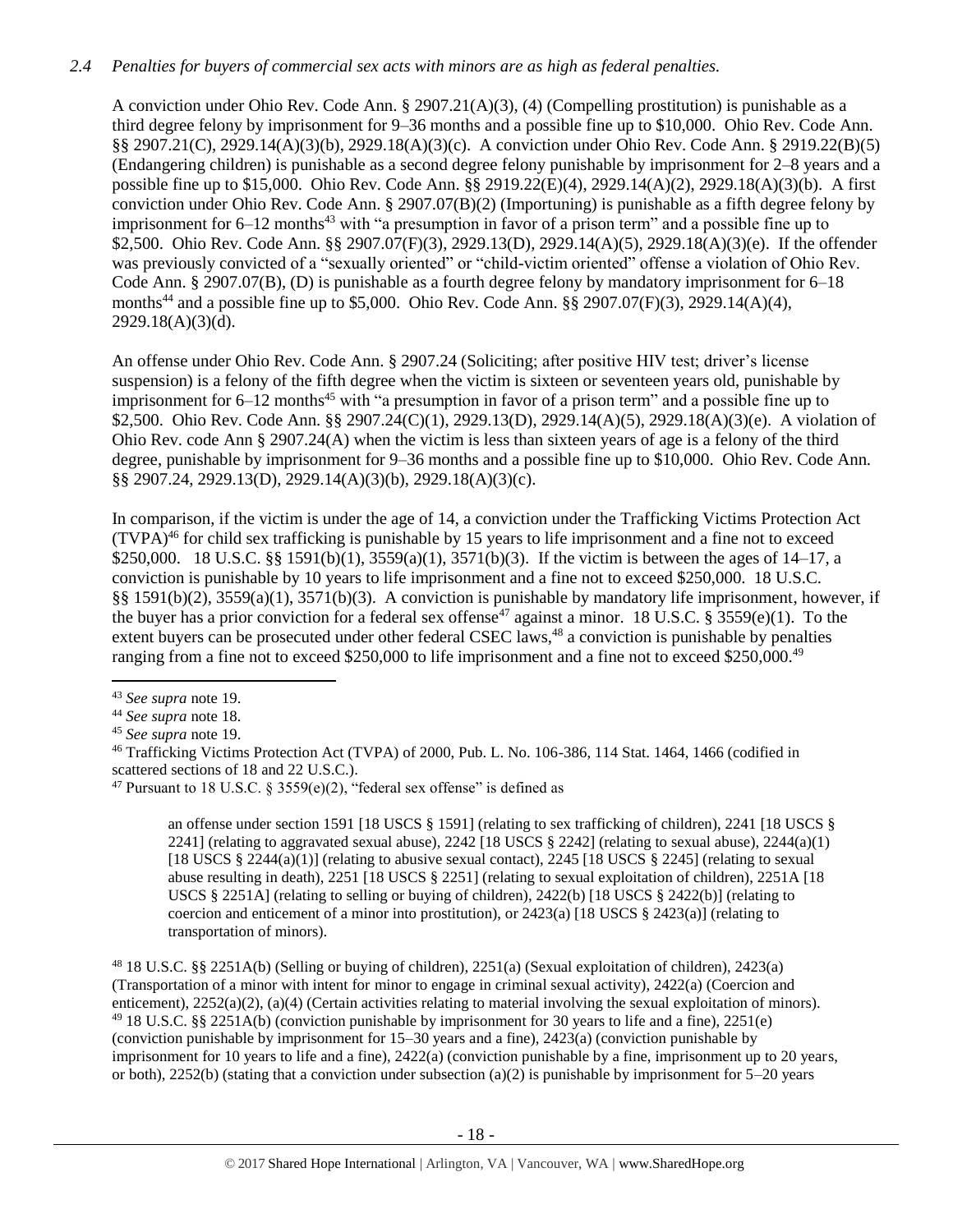- 2.4.1 Recommendation: Amend Ohio Rev. Code Ann. § 2907.21(A)(3), (4) (Compelling prostitution), § 2919.22(B)(5) (Endangering children) and § 2907.07(B)(2) (Importuning) to raise the penalties to reflect the seriousness of these offenses.
- *2.5 Using the Internet or electronic communications to lure, entice, or purchase, or attempt to lure, entice, or purchase commercial sex acts with a minor is a separate crime or results in an enhanced penalty for buyers.*

. . . .

 $\overline{\phantom{a}}$ 

Ohio law prohibits buyers from soliciting minors under the age of 16 via electronic communications. Ohio Rev. Code Ann. § 2907.07(C), (D) (Importuning) states,

 $(C)$  No person shall solicit another by means of a telecommunications device,<sup>50</sup> as defined in section 2913.01 of the Revised Code, to engage in sexual activity with the offender when the offender is eighteen years of age or older and either of the following applies:

(1) The other person is less than thirteen years of age, and the offender knows that the other person is less than thirteen years of age or is reckless in that regard.

(D) No person shall solicit another by means of a telecommunications device, as defined in section 2913.01 of the Revised Code, to engage in sexual activity with the offender when the offender is eighteen years of age or older and either of the following applies:

(1) The other person is thirteen years of age or older but less than sixteen years of age, the offender knows that the other person is thirteen years of age or older but less than sixteen years of age or is reckless in that regard, and the offender is four or more years older than the other person. . . . .

However, Ohio Rev. Code Ann. § 2907.07(C), (D) does not specify that the sexual activity be commercial in nature.

Ohio Rev. Code Ann. § 2907.07(B)(2) applies when the person solicited is  $16-17$  years of age; it states,

No person shall solicit another, not the spouse of the offender, to engage in sexual conduct with the offender, when the offender is eighteen years of age or older and four or more years older than the other person, the other person is sixteen or seventeen years of age and a victim of a violation of section 2905.32 [Trafficking in persons] of the Revised Code, and the offender knows or has reckless disregard of the age of the other person.

However, Ohio Rev. Code Ann. § 2907(B)(2) does not specify that the sexual activity be commercial in nature nor expressly prohibit the use of electronic communications.

Where the child is under 13, a first conviction under Ohio Rev. Code Ann. § 2907.07(C) carries "a presumption in favor of a prison term" and is punishable as a third degree by imprisonment for 9–36 months and a possible fine up to \$10,000. Ohio Rev. Code Ann. §§ 2907.07(F)(2), 2929.13(D), 2929.14(A)(3)(b), 2929.18(A)(3)(c). If the buyer was previously convicted of a "sexually oriented" or "child-victim oriented" offense a violation of Ohio Rev. Code Ann. § 2907.07(C) is punishable as a second degree felony by mandatory imprisonment for 2–

and a fine, while a conviction under subsection (a)(4) is punishable by imprisonment up to 10 years, a fine, or both); *see also* 18 U.S.C. §§ 3559(a)(1) (classifying all of the above listed offenses as felonies), 3571(b)(3) (providing a fine up to \$250,000 for any felony conviction).

 $50$  Ohio Rev. Code Ann. § 2913.01(Y) (Definitions) defines a "telecommunications device" as "any instrument, equipment, machine, or other device that facilitates telecommunication, including, but not limited to, a computer, computer network, computer chip, computer circuit, scanner, telephone, cellular telephone, pager, personal communications device, transponder, receiver, radio, modem, or device that enables the use of a modem."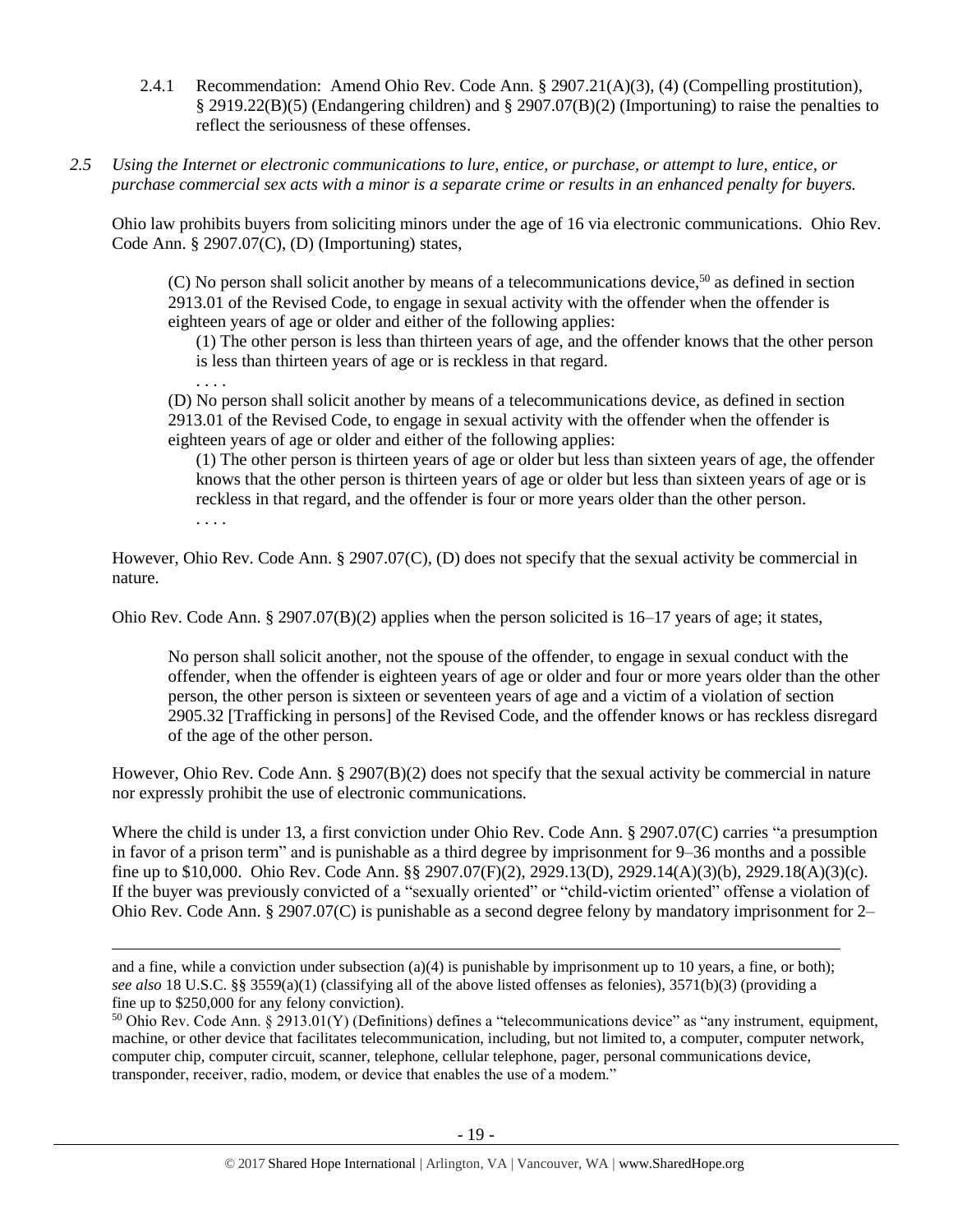8 years and a possible fine up to \$15,000. Ohio Rev. Code Ann. §§ 2907.07(F)(2), 2929.14(A)(2), 2929.18(A)(3)(b). Where the child is 13–15, a first conviction under Ohio Rev. Code Ann. § 2907.07(D) is punishable as a fifth degree felony by imprisonment for  $6-12$  months<sup>51</sup> with "a presumption in favor of a prison term" and a possible fine up to \$2,500. Ohio Rev. Code Ann. §§ 2907.07(F)(3), 2929.13(D), 2929.14(A)(5),  $2929.18(A)(3)(e)$ . If the buyer was previously convicted of a "sexually oriented" or "child-victim oriented" offense a violation of Ohio Rev. Code Ann. § 2907.07(D) is punishable as a fourth degree felony by mandatory imprisonment for  $6-18$  months<sup>52</sup> and a possible fine up to \$5,000. Ohio Rev. Code Ann. §§ 2907.07(F)(3), 2929.14(A)(4), 2929.18(A)(3)(d).

# *2.6 No age mistake defense is permitted for a buyer of commercial sex acts with any minor under 18.*

Ohio Rev. Code Ann. § 2907.24 (Soliciting; after positive HIV test; driver's license suspension) establishes that an age mistake defense is not permitted for buyers when the person solicited is "less than sixteen years of age, whether or not the offender knows the age of the person." Ohio Rev. Code Ann. § 2907.24(3)(a). However, a mistake of age defense is not prohibited when the minor victim is 16 or 17 years of age and the buyer must know "that the other person is sixteen or seventeen years of age or is reckless in that regard." Ohio Rev. Code Ann. § 2907.24(2).

Ohio Rev. Code Ann. § 2907.21(A)(3)–(4) (Compelling prostitution) prohibits the use of an age mistake defense by stating that the conduct prohibited under Ohio Rev. Code Ann. § 2907.21(A)(3)–(4) is illegal "whether or not the offender knows the age" of such person. Ohio Rev. Code Ann. § 2907.07(C), (D) (Importuning) does not expressly prohibit a mistake of age defense and requires the offender to know or be "reckless in . . . regard" to the minor's age. Ohio Rev. Code Ann.  $\S$  2907.07(B), (C), (D).

2.6.1 Recommendation: Amend Ohio Rev. Code Ann. § 2907.07 (Importuning) to expressly prohibit a mistake of age defense.

# *2.7 Base penalties for buying sex acts with a minor under 18 are sufficiently high and not reduced for older minors.*

One of Ohio's buyer-applicable CSEC laws, Ohio Rev. Code Ann. § 2907.24 (Soliciting; after positive HIV test; driver's license suspension), staggers penalties based on a minor's age and does not provide sufficiently high penalties. If the victim is 16–17, a conviction under Ohio Rev. Code Ann. § 2907.24 is a felony of the fifth degree punishable by imprisonment for  $6-12$  months<sup>53</sup> with "a presumption in favor of a prison term." Ohio Rev. Code Ann. §§ 2907.24(C)(1), 2929.13(D), 2929.14(A)(5). If the victim is under 16, a conviction under Ohio Rev. Code Ann. § 2907.24(A) is a felony of the third degree punishable by imprisonment for 9–36 months. Ohio Rev. Code Ann. §§ 2907.24, 2929.13(D), 2929.14(A)(3)(b).

In contrast, Ohio Rev. Code Ann. § 2907.21(A)(3)–(4) (Compelling prostitution) does not stagger penalties based on a minor's age, but penalties still are not sufficiently high. Regardless of the age of the minor-victim, a conviction under Ohio Rev. Code Ann. § 2907.21(A)(3)–(4) (Compelling prostitution) is punishable as a third degree felony by imprisonment for 9–36 months. Ohio Rev. Code Ann. §§ 2907.21(C), 2929.14(A)(3)(b).

2.7.1 Recommendation: Amend Ohio Rev. Code Ann. § 2907.24 (Soliciting; after positive HIV test; driver's license suspension) and § 2907.21 (Compelling prostitution) to provide sufficient base penalties for all minors under 18.

 $\overline{\phantom{a}}$ 

<sup>51</sup> *See supra* note [19.](#page-7-0)

<sup>52</sup> *See supra* note [18.](#page-7-1)

<sup>53</sup> *See supra* note [19.](#page-7-0)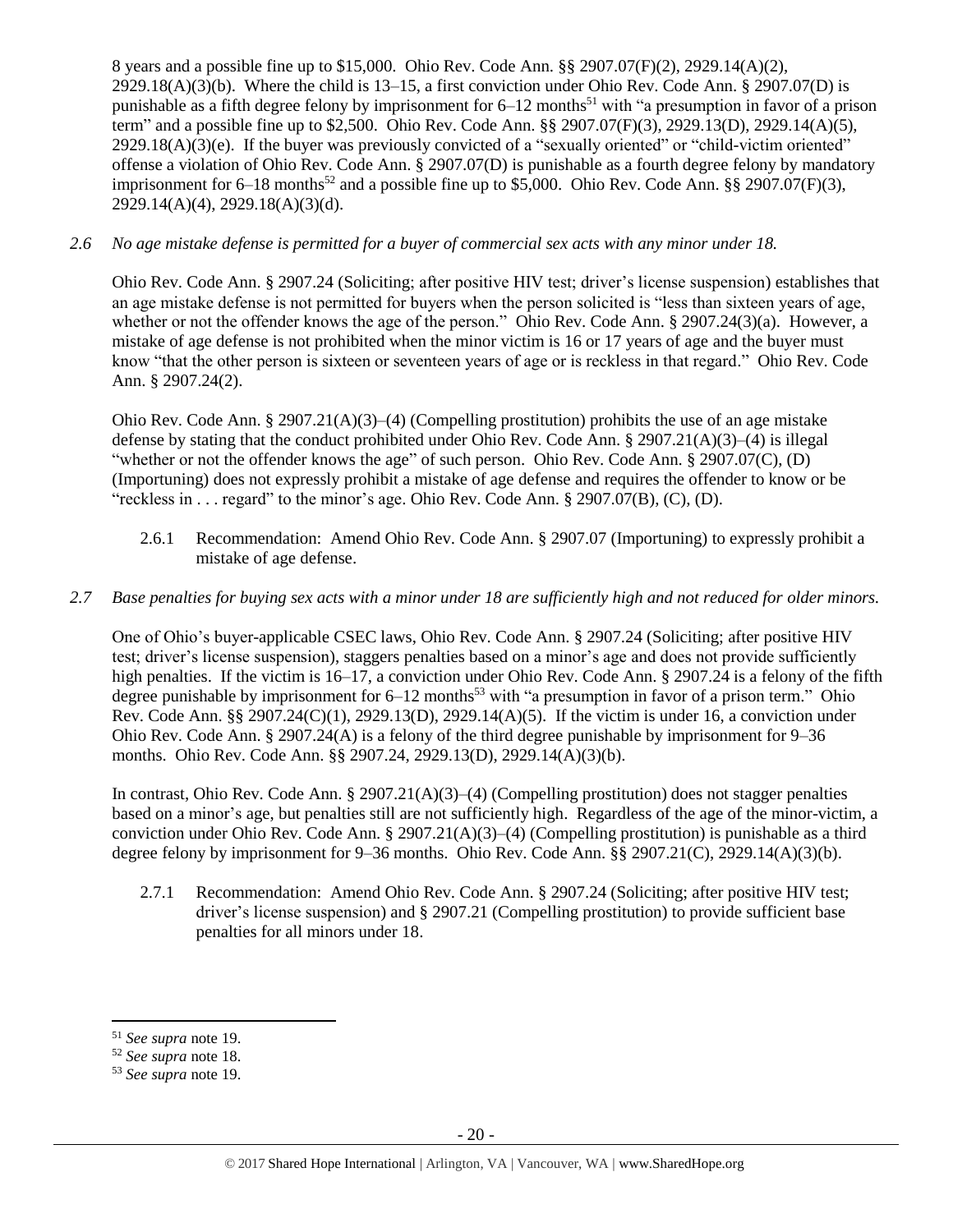*2.8 Financial penalties for buyers of commercial sex acts with minors are sufficiently high to make it difficult for buyers to hide the crime.* 

Buyers may be required to pay fines. Buyers convicted under Ohio Rev. Code Ann. § 2907.21(A)(3)–(4) (Compelling prostitution) may be ordered to pay a fine up to \$10,000. Ohio Rev. Code Ann. §§ 2905.32(E), 2907.21(C), 2929.18(A)(3)(b). Buyers convicted under Ohio Rev. Code Ann. § 2907.07(C), (D) (Importuning) for the first time may be ordered to pay possible fines up to \$10,000, where the victim is under 13, or up to \$2,500, where the victim is 13–15 or is a 16 or 17 year old victim of trafficking. Ohio Rev. Code Ann. §§  $2907.07(F)(2)$ , (3),  $2929.18(A)(3)(c)$ , (e). Buyers with prior convictions convicted under Ohio Rev. Code Ann. § 2907.07(C), (D) or may be required to pay a possible fine up to \$15,000, where the victim is under 13, or up to \$5,000, where the victim is 13–15. Ohio Rev. Code Ann. §§ 2907.07(F)(2), (3), 2929.18(A)(3)(b), (d). Buyers convicted under Ohio Rev. Code Ann. § 2919.22(B)(5) (Endangering children) may be ordered to pay possible fines up to \$15,000. Ohio Rev. Code Ann. §§ 2919.22(E)(4), 2929.18(A)(3)(b).

An offense under Ohio Rev. Code Ann. § 2907.24 (Soliciting; after positive HIV test; driver's license suspension) is a felony of the fifth degree when the victim is sixteen or seventeen years old, punishable by a possible fine up to \$2,500. Ohio Rev. Code Ann. §§ 2907.24(C)(1), 2929.13(D), 2929.14(A)(5),  $2929.18(A)(3)(e)$ . A violation of Ohio Rev. code Ann § 2907.24(A) when the victim is less than sixteen years of age is a felony of the third degree, punishable by a possible fine up to \$10,000. Ohio Rev. Code Ann. §§ 2907.24, 2929.13(D), 2929.14(A)(3)(b), 2929.18(A)(3)(c).

Buyers convicted of a felony offense under human trafficking or CSEC laws also may be ordered to make restitution under Ohio Rev. Code Ann. § 2929.18(A)(1), which states,

[T]he court imposing a sentence upon an offender for a felony may sentence the offender to any financial sanction or combination of financial sanctions authorized under this section . . .

(1) Restitution by the offender to the victim of the offender's crime or any survivor of the victim, in an amount based on the victim's economic loss. If the court imposes restitution, the court shall order that the restitution be made to the victim in open court, to the adult probation department that serves the county on behalf of the victim, to the clerk of courts, or to another agency designated by the court. If the court imposes restitution, at sentencing, the court shall determine the amount of restitution to be made by the offender. If the court imposes restitution, the court may base the amount of restitution it orders on an amount recommended by the victim, the offender, a presentence investigation report, estimates or receipts indicating the cost of repairing or replacing property, and other information, provided that the amount the court orders as restitution shall not exceed the amount of the economic loss suffered by the victim as a direct and proximate result of the commission of the offense.

Furthermore, a buyer found guilty of a felony human trafficking offense may be subject to an additional fine no greater than \$500 to be credited to the victim address confidentiality fund. Ohio Rev. Code Ann. § 2929.18(B)(10)(e-f) states:

In addition to any other fine that is or may be imposed under this section, the court imposing sentence upon an offender for any of the following offenses that is a felony may impose a fine of not less than seventy nor more than five hundred dollars, which shall be transmitted to the treasurer of state to be credited to the address confidentiality program fund created by section 111.48 of the Revised Code:

. . . .

(e) Trafficking in persons;

(f) A violation of . . . Ohio Rev. Code Ann. § 2907.21 (Compelling prostitution), Ohio Rev. Code Ann. § 2907.22 (Promoting prostitution), . . . Ohio Rev. Code Ann. § 2907. 323 (Illegal use of minor in nudity-oriented material or performance), Ohio Rev. Code Ann. § 2919.22 (Endangering children) if the offender is also convicted of a specification of the type described in Ohio Rev. Code Ann. §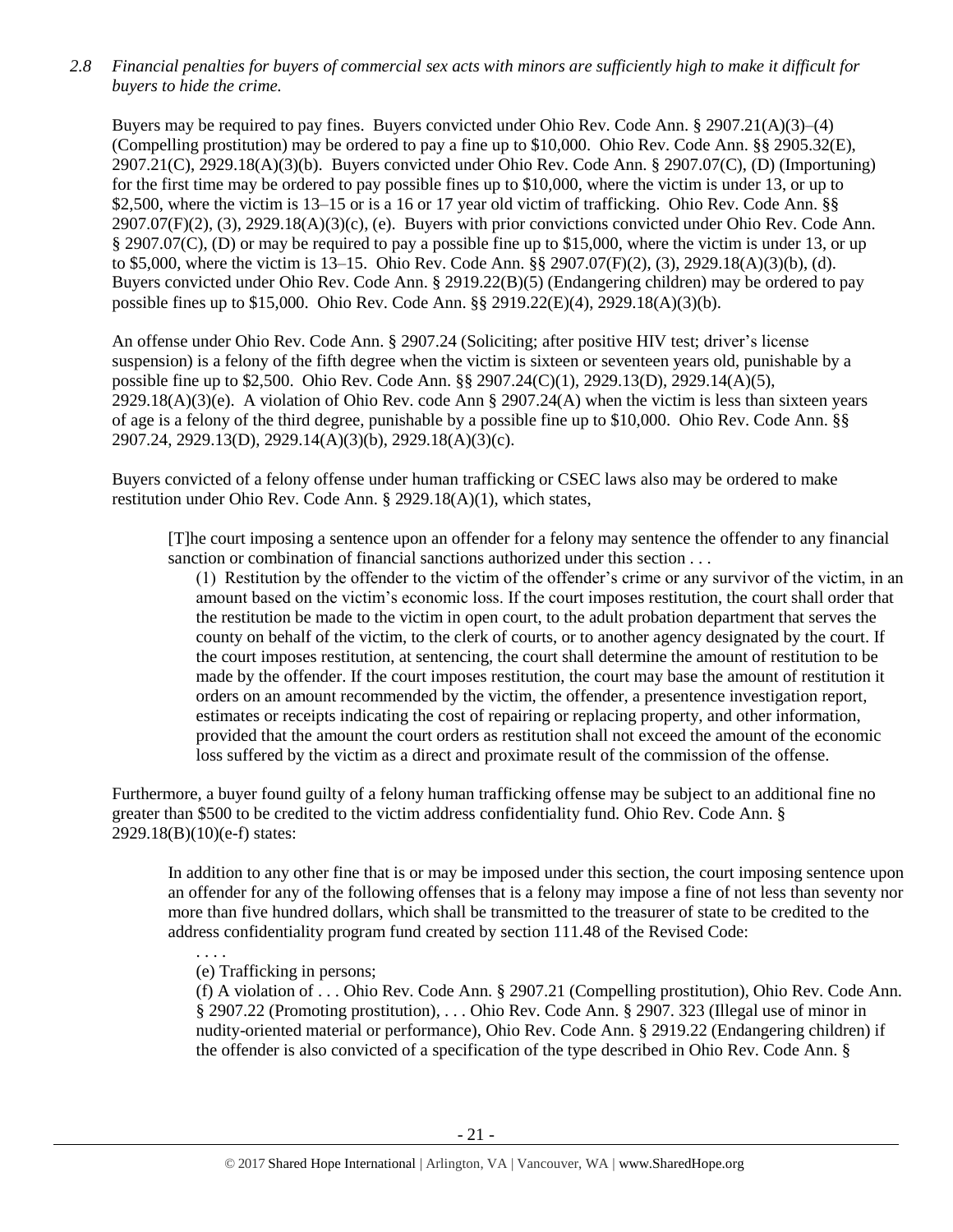<span id="page-21-0"></span>2941.1422 (Mandatory prison term – furtherance of human trafficking) that charges that the offender knowingly committed the offense in furtherance of human trafficking.

Buyers convicted of an offense<sup>54</sup> such as Ohio Rev. Code Ann. § 2905.32, § 2907.21(A)(2)–(4), or § 2907.07 may be subject to asset forfeiture under Ohio Rev. Code Ann. § 2981.04 (Criminal forfeiture proceedings). Ohio Rev. Code Ann. § 2981.02(A) (Property subject to forfeiture; determination of use or intended use of instrumentality; motor vehicle law exclusion) states that the following property is subject to forfeiture:

(1) Contraband involved in an offense;

(2) Proceeds derived from or acquired through the commission of an offense;

(3) An instrumentality that is used in or intended to be used in the commission or facilitation of any of the following offenses when the use or intended use, consistent with division (B) of this section, is sufficient to warrant forfeiture under this chapter:

(a) A felony;

 $\overline{\phantom{a}}$ 

(b) A misdemeanor, when forfeiture is specifically authorized by a section of the Revised Code or by a municipal ordinance that creates the offense or sets forth its penalties;

(c) An attempt to commit, complicity in committing, or a conspiracy to commit an offense of the type described in divisions  $(A)(3)(a)$  and  $(b)$  of this section.

Seizure of this property is governed by Ohio Rev. Code Ann. § 2981.06 (Seizure of forfeited or other property disposition) which states in subsection (A),

Upon the entry of a forfeiture order under section 2981.04 or 2981.05 of the Revised Code, if necessary, the court shall order an appropriate law enforcement officer to seize the forfeited property on conditions that the court considers proper.

Property may be forfeited pursuant to a criminal process in Ohio Rev. Code Ann. § 2981.04 or a civil process in Ohio Rev. Code Ann. § 2981.05. Disposal of forfeited property is governed by Ohio Rev. Code Ann. § 2981.12, which outlines differing disposals for a variety of property types.

# *2.9 Buying and possessing images of child sexual exploitation carries penalties as high as similar federal offenses.*

Ohio criminalizes buying and possessing images of child sexual exploitation (ICSE). Ohio Rev. Code Ann. § 2907.321(A)(5) (Pandering obscenity involving a minor) makes it illegal to "[b]uy, procure, possess, or control any obscene material, that has a minor as one of its participants," while Ohio Rev. Code Ann. § 2907.322(A)(5) (Pandering sexually oriented matter involving a minor) makes it illegal for a person to "[k]knowingly solicit, receive, purchase, exchange, possess, or control any material that shows a minor participating or engaging in sexual activity, masturbation, or bestiality." A first conviction under Ohio Rev. Code Ann. § 2907.321(A)(5) or § 2907.322(A)(5) is punishable as a fourth degree felony by imprisonment for 6–18 months and a possible fine up to \$5,000. Ohio Rev. Code Ann. §§ 2907.321(C), 2907.322(C), 2929.14(A)(4), 2929.18(A)(3)(d). A subsequent conviction under either statute is punishable as a third degree felony by imprisonment for 9–36 months and a possible fine up to \$10,000. Ohio Rev. Code Ann. §§ 2907.321(C), 2907.322(C), 2929.14(A)(3)(b), 2929.18(A)(3)(c). Ohio Rev. Code Ann. § 2907.323(A)(3) (Illegal use of minor in nudityoriented material or performance) also bans possessing or viewing "any material or performance that shows a minor who is not the person's child or ward in a state of nudity" without proper purpose. A first conviction

<sup>54</sup> Ohio Rev. Code Ann. § 2981.01(B)(10) (Purposes of forfeitures; definitions) defines an "offense" as

any act or omission that could be charged as a criminal offense or a delinquent act, whether or not a formal criminal prosecution or delinquent child proceeding began at the time the forfeiture is initiated. Except as otherwise specified, an offense for which property may be forfeited includes any felony and any misdemeanor. The commission of an "offense" includes the commission of a delinquent act.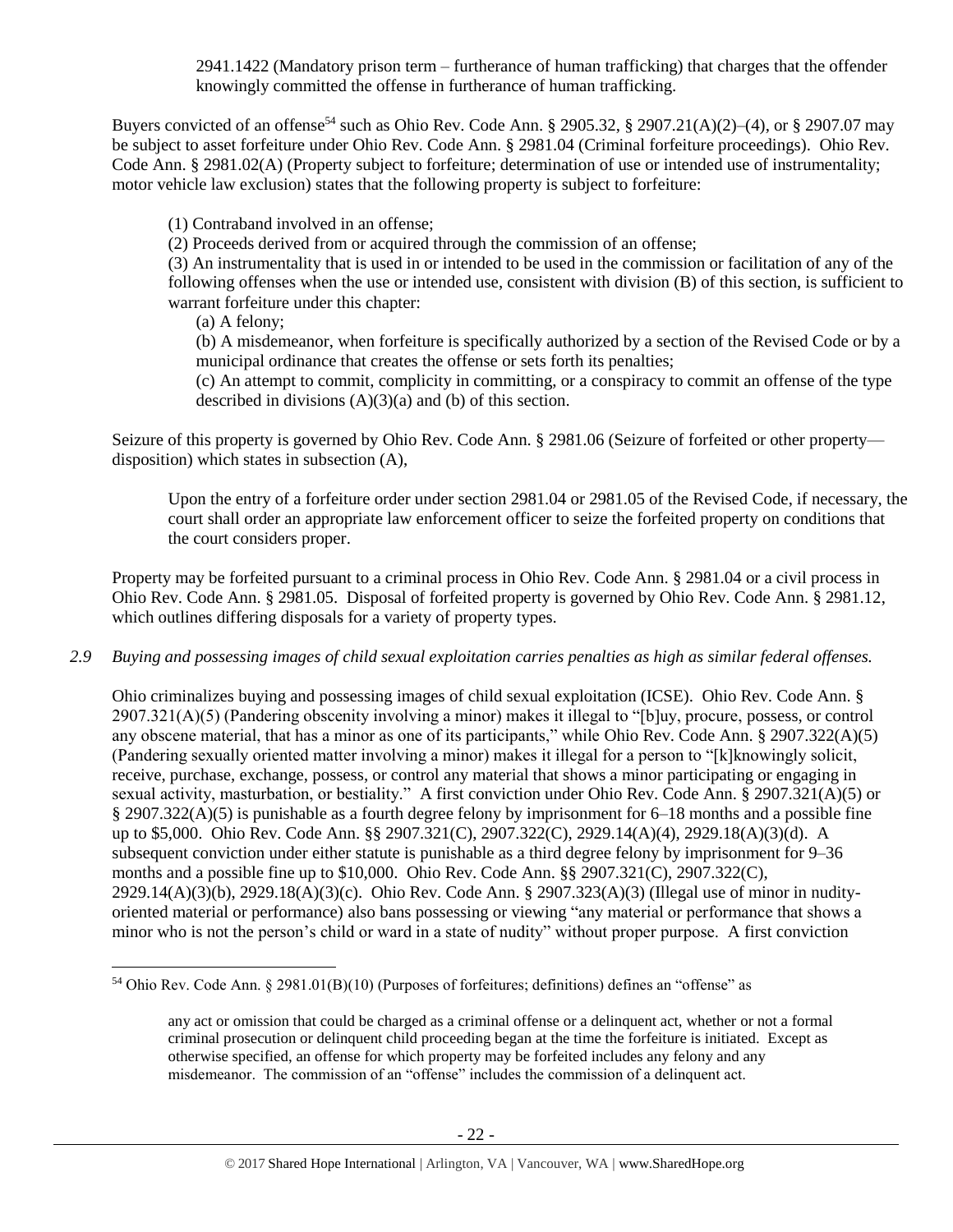under Ohio Rev. Code Ann. § 2907.323(A)(3) is punishable as a fifth degree felony by imprisonment for  $6-12$ months and a possible fine up to \$2,500, while a conviction under Ohio Rev. Code Ann. § 2907.323(A)(3) after a prior conviction pursuant to Ohio Rev. Code Ann. § 2907.321, § 2907.322 or § 2907.323 is punishable as a fourth degree felony by imprisonment for 6–18 months and a possible fine up to \$5,000. Ohio Rev. Code Ann. §§ 2907.323(B), 2929.14(A)(4), (5), 2929.18(A)(3)(d).

In comparison, a federal conviction for possession of ICSE<sup>55</sup> is generally punishable by imprisonment for 5–20 years and a fine not to exceed \$250,000.<sup>56</sup> Subsequent convictions, however, are punishable by imprisonment up to 40 years and a fine not to exceed \$250,000.<sup>57</sup>

- 2.9.1 Recommendation: Increase the penalties for violations of Ohio Rev. Code Ann. § 2907.323(A)(3) (Illegal use of minor in nudity-oriented material or performance) and Ohio Rev. Code Ann. § 2907.322(A)(5) (Pandering sexually oriented matter involving a minor).
- *2.10 Convicted buyers of commercial sex acts with minors are required to register as sex offenders.*

Buyers are required to register as sex offenders if convicted under Ohio Rev. Code Ann. § 2907.21(A)(3)–(4) (Compelling prostitution).

Ohio Rev. Code Ann. § 2950.04(A)(1)(a) (Duty to register and comply with registration requirements) requires a person convicted of a "sexually oriented offense" to register as a sex offender. Ohio Rev. Code Ann. § 2950.01(A) (Definitions) defines a "sexually oriented offense" as,

any of the following violations or offenses committed by a person, regardless of the person's age: (1) A violation of section 2907.02 [Rape], 2907.03 [Sexual battery], 2907.05 [Gross sexual imposition], 2907.06 [Sexual imposition], 2907.07 [Importuning], 2907.08 [Voyeurism], 2907.21 [Compelling prostitution], 2907.22 [Promoting prostitution], 2907.32 [Pandering obscenity], 2907.321 [Pandering obscenity involving a minor], 2907.322 [Pandering sexually oriented matter involving a minor], or 2907.323 [Illegal use of minor in nudity-oriented material or performance] of the Revised Code;

(2) A violation of section 2907.04 [Unlawful sexual conduct with minor] of the Revised Code when the offender is less than four years older than the other person with whom the offender engaged in sexual conduct, the other person did not consent to the sexual conduct, and the offender previously has not been convicted of or pleaded guilty to a violation of section 2907.02, 2907.03, or 2907.04 of the Revised Code or a violation of former section 2907.12 [Repealed] of the Revised Code;

l

<sup>55</sup> 18 U.S.C. §§ 2252(a)(2), (a)(4) (Certain activities relating to material involving the sexual exploitation of minors),  $2252A(a)(2)$ –(3) (Certain activities relating to material constituting or containing child pornography), 1466A(a), (b) (Obscene visual representations of the sexual abuse of children).

<sup>&</sup>lt;sup>56</sup> 18 U.S.C. §§ 2252(b) (stating that a conviction under subsection (a)(2) is punishable by imprisonment for 5–20 years and a fine, while a conviction under subsection (a)(4) is punishable by imprisonment up to 10 years, a fine, or both),  $2252A(b)(1)$  (a conviction is punishable by imprisonment for  $5-20$  years and a fine),  $1466A(a)$ , (b) (stating that a conviction under subsection (a) is "subject to the penalties provided in section  $2252A(b)(1)$ ," imprisonment for 5–20 years and a fine, while a conviction under subsection (b) is "subject to the penalties provided in section 2252A(b)(2)," imprisonment up to 10 years, a fine, or both); *see also* 18 U.S.C. §§ 3559(a)(1) (classifying all of the above listed offenses as felonies), 3571(b)(3) (providing a fine up to \$250,000 for any felony conviction).  $57$  18 U.S.C. §§ 2252(b) (stating if a person has a prior conviction under subsection (a)(2), or a list of other statutes, a conviction is punishable by a fine and imprisonment for 15–40 years, but if a person has a prior conviction under subsection (a)(4), or a list of other statutes, a conviction is punishable by a fine and imprisonment for  $10-20$  years),  $2252A(b)(1)$  (stating if a person has a prior conviction under subsection (a)(2), (a)(3), or a list of other statutes, a conviction is punishable by a fine and imprisonment for  $15-40$  years),  $1466A(a)$ , (b) (stating that the penalty scheme for section 2252A(b) applies); *see also* 18 U.S.C. §§ 3559(a)(1) (classifying all of the above listed offenses as felonies), 3571(b)(3) (providing a fine up to \$250,000 for any felony conviction).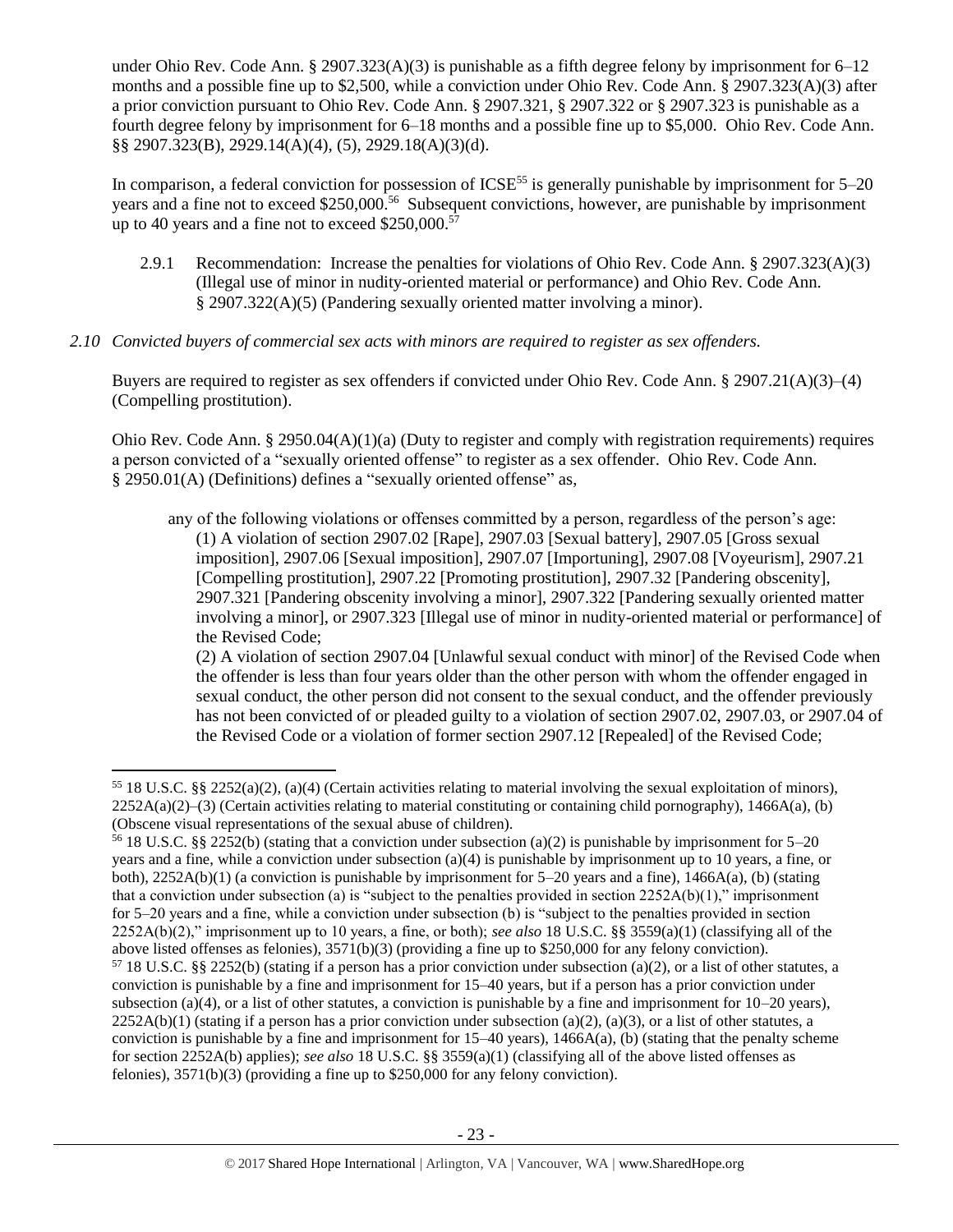(3) A violation of section 2907.04 of the Revised Code when the offender is at least four years older than the other person with whom the offender engaged in sexual conduct or when the offender is less than four years older than the other person with whom the offender engaged in sexual conduct and the offender previously has been convicted of or pleaded guilty to a violation of section 2907.02 , 2907.03, or 2907.04 of the Revised Code or a violation of former section 2907.12 of the Revised Code;

. . . .

(11) A violation of section 2905.32 [Human trafficking] of the Revised Code when any of the following applies:

(a) The violation is a violation of division  $(A)(1)$  of that section and the offender knowingly recruited, lured, enticed, isolated, harbored, transported, provided, obtained, or maintained, or knowingly attempted to recruit, lure, entice, isolate, harbor, transport, provide, obtain, or maintain, another person knowing that the person would be compelled to engage in sexual activity for hire, engage in a performance that was obscene, sexually oriented, or nudity oriented, or be a model or participant in the production of material that was obscene, sexually oriented, or nudity oriented; (b) The violation is a violation of division  $(A)(2)$  of that section and the offender knowingly recruited, lured, enticed, isolated, harbored, transported, provided, obtained, or maintained, or knowingly attempted to recruit, lure, entice, isolate, harbor, transport, provide, obtain, or maintain a person who is less than sixteen years of age or is a person with a developmental disability whom the offender knows or has reasonable cause to believe is a person with a developmental disability for any purpose listed in divisions  $(A)(2)(a)$  to  $(c)$  of that section. (c) The violation is a violation of division  $(A)(3)$  of that section, the offender knowingly recruited, lured, enticed, isolated, harbored, transported, provided, obtained, or maintained, or knowingly attempted to recruit, lure, entice, isolate, harbor, transport, provide, obtain, or maintain a person who is sixteen or seventeen years of age for any purpose listed in divisions  $(A)(2)(a)$  to  $(c)$  of that section, and the circumstances described in division (A)(5), (6), (7), (8), (9), (10), (11), (12), or (13) of section 2907.03 of the Revised Code apply with respect to the offender and the other person. (12) A violation of any former law of this state, any existing or former municipal ordinance or law of another state or the United States, any existing or former law applicable in a military court or in an Indian tribal court, or any existing or former law of any nation other than the United States that is or was substantially equivalent to any offense listed in division  $(A)(1), (2),$ (3), (4), (5), (6), (7), (8), (9), (10), or (11) of this section; (13) A violation of division (A)(3) of section 2907.24 of the Revised Code;

(14) Any attempt to commit, conspiracy to commit, or complicity in committing any offense listed in division  $(A)(1)$ ,  $(2)$ ,  $(3)$ ,  $(4)$ ,  $(5)$ ,  $(6)$ ,  $(7)$ ,  $(8)$ ,  $(9)$ ,  $(10)$ ,  $(11)$ ,  $(12)$ , or  $(13)$  of this section.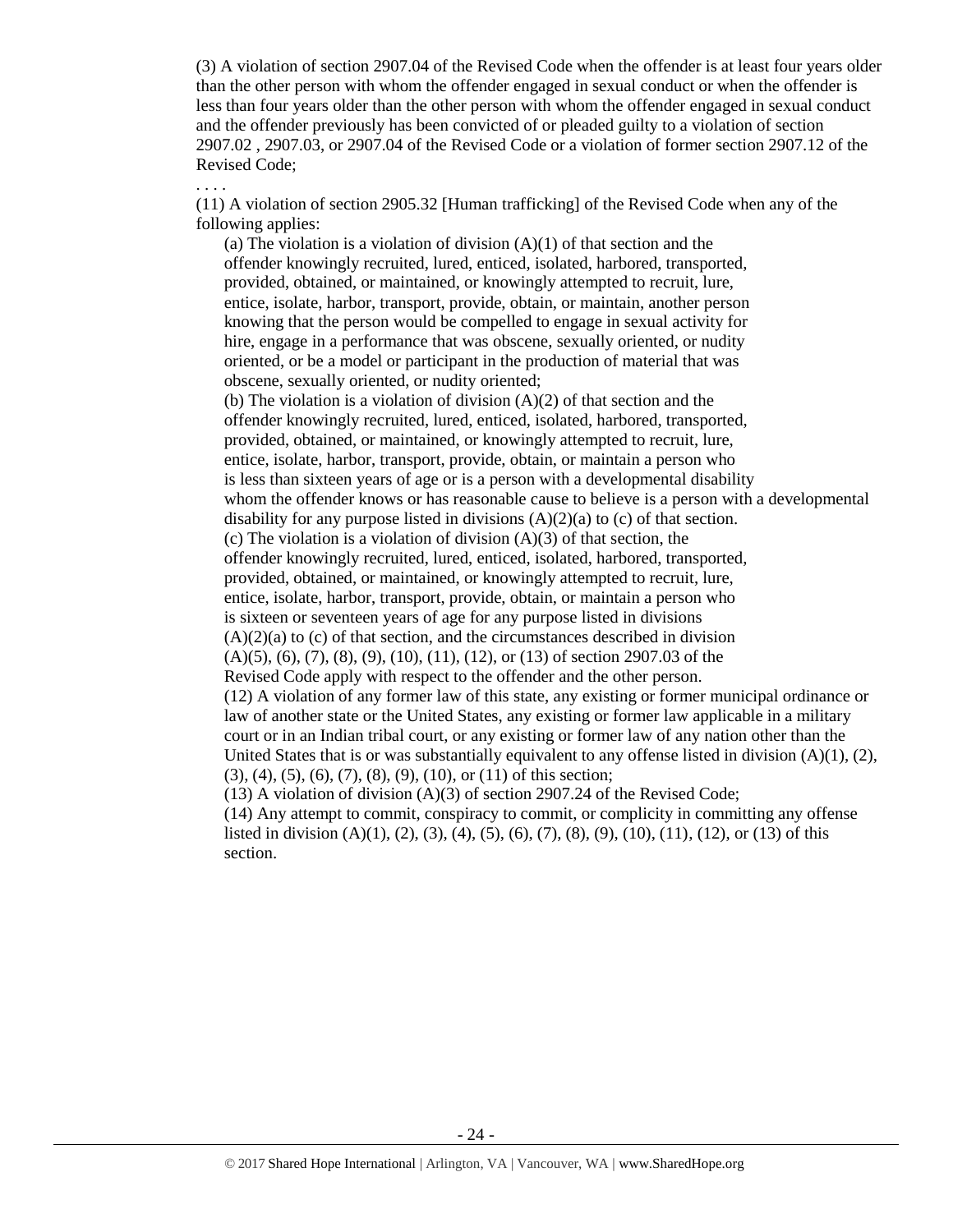## **FRAMEWORK ISSUE 3: CRIMINAL PROVISIONS FOR TRAFFICKERS**

## *Legal Components:*

- *3.1 Penalties for trafficking a child for sexual exploitation are as high as federal penalties.*
- *3.2 Creating and distributing images of child sexual exploitation carries penalties as high as similar federal offenses.*
- *3.3 Using the Internet or electronic communications to lure, entice, recruit or sell commercial sex acts with a minor is a separate crime or results in an enhanced penalty for traffickers.*
- *3.4 Financial penalties for traffickers, including asset forfeiture, are sufficiently high.*
- *3.5 Convicted traffickers are required to register as sex offenders.*
- *3.6 Laws relating to termination of parental rights include sex trafficking or commercial sexual exploitation of children (CSEC) offenses as grounds for termination in order to prevent traffickers from exploiting their parental rights as a form of control.*

*\_\_\_\_\_\_\_\_\_\_\_\_\_\_\_\_\_\_\_\_\_\_\_\_\_\_\_\_\_\_\_\_\_\_\_\_\_\_\_\_\_\_\_\_\_\_\_\_\_\_\_\_\_\_\_\_\_\_\_\_\_\_\_\_\_\_\_\_\_\_\_\_\_\_\_\_\_\_\_\_\_\_\_\_\_\_\_\_\_\_\_\_\_\_*

## *Legal Analysis:*

*3.1 Penalties for trafficking a child for sexual exploitation are as high as federal penalties.* 

A conviction under Ohio Rev. Code Ann. § 2905.32<sup>58</sup> (Trafficking in persons) is punishable as a first degree felony by imprisonment for a definite term of 10, 11, 12, 13, 14 or 15 years and a possible fine up to \$20,000. Ohio Rev. Code Ann. §§ 2905.32(E), 2929.18(A)(3)(a).

Traffickers who knowingly "[i]nduce, procure, encourage, solicit, request, or otherwise facilitate . . . [a] minor to engage in sexual activity for hire" may be convicted under Ohio Rev. Code Ann. § 2907.21(A)(2) (Compelling prostitution). A conviction under Ohio Rev. Code Ann.  $\S 2907.21(A)(2)$  is punishable as a third degree felony by imprisonment for 9–36 months<sup>59</sup> and a possible fine up to \$10,000. Ohio Rev. Code Ann. §§ 2907.21(C), 2929.14(A)(3)(b), 2929.18(A)(3)(c). However, if a trafficker convicted under Ohio Rev. Code Ann. § 2907.21 committed the offense "in furtherance of human trafficking," enhanced penalties apply under Ohio Rev. Code Ann. § 2941.1422 (Human trafficking specification) and § 2929.14(B)(7) (Basic prison terms). Ohio Rev. Code Ann. § 2907.21(C). In such a case, a conviction under Ohio Rev. Code Ann. § 2907.21(A)(2)– (5) is punishable as a third degree felony by mandatory imprisonment for 3 years and a possible fine up to \$10,000. Ohio Rev. Code Ann. §§ 2907.21(C), 2929.14(A)(3)(b), (B)(7)(a)(ii), 2929.18(A)(3)(c).

Pursuant to Ohio Rev. Code Ann. § 2907.23(A), (B) (Procuring), a trafficker may be convicted for procuring a prostitute, procuring a patron, directing patrons or knowingly permitting premises to be used for prostitution. If the minor, who has been procured for commercial sexual activity, is under 16 years of age, a conviction may result in a felony of the fourth degree, which is punishable by imprisonment for 6–18 months<sup>60</sup> and a possible fine up to \$5,000. Ohio Rev. Code Ann. §§ 2907.23(C), 2929.14(A)(4), 2929.18(A)(3)(d). If the minor is 16 or 17 years of age at the time of the violation, a conviction may result in a felony of the fifth degree, which is punishable by imprisonment for  $6-12$  months<sup>61</sup> with "a presumption in favor of a prison term" and a possible fine up to \$2,500. Ohio Rev. Code Ann. §§ 2907.23(C), 2929.13(D), 2929.14(A)(5), 2929.18(A)(3)(e). These penalties apply even if the trafficker did not know the minor's age.

 $\overline{a}$ 

<sup>58</sup> *See supra* Component 1.1 for the provisions of Ohio Rev. Code Ann. § 2905.32.

<sup>59</sup> *See supra* note [11.](#page-4-1)

<sup>60</sup> *See supra* note [18.](#page-7-1)

<sup>61</sup> *See supra* note [19.](#page-7-0)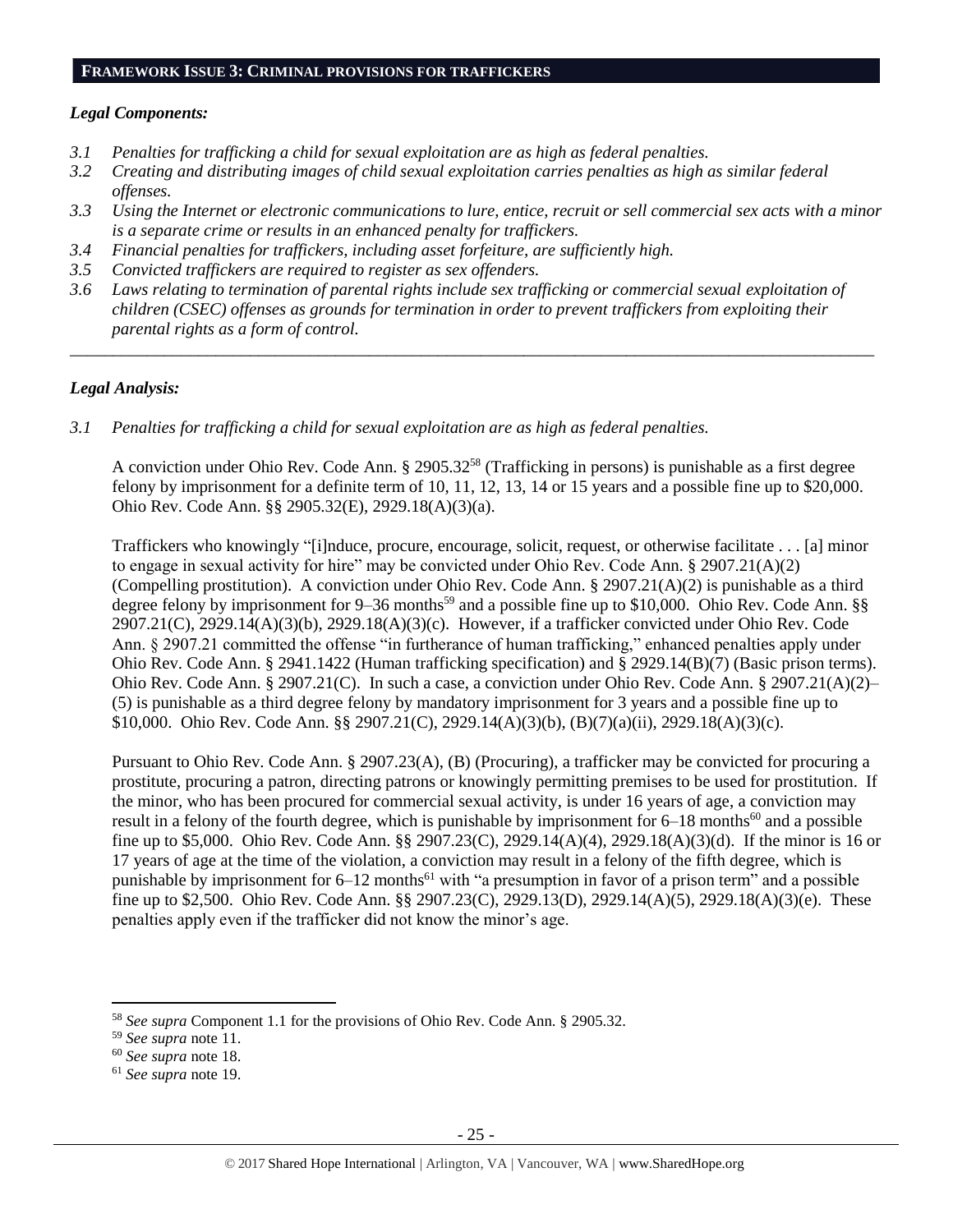Traffickers also may be convicted under Ohio Rev. Code Ann. § 2907.22(A) (Promoting prostitution).<sup>62</sup> Where the victim is a minor, a conviction under Ohio Rev. Code Ann. § 2907.22(A) is punishable as a third degree felony by imprisonment for 9–36 months and a possible fine up to \$10,000. Ohio Rev. Code Ann. §§ 2907.22(B), 2929.14(A)(3)(b), 2929.18(A)(3)(c). If a trafficker convicted under Ohio Rev. Code Ann. § 2907.22 committed the offense "in furtherance of human trafficking," enhanced penalties apply pursuant to Ohio Rev. Code Ann. § 2941.1422 and § 2929.14(B)(7). Ohio Rev. Code Ann. § 2907.22(B). In such a case, a conviction under Ohio Rev. Code Ann. § 2907.22 is punishable as a third degree felony by mandatory imprisonment for 3 years and a possible fine up to \$10,000. Ohio Rev. Code Ann. §§ 2907.22(B), 2929.14(A)(3)(b), (B)(7)(a)(ii), 2929.18(A)(3)(c).

Because Ohio Rev. Code Ann. § 2905.32 and Chapter 2907 of the Revised Code are allied offenses, a trafficker may not be convicted under Ohio Rev. Code Ann. § 2907.21 (Compelling prostitution), § 2907.22(A) (Promoting prostitution) or § 2907.23(A), (B) (Procuring) if also convicted under Ohio Rev. Code Ann. § 2905.32 (Trafficking in persons) for the same conduct involving the same victim. Ohio Rev. Code Ann. § 2905.32(D).

Traffickers also may face prosecution under Ohio's laws relating to money laundering. Ohio Rev. Code Ann. § 1315.55(A) states,

(1) No person shall conduct or attempt to conduct a transaction<sup>63</sup> knowing that the property<sup>64</sup> involved in the transaction is the proceeds of some form of unlawful activity with the purpose of committing or furthering the commission of corrupt activity.<sup>65</sup>

(2) No person shall conduct or attempt to conduct a transaction knowing that the property involved in the transaction is the proceeds of some form of unlawful activity<sup>66</sup> with the intent to conceal or disguise the nature, location, source, ownership, or control of the property or the intent to avoid a transaction reporting requirement under section 1315.53 [Duty to report transactions, keep records; money laundering prohibitions] of the Revised Code or federal law.

(3) No person shall conduct or attempt to conduct a transaction with the purpose to promote, manage, establish, carry on, or facilitate the promotion, management, establishment, or carrying on of corrupt activity.

(4) No person shall conduct or structure or attempt to conduct or structure a transaction that involves the proceeds of corrupt activity that is of a value greater than ten thousand dollars if the person knows or has reasonable cause to know that the transaction involves the proceeds of corrupt activity.

(5) No person shall conduct or attempt to conduct a transaction that involves what has been represented to the person by a law enforcement officer or another person at the direction of or with the approval of a law enforcement officer to be the proceeds of corrupt activity or property used to conduct or facilitate corrupt activity with the intent to promote, manage, establish, carry on, or facilitate promotion, management, establishment, or carrying on of corrupt activity, to conceal or disguise the nature,

l

<sup>62</sup> *See supra* Component 1.2 for the provisions of Ohio Rev. Code Ann. § 2907.22(A).

<sup>63</sup> Ohio Rev. Code Ann. § 1315.51(L) (Definitions) defines a "transaction" to include "a purchase, sale, trade, loan, pledge, investment, gift, transfer, transmission, delivery, deposit, withdrawal, payment, transfer between accounts, exchange of currency, extension of credit, purchase or sale of a payment instrument, use of a safe deposit box, or any other acquisition or disposition of property."

<sup>64</sup> Ohio Rev. Code Ann. § 1315.51(I) defines "property" as "anything of value and includes an interest in property, including a benefit, privilege, claim, or right with respect to anything of value, whether real or personal, tangible or intangible."

<sup>&</sup>lt;sup>65</sup> Ohio Rev. Code Ann. § 1315.51(B) provides that "'[c]orrupt activity' has the same meaning as in section 2923 of the Revised Code." *See supra* Component 3.1 for the definition of "corrupt activity" provided in Ohio Rev. Code Ann. § 2923.31(I).

 $66$  Ohio Rev. Code Ann. § 1315.51(O) defines "unlawful activity" as "an act that is a criminal offense in the state in which the act is committed and, if the act is committed in a state other than this state, would be a criminal offense if committed in this state."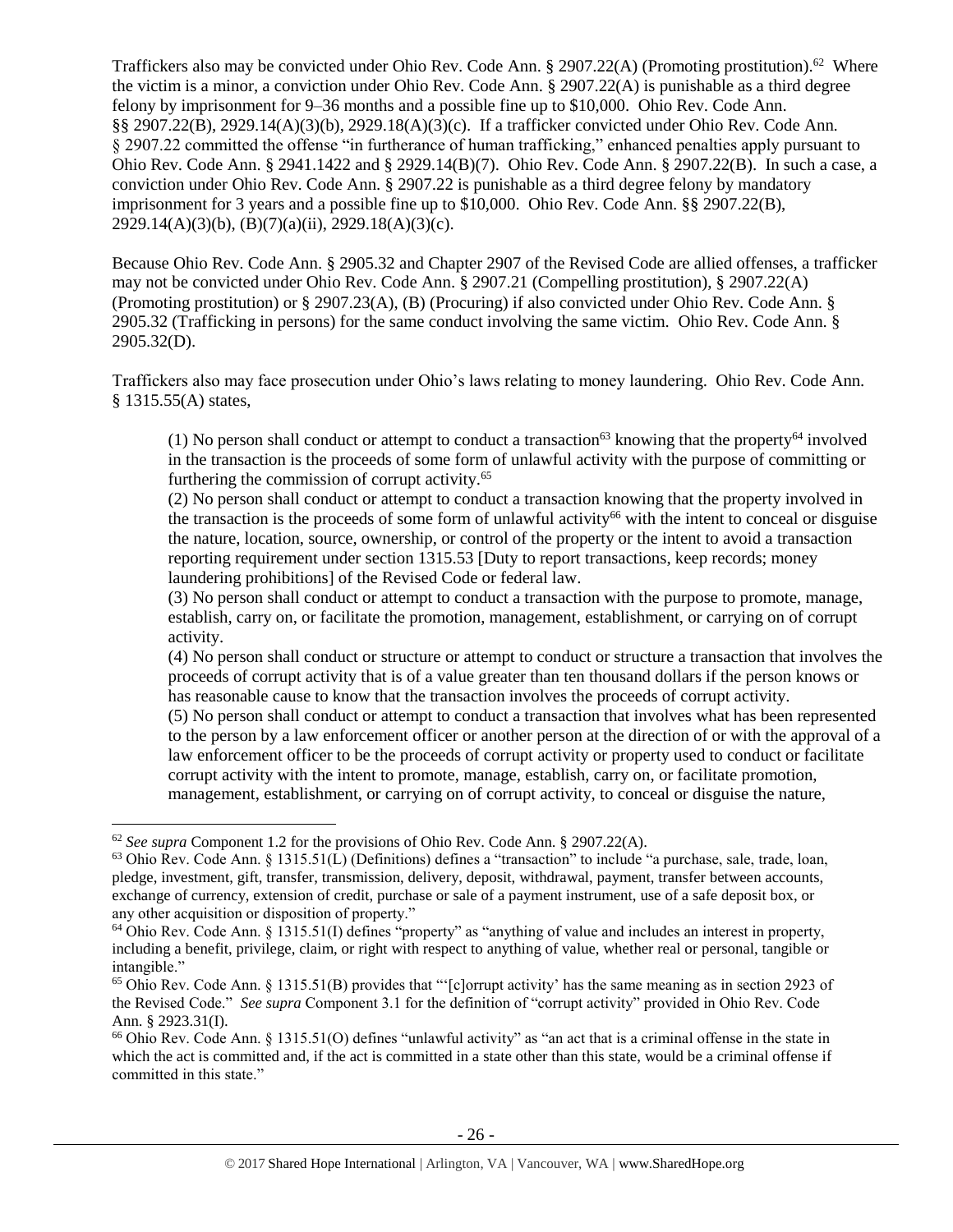location, source, ownership, or control of the property believed to be the proceeds of corrupt activity, or to avoid a transaction reporting requirement under section 1315.53 of the Revised Code or federal law.

A conviction under Ohio Rev. Code Ann. § 1315.55(A) is punishable as a third degree felony by imprisonment for 9–36 months and a possible fine of the greater of \$7,500 or up to "twice the value of the property involved," and a possible additional fine of up to 3 times the "value of the property involved in the transaction," which will "be paid to the state treasury to the credit of the general revenue fund." Ohio Rev. Code Ann. §§ 1315.99(C), 1315.55(B), 2929.14(A)(3)(b).

In addition, a trafficker may be convicted for advertising a sexual activity of a minor for hire. Ohio Rev. Code Ann. § 2907.19(B), (C) (Advertising sexual activity for hire) states that

(B) No person shall knowingly purchase or otherwise obtain advertising space for an advertisement for sexual activity for hire that includes a depiction of a minor.

(C) Whoever violates this section is guilty of commercial sexual exploitation of a minor, a felony of the third degree.<sup>67</sup>

A third degree felony is punishable by imprisonment for 9–36 months and a possible fine up to \$7,500. Ohio Rev. Code Ann. §§ 2907.19, 1315.55(B), 2929.14(A)(3)(b).

In comparison, if the victim is under the age of 14, a conviction under the Trafficking Victims Protection Act (TVPA) <sup>68</sup> for child sex trafficking is punishable by 15 years to life imprisonment and a fine not to exceed \$250,000. 18 U.S.C. §§ 1591(b)(1), 3559(a)(1), 3571(b)(3). If the victim is between the ages of 14–17, a conviction is punishable by 10 years to life imprisonment and a fine not to exceed \$250,000. 18 U.S.C. §§ 1591(b)(2), 3559(a)(1), 3571(b)(3). A conviction is punishable by mandatory life imprisonment, however, if the trafficker has a prior conviction for a federal sex offense<sup>69</sup> against a minor. 18 U.S.C. § 3559(e)(1).

Finally, pursuant to Ohio Rev. Code Ann. § 2929.18(B)(10)(e), a sentencing court may impose an additional fine nor greater than \$500 upon any offender who commits the felony offense of Ohio Rev. Code Ann. § 2905.32 (Trafficking in persons). Furthermore, a sentencing court may impose the same additional fine on any person who commits an offense under Ohio Rev. Code Ann. § 2905.01 (Kidnapping), Ohio Rev. Code Ann. § 2 905.02 (Abduction), Ohio Rev. Code Ann. § 2907.21 (Compelling prostitution), Ohio Rev. Code Ann. § 2907.22 (Promoting prostitution), Ohio Revised Code Ann. § 2923.32 (Engaging in pattern of corrupt behavior), § 2907.323(A)(1, 2) (Illegal use of minor in nudity-oriented material or performance) or Ohio Rev. Code Ann. § 2912.22(B)(1-5) (Endangering child), so long as the person committing the offense does so with knowledge that the offense is being committed in furtherance of human trafficking. All fines under Ohio Rev.

<sup>68</sup> *See supra* note [46.](#page-17-0)

 $\overline{\phantom{a}}$ 

<sup>69</sup> *See supra* note [47.](#page-17-1) 

<sup>67</sup> Ohio Rev. Code Ann. § 2907.19(D) further states that

<sup>(1)</sup> In any prosecution under this section, it is not a defense that the offender did not know the age of the person depicted in the advertisement, relied on an oral or written representation of the age of the person depicted in the advertisement, or relied on the apparent age of the person depicted in the advertisement. (2) In any prosecution under this section, it is an affirmative defense that the offender, prior to purchasing advertising space for the advertisement, made a reasonable bona fide attempt to ascertain the true age of the person depicted in the advertisement by requiring the person depicted in the advertisement to produce a driver's license, marriage license, birth certificate, or other government issued or school issued document that identifies the age of the person, provided the offender retains and produces a copy or other record of the driver's license, marriage license, birth certificate, or other document used to ascertain the age of the person depicted in the advertisement.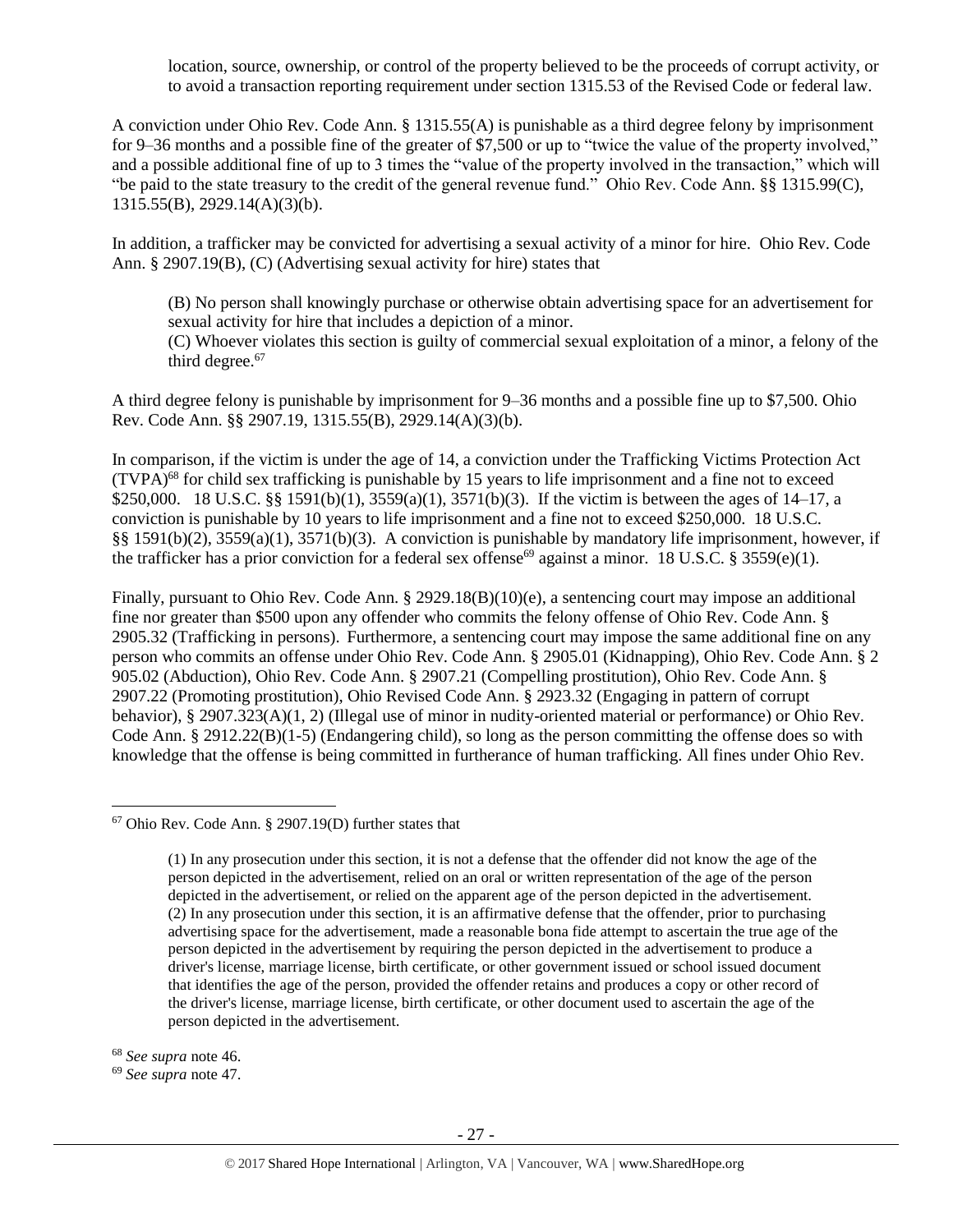Code Ann. § 2929.18(B)(10)(e) shall be credited to the address confidentiality program fund. Ohio Rev. Code Ann. § 2929.18(B)(1)(f).

*3.2 Creating and distributing images of child sexual exploitation carries penalties as high as similar federal offenses.*

Both the creation and distribution of images of child sexual exploitation (ICSE) are criminalized under Ohio law. Ohio Rev. Code Ann.  $\S 2907.321(A)(1)–(4)$ , (6) (Pandering obscenity involving a minor) states,

No person, with knowledge of the character of the material or performance involved, shall do any of the following:

(1) Create, reproduce, or publish any obscene material that has a minor as one of its participants or portrayed observers;

(2) Promote or advertise for sale or dissemination; sell, deliver, disseminate, display, exhibit, present, rent, or provide; or offer or agree to sell, deliver, disseminate, display, exhibit, present, rent, or provide, any obscene material that has a minor as one of its participants or portrayed observers;

(3) Create, direct, or produce an obscene performance that has a minor as one of its participants; (4) Advertise or promote for presentation, present, or participate in presenting an obscene performance that has a minor as one of its participants;

. . . .

. . . .

(6) Bring or cause to be brought into this state any obscene material that has a minor as one of its participants or portrayed observers.

A conviction under Ohio Rev. Code Ann. § 2907.321(A)(1)–(4), (6) is punishable as a second degree felony by imprisonment for 2–8 years and a possible fine up to \$15,000. Ohio Rev. Code Ann. §§ 2907.321(C), 2929.14(A)(2), 2929.18(A)(3)(b).

Similarly, Ohio Rev. Code Ann. § 2907.322(A)(1)–(4), (6) (Pandering sexually oriented matter involving a minor) states,

No person, with knowledge of the character of the material or performance involved, shall do any of the following:

(1) Create, record, photograph, film, develop, reproduce, or publish any material that shows a minor participating or engaging in sexual activity, masturbation, or bestiality;

(2) Advertise for sale or dissemination, sell, distribute, transport, disseminate, exhibit, or display any material that shows a minor participating or engaging in sexual activity, masturbation, or bestiality;

(3) Create, direct, or produce a performance that shows a minor participating or engaging in sexual activity, masturbation, or bestiality;

(4) Advertise for presentation, present, or participate in presenting a performance that shows a minor participating or engaging in sexual activity, masturbation, or bestiality;

(6) Bring or cause to be brought into this state any material that shows a minor participating or engaging in sexual activity, masturbation, or bestiality, or bring, cause to be brought, or finance the bringing of any minor into or across this state with the intent that the minor engage in sexual activity, masturbation, or bestiality in a performance or for the purpose of producing material containing a visual representation depicting the minor engaged in sexual activity, masturbation, or bestiality.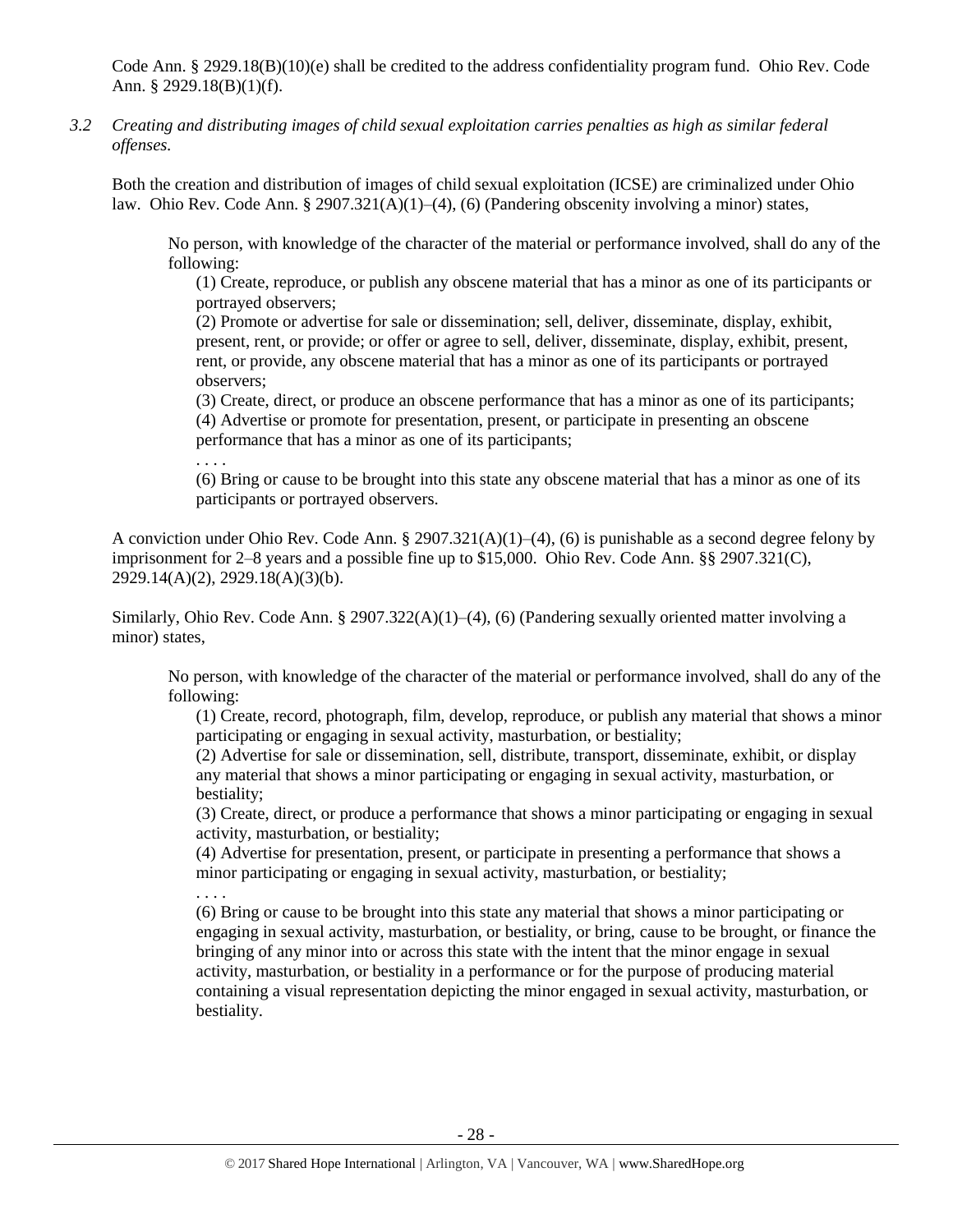A conviction under Ohio Rev. Code Ann. § 2907.322(A)(1)–(4), (6) is punishable as a second degree felony by imprisonment for 2–8 years and a possible fine up to \$15,000. Ohio Rev. Code Ann. §§ 2907.322(C), 2929.14(A)(2), 2929.18(A)(3)(b).

Additionally, Ohio Rev. Code Ann. § 2907.323(A)(1) (Illegal use of minor in nudity-oriented material or performance) states,

No person shall do any of the following:

(1) Photograph any minor who is not the person's child or ward in a state of nudity, or create, direct, produce, or transfer any material or performance that shows the minor in a state of nudity, unless both of the following apply:

(a) The material or performance is, or is to be, sold, disseminated, displayed, possessed, controlled, brought or caused to be brought into this state, or presented for a bona fide artistic, medical, scientific, educational, religious, governmental, judicial, or other proper purpose, by or to a physician, psychologist, sociologist, scientist, teacher, person pursuing bona fide studies or research, librarian, member of the clergy, prosecutor, judge, or other person having a proper interest in the material or performance;

(b) The minor's parents, guardian, or custodian consents in writing to the photographing of the minor, to the use of the minor in the material or performance, or to the transfer of the material and to the specific manner in which the material or performance is to be used.

A conviction under Ohio Rev. Code Ann. § 2907.323(A)(1), (2) is punishable as a second degree felony by imprisonment for 2–8 years and a possible fine up to \$15,000. Ohio Rev. Code Ann. §§ 2907.323(B),  $2929.14(A)(2), 2929.18(A)(3)(b).^{70}$ 

Traffickers may also be convicted under Ohio Rev. Code Ann. § 2919.22(B)(5) (Endangering children), which states,

No person shall do any of the following to a child under eighteen years of age . . .

. . . .

(5) Entice, coerce, permit, encourage, compel, hire, employ, use, or allow the child to act, model, or in any other way participate in, or be photographed for, the production, presentation, dissemination, or advertisement of any material or performance that the offender knows or reasonably should know is obscene, is sexually oriented matter, or is nudity-oriented matter.

A conviction under Ohio Rev. Code Ann. § 2919.22(B)(5) is punishable as a second degree felony punishable by imprisonment for 2–8 years and a possible fine up to \$15,000. Ohio Rev. Code Ann. §§ 2919.22(E)(4), 2929.14(A)(2), 2929.18(A)(3)(b).

In comparison, if the victim is under the age of 14, a conviction under the TVPA for child sex trafficking is punishable by 15 years to life imprisonment and a fine not to exceed \$250,000. 18 U.S.C. §§ 1591(b)(1),  $3559(a)(1)$ ,  $3571(b)(3)$ . If the victim is between the ages of  $14-17$ , a conviction is punishable by 10 years to life imprisonment and a fine not to exceed \$250,000. 18 U.S.C. §§ 1591(b)(2), 3559(a)(1), 3571(b)(3). A conviction is punishable by mandatory life imprisonment, however, if the trafficker has a prior conviction for a federal sex offense<sup>71</sup> against a minor. 18 U.S.C. § 3559(e)(1). Additionally, a federal conviction for

 $\overline{a}$ 

<sup>&</sup>lt;sup>70</sup> Ohio Rev. Code Ann. § 2941.1422 (Human trafficking specification) may be applicable to impose enhanced penalties upon conviction. *See supra* not[e 13](#page-4-2) for the text of the provision and Component 1.2 for an explanation of its applicability.

<sup>71</sup> *See supra* note [47.](#page-17-1)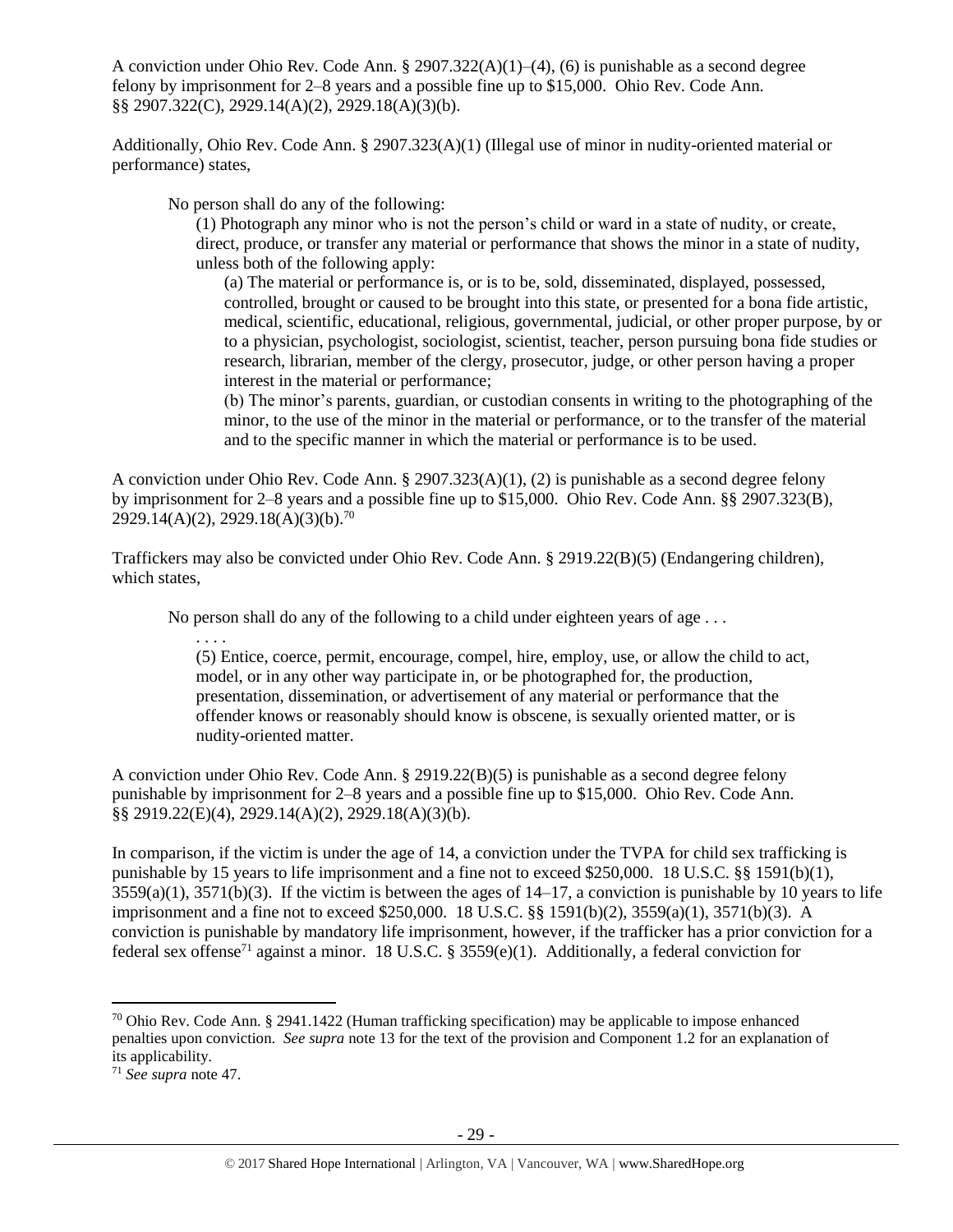distribution of  $ICSE^{72}$  is generally punishable by imprisonment for 5–20 years and a fine not to exceed \$250,000.<sup>73</sup> Subsequent convictions, however, are punishable by imprisonment up to 40 years and a fine not to exceed  $$250,000.<sup>74</sup>$ 

3.2.1 Recommendation: Amend Ohio's laws related to images of child sexual exploitation to increase the penalty to reflect the seriousness of the offense.

# *3.3 Using the Internet or electronic communications to lure, entice, recruit or sell commercial sex acts with a minor is a separate crime or results in an enhanced penalty for traffickers.*

Although Ohio Rev. Code Ann. § 2907.07(C), (D) (Importuning)<sup>75</sup> prohibits using the Internet or electronic communications to solicit a child under 16 to engage in sexual activity, the offense is most likely inapplicable to traffickers because it requires the offender, not a third party, to engage in sexual activity with the minor. Ohio Rev. Code Ann. § 2907.07(C), (D).

3.3.1 Recommendation: Amend Ohio Rev. Code Ann. § 2907.07(C), (D) (Importuning) to expressly apply to the conduct of traffickers who use the Internet or other electronic communications to lure, entice, recruit, or sell commercial sex acts with a minor under 18.

# *3.4 Financial penalties for traffickers, including asset forfeiture, are sufficiently high.*

l

Financial penalties for traffickers include fines, asset forfeiture, and victim restitution. Traffickers convicted under Ohio Rev. Code Ann. § 2905.32 (Trafficking in persons) may be ordered to pay up to \$20,000, while those convicted under § 2919.22(B)(5) (Endangering children) may be ordered to pay a possible fine up to \$15,000. Ohio Rev. Code Ann. §§ 2905.32(E), 2907.22(B), 2929.18(A)(3)(b). Traffickers convicted under Ohio Rev. Code Ann. § 2709.21(A)(2) (Compelling prostitution) and § 2907.22(A) (Promoting prostitution) may be ordered to pay fines up to \$10,000, while traffickers convicted under Ohio Rev. Code Ann. § 2907.23(A), (B) (Procuring) face a possible fine up to \$5,000. Ohio Rev. Code Ann. §§ 2907.21(C), 2907.23(C), 2929.14(A)(4), 2929.18(A)(3)(c), (d). If convicted under Ohio Rev. Code Ann. § 1315.55(A) (Additional money laundering prohibitions), a trafficker may be ordered to pay a possible fine of the greater of \$75,000 or up to "twice the value of the property involved," and a possible additional fine of up to 3 times the "value of the property involved in the transaction," which will "be paid to the state treasury to the credit of the general revenue fund." Ohio Rev. Code Ann. §§ 2923.32(B)(2), 2929.18(A)(3)(a), (b), 1315.99(C), 1315.55(B). Finally, a trafficker convicted under Ohio Rev. Code Ann. § 2907.19 (Advertising sexual activity for hire) is subject to fines up to \$7,500.

 $72$  18 U.S.C. §§ 2252(a)(1), (a)(2), (a)(3) (Certain activities relating to material involving the sexual exploitation of minors),  $2252A(a)(2)$ ,  $(a)(3)$  (Certain activities relating to material constituting or containing child pornography), 1466A(a) (Obscene visual representations of the sexual abuse of children).

<sup>&</sup>lt;sup>73</sup> 18 U.S.C. §§ 2252(b) (stating that a conviction under subsection (a)(1), (a)(2), or (a)(3) is punishable by imprisonment for  $5-20$  years and a fine),  $2252A(b)(1)$  (a conviction is punishable by imprisonment for  $5-20$  years and a fine), 1466A(a), (b) (stating that a conviction under subsection (a) is "subject to the penalties provided in section 2252A(b)(1)," imprisonment for 5–20 years and a fine, while a conviction under subsection (b) is "subject to the penalties provided in section 2252A(b)(2)," imprisonment up to 10 years, a fine, or both); *see also* 18 U.S.C. §§ 3559(a)(1) (classifying all of the above listed offenses as felonies),  $3571(b)(3)$  (providing a fine up to \$250,000 for any felony conviction).

<sup>&</sup>lt;sup>74</sup> 18 U.S.C. §§ 2252(b) (stating if a person has a prior conviction under subsection (a)(1), (a)(2), or (a)(3) or a list of other statutes, a conviction is punishable by a fine and imprisonment for 15–40 years), 2252A(b)(1) (stating if a person has a prior conviction under subsection (a)(2), (a)(3), or a list of other statutes, a conviction is punishable by a fine and imprisonment for 15–40 years), 1466A(a), (b) (stating that the penalty scheme for section 2252A(b) applies); *see also* 18 U.S.C. §§ 3559(a)(1) (classifying all of the above listed offenses as felonies), 3571(b)(3) (providing a fine up to \$250,000 for any felony conviction).

<sup>75</sup> *See supra* Component 2.5 for the provisions of Ohio Rev. Code Ann. § 2907.07(C), (D).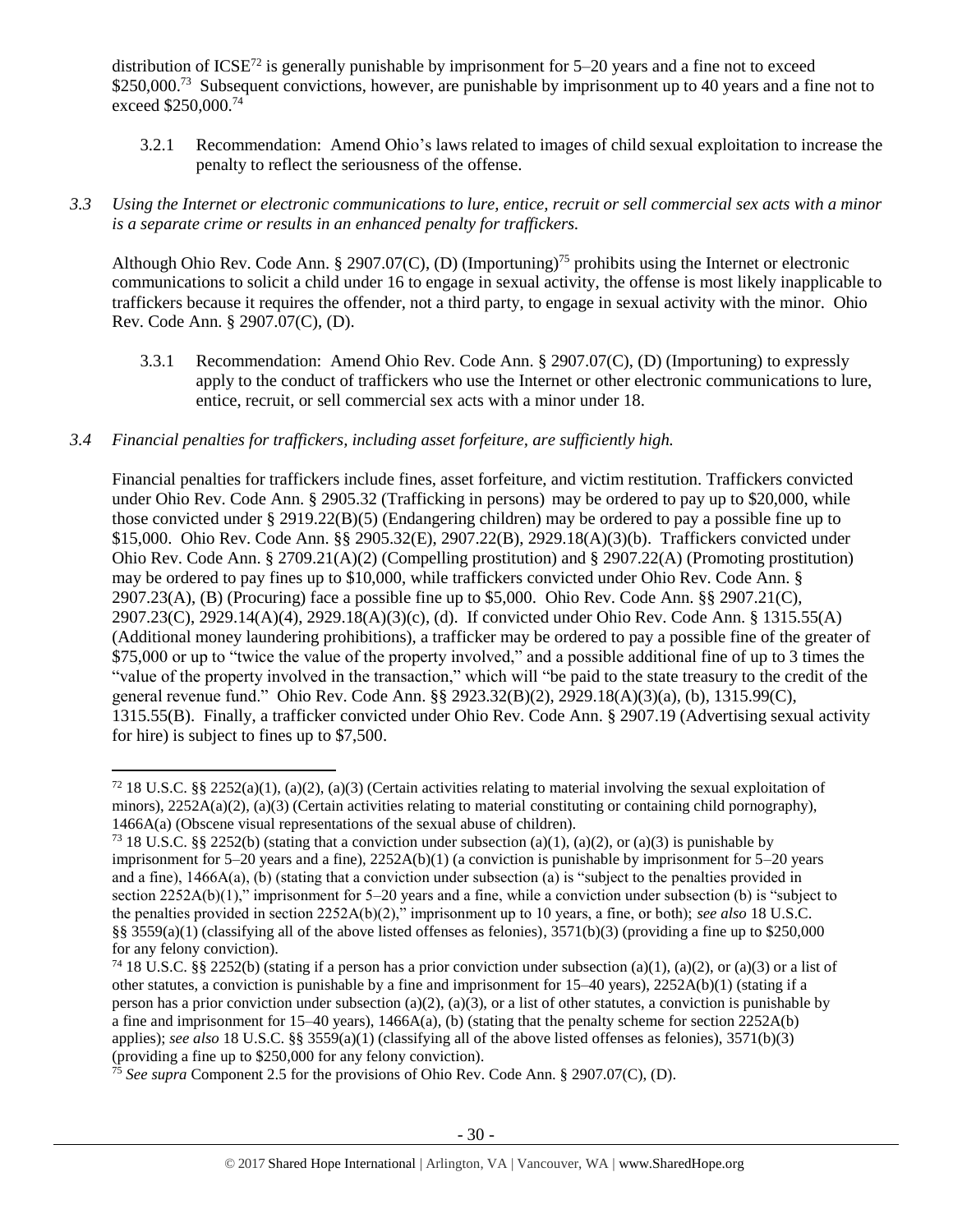Ohio Rev. Code Ann. § 2929.18(B)(8)(a) (Financial sanctions; restitution; reimbursements) requires traffickers convicted of an offense committed in furtherance of human trafficking to make restitution, while traffickers convicted of other crimes also may be ordered to make restitution under Ohio Rev. Code Ann. § 2929.18(A)(1), which states,

[T]he court imposing a sentence upon an offender for a felony may sentence the offender to any financial sanction or combination of financial sanctions authorized under this section . . .

(1) Restitution by the offender to the victim of the offender's crime or any survivor of the victim, in an amount based on the victim's economic loss. If the court imposes restitution, the court shall order that the restitution be made to the victim in open court, to the adult probation department that serves the county on behalf of the victim, to the clerk of courts, or to another agency designated by the court. If the court imposes restitution, at sentencing, the court shall determine the amount of restitution to be made by the offender. If the court imposes restitution, the court may base the amount of restitution it orders on an amount recommended by the victim, the offender, a presentence investigation report, estimates or receipts indicating the cost of repairing or replacing property, and other information, provided that the amount the court orders as restitution shall not exceed the amount of the economic loss suffered by the victim as a direct and proximate result of the commission of the offense.

Ohio Rev. Code Ann. § 2929.18(B)(10) (Financial sanctions –felony) mandates that if a trafficker is convicted of a felony offense under Ohio Rev. Code Ann. § 2905.32 (Trafficking in persons), a sentencing court may impose an additional fine of up to \$500 to be credited to the victim address confidentiality program fund. Additionally, a sentencing court impose the same fine under  $\S 2929.18(B)(10)(f)$  if a trafficker commits:

a violation of . . . Ohio Rev. Code Ann. § 2907.21 (Compelling prostitution), Ohio Rev. Code Ann. § 2907.22 (Promoting prostitution), . . . Ohio Rev. Code Ann. § 2907.323 (Illegal use of minor in nudityoriented material or performance or Ohio Rev. Code Ann. § 2912.22 (Endangering child) if the offender is convicted of a specification of the type of described in Ohio Rev. Code Ann. § 2941.1422 (Mandatory prison term – furtherance of human trafficking) that charges that the offender knowingly committed the offense in furtherance of human trafficking.

Traffickers convicted of an offense such as of Ohio Rev. Code Ann. § 2905.32, § 2907.21(A)(2)–(4), and § 2907.22(A) also may be subject to asset forfeiture under Ohio Rev. Code Ann. § 2981.04 (Criminal forfeiture proceedings). Ohio Rev. Code Ann. § 2981.02(A) (Property subject to forfeiture; determination of use or intended use of instrumentality; motor vehicle law exclusion) states that property is subject to forfeiture if it is contraband and proceeds<sup>76</sup> of any offense<sup>77</sup> or any instrumentality "used, or intended to be used, in the commission  $\dots$  of  $\dots$ [a] felony; [a] misdemeanor, when forfeiture is specifically authorized by a section of the Revised Code or by a municipal ordinance that creates the offense or sets forth its penalties; [or an] attempt to commit, complicity in

<span id="page-30-0"></span>l

<sup>76</sup> Ohio Rev. Code Ann. § 2981.01(B)(11) states,

<sup>&</sup>quot;Proceeds" means both of the following:

<sup>(</sup>a) In cases involving unlawful goods, services, or activities, "proceeds" means any property derived directly or indirectly from an offense. "Proceeds" may include, but is not limited to, money or any other means of exchange. "Proceeds" is not limited to the net gain or profit realized from the offense .... (b) In cases involving lawful goods or services that are sold or provided in an unlawful manner, "proceeds" means the amount of money or other means of exchange acquired through the illegal transactions resulting in the forfeiture, less the direct costs lawfully incurred in providing the goods or services. The lawful costs deduction does not include any part of the overhead expenses of, or income taxes paid by, the entity providing the goods or services. The alleged offender or delinquent child has the burden to prove that any costs are lawfully incurred.

<sup>77</sup> *See supra* note [54](#page-21-0) for the definition of "offense."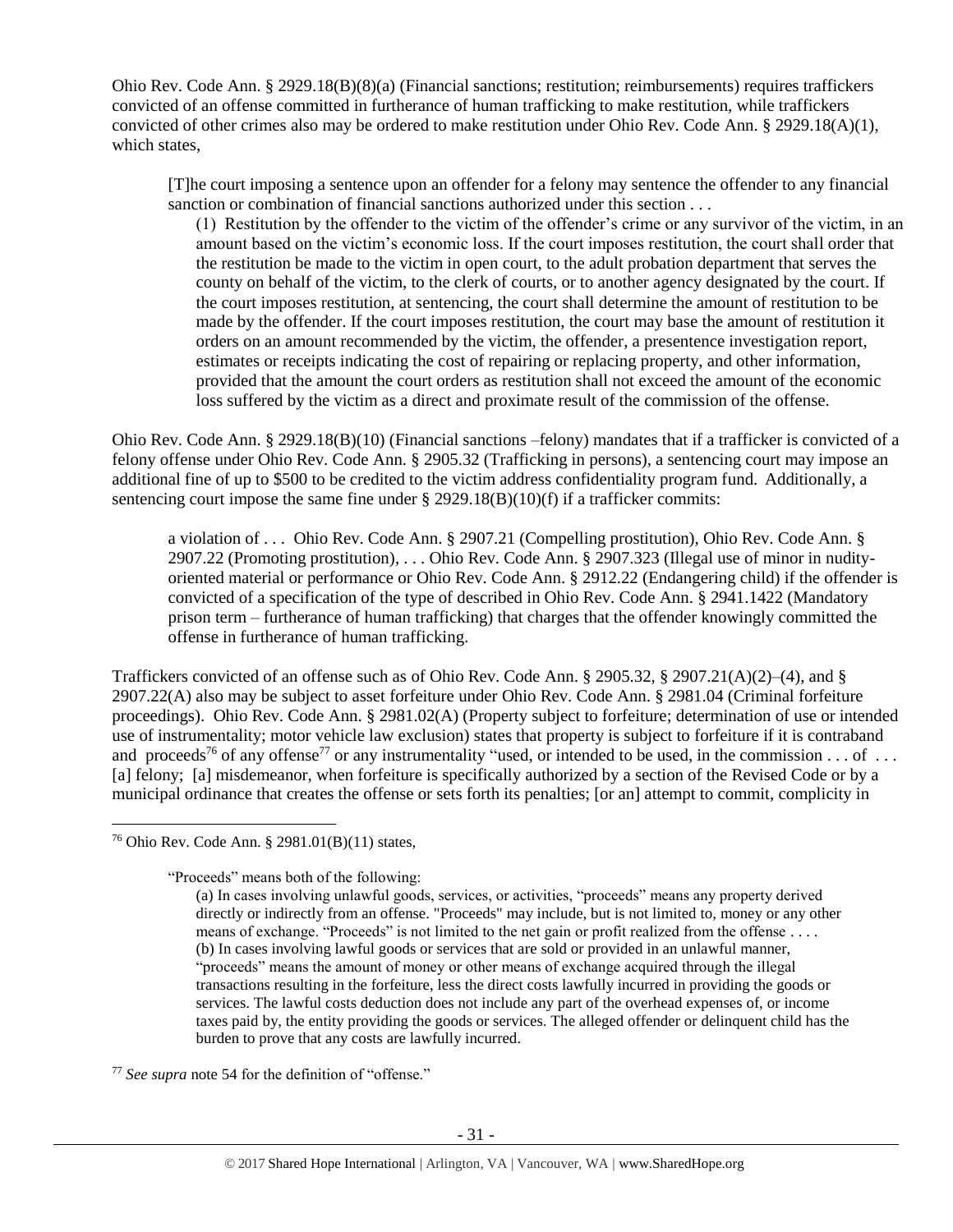committing, or a conspiracy to commit an offense of the type described in divisions  $(A)(3)(a)$  and  $(b)$  of this section." Ohio Rev. Code Ann. § 2981.02(A)(1)–(3).

Seizure of this property is governed by Ohio Rev. Code Ann. § 2981.06 (Seizure of forfeited or other property – disposition) which states in subsection (A),

Upon the entry of a forfeiture order under section 2981.04 or 2981.05 of the Revised Code, if necessary, the court shall order an appropriate law enforcement officer to seize the forfeited property on conditions that the court considers proper.

Property may be forfeited pursuant to a criminal process in Ohio Rev. Code Ann. § 2981.04 or a civil process in Ohio Rev. Code Ann. § 2981.05. Disposal of forfeited property is governed by Ohio Rev. Code Ann. § 2981.12, which outlines differing disposals for a variety of property types.

*3.5 Convicted traffickers are required to register as sex offenders.*

Traffickers will be required to register as Tier I sex offenders/child-victim offenders if convicted under Ohio Rev. Code Ann. § 2907.22 (Promoting prostitution). Ohio Rev. Code Ann. § 2950.01(E)(1)(a). If convicted under Ohio Rev. Code Ann. § 2907.21 (Compelling prostitution), § 2905.32 (Trafficking in persons), § 2907.321 (Pandering obscenity involving minor), or § 2907.322 (Pandering sexually oriented matter involving a minor), traffickers will have to register as Tier II sex offenders/child-victim offenders. Ohio Rev. Code Ann. §  $2950.01(F)(1)(g)$ .

Ohio Rev. Code Ann. § 2950.04(A)(1)(a) (Duty to register and comply with registration requirements) requires a person convicted of a "sexually oriented offense" to register as a sex offender. Ohio Rev. Code Ann. § 2950.01(A) (Definitions)<sup>78</sup> defines a sexually oriented offense to include convictions under Ohio Rev. Code Ann. § 2905.32, § 2907.21, § 2907.22, § 2907.321, and § 2907.322.

*3.6 Laws relating to termination of parental rights include sex trafficking or commercial sexual exploitation of children (CSEC) offenses as grounds for termination in order to prevent traffickers from exploiting their parental rights as a form of control.* 

While convictions for certain enumerated crimes constitute grounds for the termination of parental rights, Ohio Rev. Code Ann. § 2905.32 (Trafficking in persons) is not included among those crimes. Ohio Admin. Code § 5101:2-42-95(A)(1)(a) (Obtaining permanent custody: termination of parental rights) states,

Unless the public children services agency (PCSA) or private child placing agency (PCPA) has compelling reasons for not pursuing a request for permanent custody of a child, the agency, pursuant to section 2151.413 [Motion requesting permanent custody] of the Revised Code, shall petition the court that issued the current order of disposition to request permanent custody of a child when any of the following conditions are present:

(1) A court of competent jurisdiction has determined that the parent from whom the child was removed has:

(a) Been convicted of or pleaded guilty to one of the following:

. . . . (iii) An offense under division  $(B)(2)$  of section 2919.22 (endangering children) of the Revised Code or under existing or former law of this state, any other state, or the United States that is substantially equivalent to the offense described in that section and the child, a sibling of the child, or another child who lived in the parent's household at the time of the offense.

 $\overline{\phantom{a}}$ 

<sup>78</sup> *See supra* Component 2.10 for the text of Ohio Rev. Code Ann. § 2950.01(A).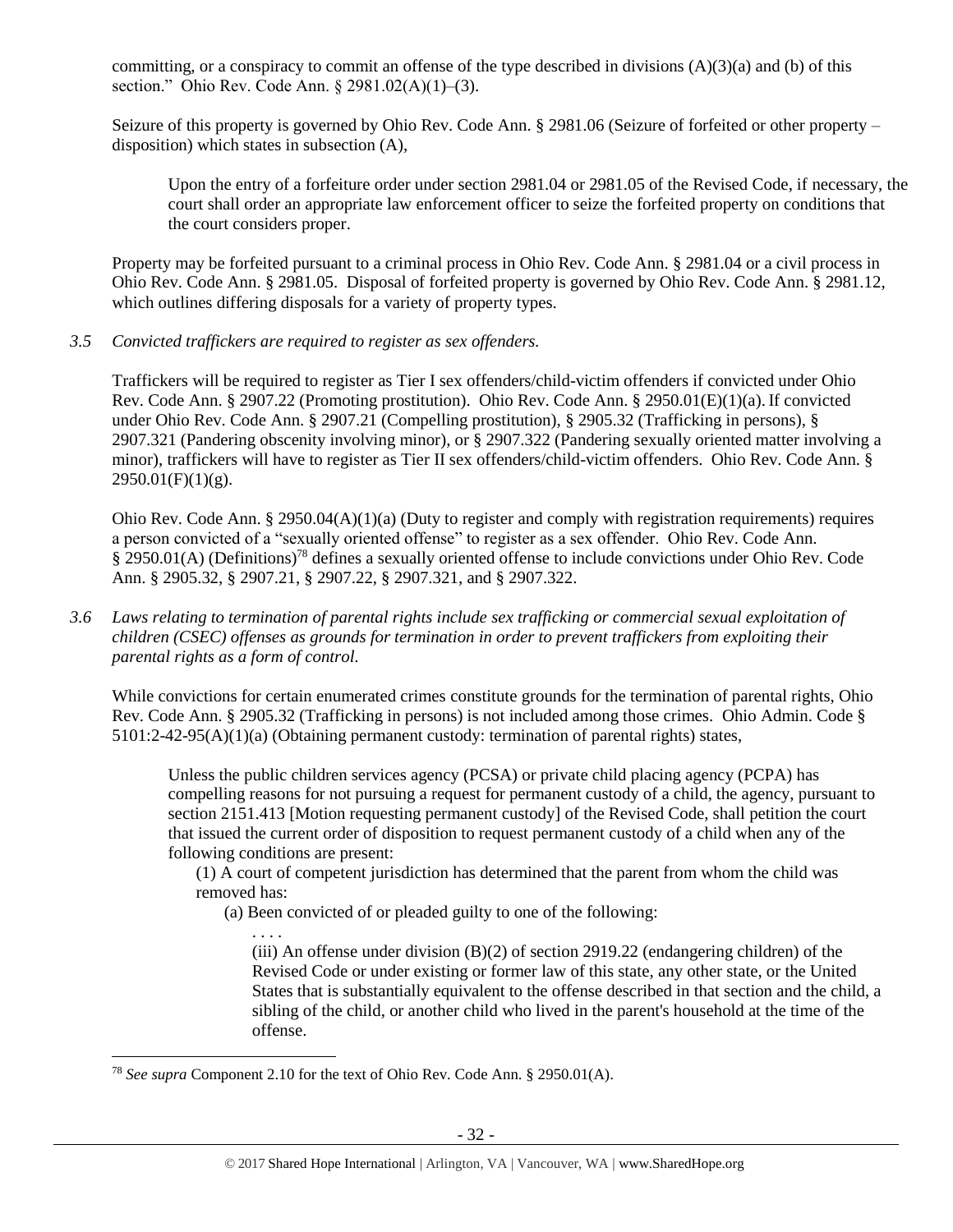(iv) An offense under section 2907.02 (rape), 2907.03 (sexual battery), 2907.04 (sexual corruption of a minor), 2907.05 (gross sexual imposition), or 2907.06 (sexual imposition) of the Revised Code or under existing or former law of this state, any other state, or the United States that is substantially equivalent to an offense described in those sections and the victim of the offense is the child, a sibling of the child, or another child who lived in the parent's household at the time of the offense.

(v) A conspiracy or attempt to commit, or complicity to committing, an offense described in paragraph  $(A)(1)(a)(i)$  or  $(A)(1)(a)(iv)$  of this rule.

While human trafficking is not an offense which constitutes termination of parental rights and award of custody to one parent for purposes of obtaining parental custody, the court is required to consider convictions for human trafficking or conspiracy to commit human trafficking as evidence in determination of whether to enter a finding of custodial termination against both parents. Ohio Rev. Code Ann. § 2151.414 (E) states,

If the court determines, by clear and convincing evidence . . . that one or more of the following exists as to each of the child's parents, the court shall enter a finding that the child cannot be placed with either parent within a reasonable time or should not be placed with either parent: . . . .

(7) The parent has been convicted or plead guilty to one of the following:

. . . .

(e) An offense under section 2905.32 [Trafficking in persons], 2907.21 [Compelling prostitution], or 2907.22 [Promoting prostitution] of the Revised Code or under an existing or former law of this state, any other state, or the United States that is substantially equivalent to the offense described in that section and the victim of the offense is the child, a sibling of the child, or another child who lived in the parent's household at the time of the offense; (f) A conspiracy or attempt to commit, or complicity in committing, an offense described in division  $(E)(7)(e)$  of this section.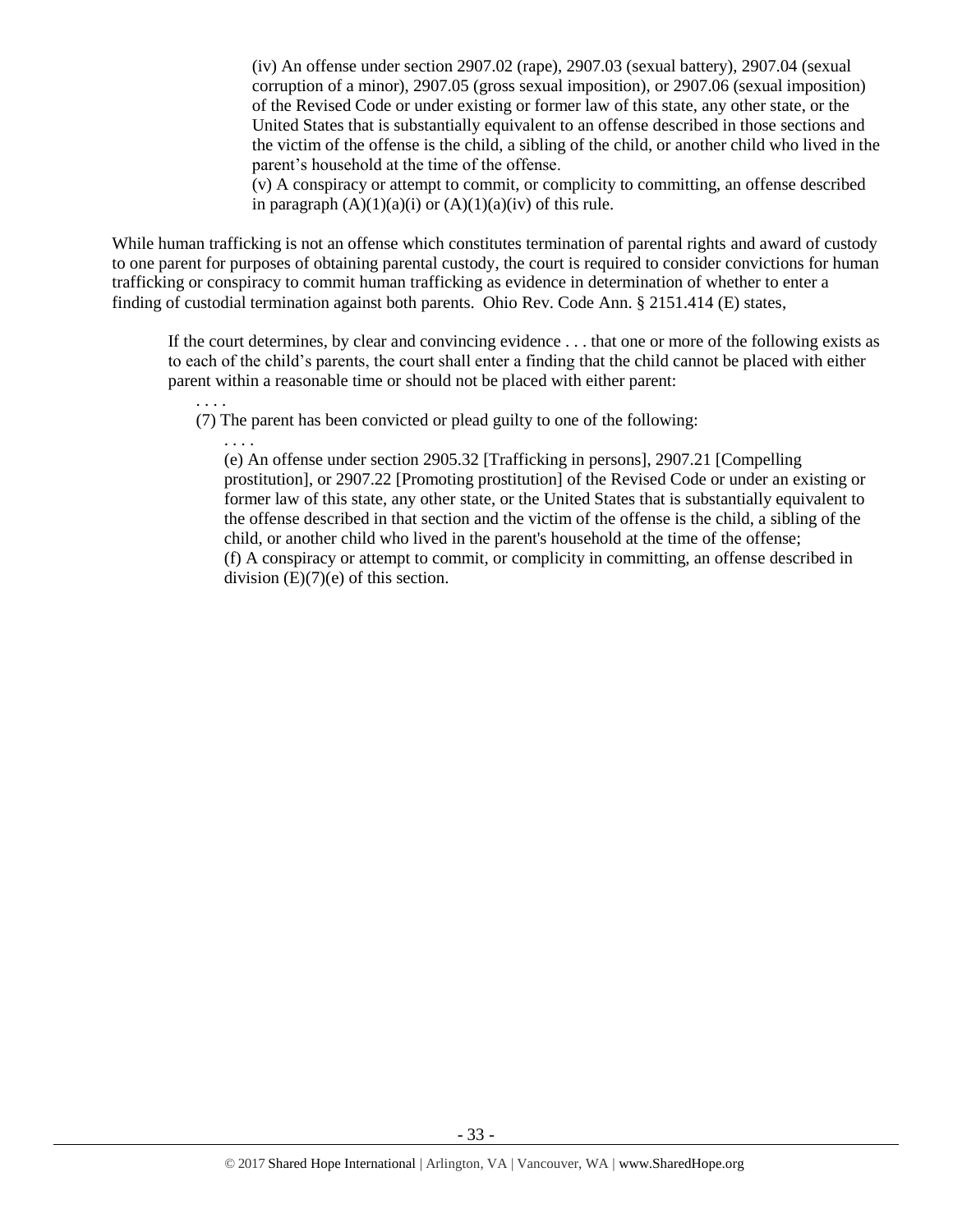#### **FRAMEWORK ISSUE 4: CRIMINAL PROVISIONS FOR FACILITATORS**

## *Legal Components:*

- *4.1 The acts of assisting, enabling, or financially benefitting from child sex trafficking are included as criminal offenses in the state sex trafficking statute.*
- *4.2 Financial penalties, including asset forfeiture laws, are in place for those who benefit financially from or aid and assist in committing domestic minor sex trafficking.*
- *4.3 Promoting and selling child sex tourism is illegal.*
- *4.4 Promoting and selling images of child sexual exploitation carries penalties as high as similar federal offenses. \_\_\_\_\_\_\_\_\_\_\_\_\_\_\_\_\_\_\_\_\_\_\_\_\_\_\_\_\_\_\_\_\_\_\_\_\_\_\_\_\_\_\_\_\_\_\_\_\_\_\_\_\_\_\_\_\_\_\_\_\_\_\_\_\_\_\_\_\_\_\_\_\_\_\_\_\_\_\_\_\_\_\_\_\_\_\_\_\_\_\_\_\_\_*

## *Legal Analysis:*

*4.1 The acts of assisting, enabling, or financially benefitting from child sex trafficking are included as criminal offenses in the state sex trafficking statute.*

Ohio Rev. Code Ann. § 2905.32 (Trafficking in persons) does not criminalize assisting, enabling, or financially benefitting from domestic minor sex trafficking, but may apply to facilitators who knowingly "harbor" or "transport . . . a minor under the age of 16 "[t]o engage in sexual activity for hire . . . [t]o engage in performance for hire that is obscene, sexually oriented, or nudity oriented . . . [or] [t]o be a model or participant for hire in the production of material that is obscene, sexually oriented, or nudity oriented." A conviction under Ohio Rev. Code Ann. § 2905.32<sup>79</sup> is punishable as a first degree felony by imprisonment for 10–15 years and a possible fine up to \$20,000. Ohio Rev. Code Ann. §§ 2905.32(E), 2929.18(A)(3)(a).<sup>80</sup>

Pursuant to Ohio Rev. Code Ann. § 2907.23(A), (B) (Procuring), a facilitator may be convicted for procuring a patron, directing patrons or knowingly permitting premises to be used for prostitution. If the minor, procured for commercial sexual activity, is under 16 years of age, a conviction may result in a felony of the fourth degree, which is punishable by imprisonment for  $6-18$  months<sup>81</sup> and a possible fine up to \$5,000. Ohio Rev. Code Ann. §§ 2907.23(C), 2929.14(A)(4), 2929.18(A)(3)(d). If the minor is 16 or 17 years of age at the time of the violation, a conviction may result in a felony of the fifth degree, which is punishable by imprisonment for 6–12 months<sup>82</sup> with "a presumption in favor of a prison term" and a possible fine up to \$2,500. Ohio Rev. Code Ann. §§ 2929.13(D), 2929.14(A)(5), 2929.18(A)(3)(e). These penalties apply even if the facilitator did not know the age of the minor.

Facilitators who knowingly "[i]nduce, procure, . . . or otherwise facilitate . . . a minor to engage in sexual activity for hire" may be convicted under Ohio Rev. Code Ann. § 2907.21(A)(2) (Compelling prostitution).<sup>83</sup> A conviction under Ohio Rev. Code Ann. § 2907.21(A)(2) is punishable as a third degree felony by imprisonment for 9–36 months<sup>84</sup> and a possible fine up to \$10,000. Ohio Rev. Code Ann. §§ 2907.21(C), 2929.14(A)(3)(b), 2929.18(A)(3)(c). However, if the facilitator convicted under Ohio Rev. Code Ann. § 2907.21(A)(2) committed the offense "in furtherance of human trafficking," enhanced penalties apply under Ohio Rev. Code Ann. § 2941.1422 (Human trafficking specification)<sup>85</sup> and § 2929.14(B)(7) (Basic prison terms). Ohio Rev. Code Ann. § 2907.21(C). In such a case, a conviction under Ohio Rev. Code Ann. § 2907.21(A)(2) is punishable as a

 $\overline{\phantom{a}}$ 

<sup>79</sup> *See supra* Component 1.1 for the provisions of Ohio Rev. Code Ann. § 2905.32.

<sup>&</sup>lt;sup>80</sup> See supra Component 1.1 for the provisions of Ohio Rev. Code Ann. § 2929.18 (Financial sanctions; restitution; reimbursements).

<sup>81</sup> *See supra* note [18.](#page-7-1)

<sup>82</sup> *See supra* note [19.](#page-7-0)

<sup>83</sup> *See supra* Component 1.2 for a detailed explanation and the text of Ohio Rev. Code Ann. § 2907.21.

<sup>84</sup> *See supra* note [11.](#page-4-1)

<sup>85</sup> *See supra* Component 1.2 for a detailed explanation and the text of Ohio Rev. Code Ann. § 2941.1422.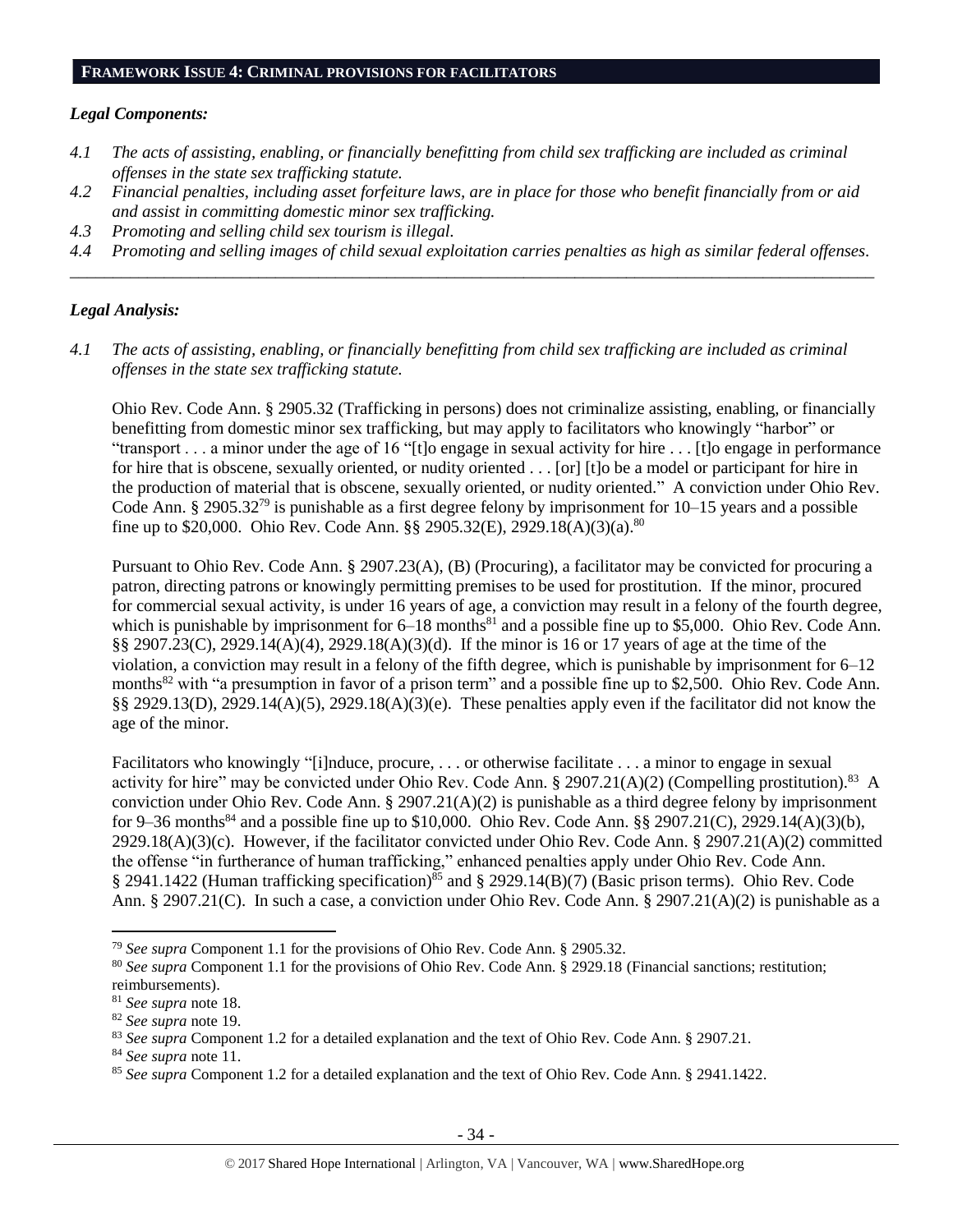third degree felony by mandatory imprisonment for 3 years and a possible fine up to \$10,000. Ohio Rev. Code Ann. §§ 2907.21(C), 2929.14(A)(3)(b), (B)(7)(a)(ii), 2929.18(A)(3)(c).

Facilitators also may be convicted under Ohio Rev. Code Ann. § 2907.22(A) (Promoting prostitution).<sup>86</sup> Where the victim is a minor,<sup>87</sup> a conviction under Ohio Rev. Code Ann. § 2907.22(A) is punishable as a third degree felony by imprisonment for 9–36 months and a possible fine up to \$10,000. Ohio Rev. Code Ann. §§ 2907.22(B), 2929.14(A)(3)(b), 2929.18(A)(3)(c). If a facilitator convicted under Ohio Rev. Code Ann. § 2907.22(A) committed the offense "in furtherance of human trafficking," enhanced penalties apply pursuant to Ohio Rev. Code Ann. § 2941.1422 and § 2929.14(B)(7). In such a case, a conviction under Ohio Rev. Code Ann. § 2907.22(A) is punishable as a third degree felony by mandatory imprisonment for 3 years and a possible fine up to \$10,000. Ohio Rev. Code Ann. §§ 2907.22(B), 2929.14(A)(3)(b), (B)(7)(a)(ii), 2929.18(A)(3)(c).

Pursuant to Ohio Rev. Code Ann. § 2921.32(A) (Obstructing justice), no person will "hinder the discovery, apprehension, prosecution, conviction, or punishment of another for crime or to assist another to benefit from the commission of a crime." If the crime is trafficking in persons, obstructing justice is a felony of the second degree, which is punishable by imprisonment for 2–8 years and a possible fine up to \$15,000. Ohio Rev. Code Ann. §§ 2921.32(C)(6), 2929.14(A)(2), 2929.18(A)(3)(b).

Facilitators also may face prosecution under Ohio's laws relating to money laundering. Ohio Rev. Code Ann. § 1315.55(A).<sup>88</sup> A conviction under Ohio Rev. Code Ann. § 1315.55(A) (Additional money laundering prohibitions) is punishable as a third degree felony by imprisonment for 9–36 months and a possible fine of the greater of \$7,500 or up to "twice the value of the property involved," and a possible additional fine of up to 3 times the "value of the property involved in the transaction," which will "be paid to the state treasury to the credit of the general revenue fund." Ohio Rev. Code Ann. §§ 1315.99(C), 1315.55(B), 2929.14(A)(3)(b).

- 4.1.1 Recommendation: Amend Ohio Rev. Code Ann. § 2905.32 (Trafficking in persons) to include assisting, enabling, or financially benefitting from domestic minor sex trafficking.
- *4.2 Financial penalties, including asset forfeiture laws, are in place for those who benefit financially from or aid and assist in committing domestic minor sex trafficking.*

Facilitators may be required to pay fines. Facilitators convicted under Ohio Rev. Code Ann. § 2905.32 (Trafficking in persons) may be ordered to pay a possible fine up to \$20,000, while facilitators convicted under Ohio Rev. Code Ann. § 2709.21(A)(2) (Compelling prostitution) and § 2907.22(A) (Promoting prostitution) may be ordered to pay fines up to \$10,000. Ohio Rev. Code Ann. §§ 2905.32(E), 2907.21(C), 2907.22(B), 2929.18(A)(3)(c). Persons convicted under Ohio Rev. Code Ann. § 2923.32 (Engaging in a pattern of corrupt activity; forfeiture) face a possible fine up to \$20,000 or 3 times the greater of "the gross value gained" or "the gross loss caused," and may be ordered to pay court and investigation costs, while those convicted under Ohio Rev. Code Ann. § 1315.55(A) (Additional money laundering prohibitions) may be ordered to pay a possible fine of the greater of \$7,500 or up to "twice the value of the property involved," and a possible additional fine of up to 3 times the "value of the property involved in the transaction," which will "be paid to the state treasury to the credit of the general revenue fund." Ohio Rev. Code Ann. §§ 2923.32(B)(2), 2929.18(A)(3)(a), 1315.99(C), 1315.55(B).

Ohio Rev. Code Ann. § 2929.18(B)(10) further allows sentencing courts to impose an additional fine no greater than \$500 on facilitators found guilty of a felony offense under Ohio Rev. Code Ann. § 2905.32 (Trafficking in persons), which shall be credited to the victim address confidentiality program fund. Ohio Rev. Code Ann. §

 $\overline{\phantom{a}}$ 

<sup>86</sup> *See supra* Component 1.2 for the provisions of Ohio Rev. Code Ann. § 2907.22(A).

<sup>87</sup> *See supra* note [16](#page-6-1) for the text of Ohio Rev. Code Ann. § 2907.22(B).

<sup>88</sup> *See supra* Component 3.1 for the provisions of Ohio Rev. Code Ann. § 1315.55.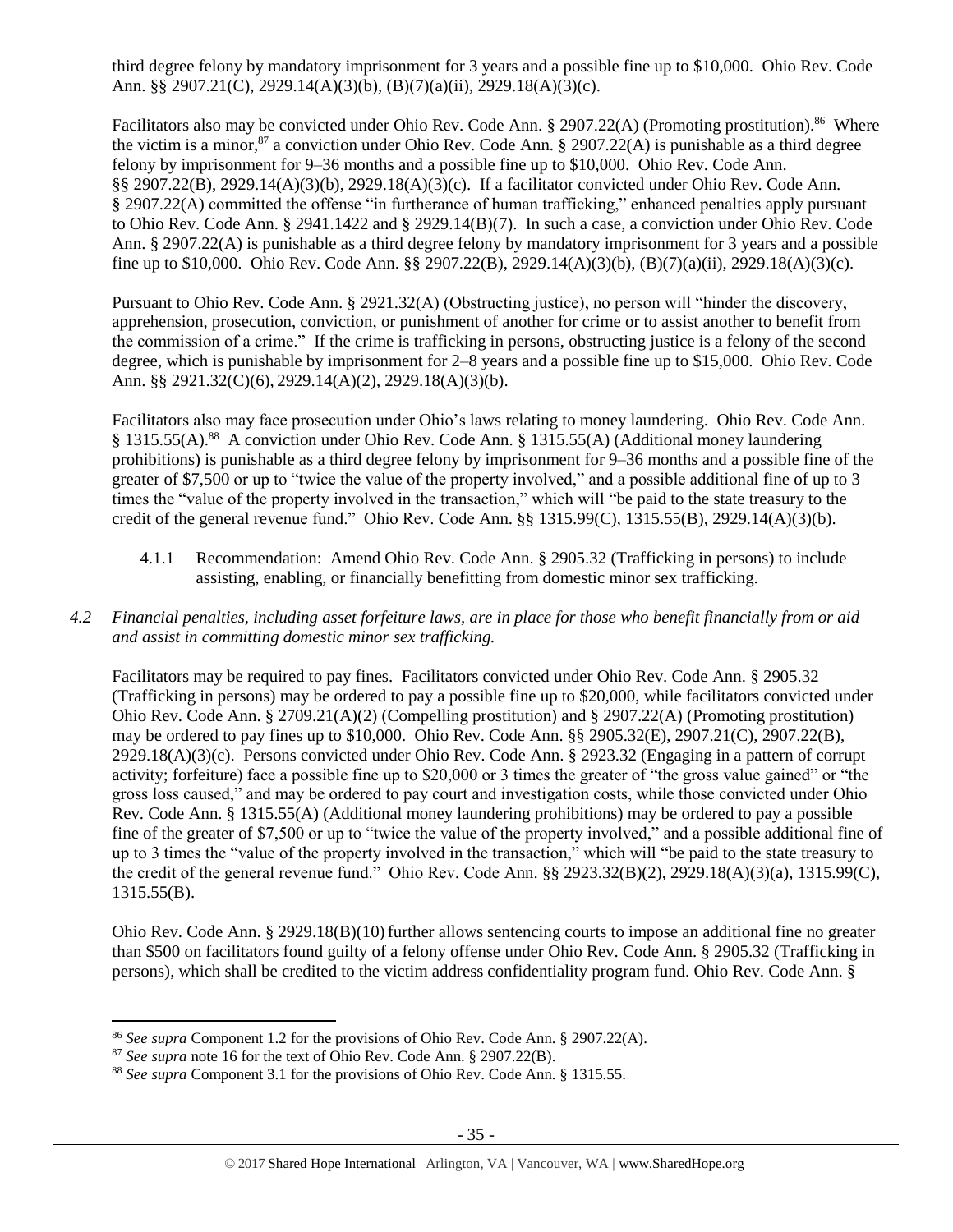111.48 (Address confidentiality program fund). A sentencing court may also impose the same fine on facilitators who commit a:

(f) violation of Ohio Rev. Code Ann. § 2905.01 (Kidnapping), Ohio Rev. Code Ann. § 2905.02 (Abduction), Ohio Rev. Code Ann. § 2907.21 (Compelling Prostitution), Ohio Rev. Code Ann. § 2907.22 (Promoting prostitution), Ohio Rev. Code Ann. § 2907.323 (Illegal use of minor in nudityoriented material or performance) or Ohio Rev. Code Ann. § 2912.22 (Endangering child) if the offender is also convicted of a specification of the type described in Ohio Rev. Code Ann. § 2941.1422 (Mandatory sentence – furtherance of human trafficking) that charges that the offender knowingly committed the offense in furtherance of human trafficking.

Ohio Rev. Code Ann. § 2929.18(B)(8)(a) (Financial sanctions; restitution; reimbursements)<sup>89</sup> requires facilitators convicted of an offense committed in furtherance of human trafficking to make restitution, while traffickers convicted of other crimes also may be ordered to make restitution under Ohio Rev. Code Ann. § 2929.18(A)(1) for a "victim's economic loss."

Facilitators convicted of an offense<sup>90</sup> such as Ohio Rev. Code Ann. § 2905.32, § 2907.21(A)(2), or § 2907.22(A) also may be subject to asset forfeiture under Ohio Rev. Code Ann. § 2981.04 (Criminal forfeiture proceedings). Ohio Rev. Code Ann. § 2981.02(A) (Property subject to forfeiture; determination of use or intended use of instrumentality; motor vehicle law exclusion) states that property is subject to forfeiture if it is contraband and proceeds<sup>91</sup> of any offense<sup>92</sup> and any instrumentality "used, or intended to be used, in the commission . . . of . . . [a] felony; [a] misdemeanor, when forfeiture is specifically authorized by a section of the Revised Code or by a municipal ordinance that creates the offense or sets forth its penalties; [or an] attempt to commit, complicity in committing, or a conspiracy to commit an offense of the type described in divisions  $(A)(3)(a)$  and (b) of this section." Ohio Rev. Code Ann. § 2981.02(A)(1)–(3).

Seizure of this property is governed by Ohio Rev. Code Ann. § 2981.06 (Seizure of forfeited or other property disposition) which states in subsection (A),

Upon the entry of a forfeiture order under section 2981.04 or 2981.05 of the Revised Code, if necessary, the court shall order an appropriate law enforcement officer to seize the forfeited property on conditions that the court considers proper.

Property may be forfeited pursuant to a criminal process in Ohio Rev. Code Ann. § 2981.04 or a civil process in Ohio Rev. Code Ann. § 2981.05. Disposal of forfeited property is governed by Ohio Rev. Code Ann. § 2981.12, which outlines differing disposals for a variety of property types. Additionally, Ohio Rev. Code Ann. §  $2923.32(B)(3)^{93}$  expressly requires facilitators convicted of engaging in a pattern of corrupt activity to forfeit property "used in the course of," or "derived from," a violation of Ohio Rev. Code Ann. § 2923.32.

*4.3 Promoting and selling child sex tourism is illegal.*

Ohio does not specifically prohibit child sex tourism.

4.3.1 Recommendation: Enact a law that specifically prohibits selling or offering to sell travel services that include or facilitate travel for the purpose of engaging in commercial sexual exploitation of a minor or prostitution of a minor, if occurring in Ohio.

l

<sup>89</sup> *See supra* Component 3.4 for the provisions of Ohio Rev. Code Ann. § 2929.18(B)(8)(a).

<sup>90</sup> *See supra* note [54.](#page-21-0)

<sup>91</sup> *See supra* note [76](#page-30-0) for the definition of "proceeds."

<sup>92</sup> *See supra* note [54](#page-21-0) for the definition of "offense."

<sup>93</sup> *See supra* Component 3.4 for the provisions of Ohio Rev. Code Ann. § 2923.32(B)(3).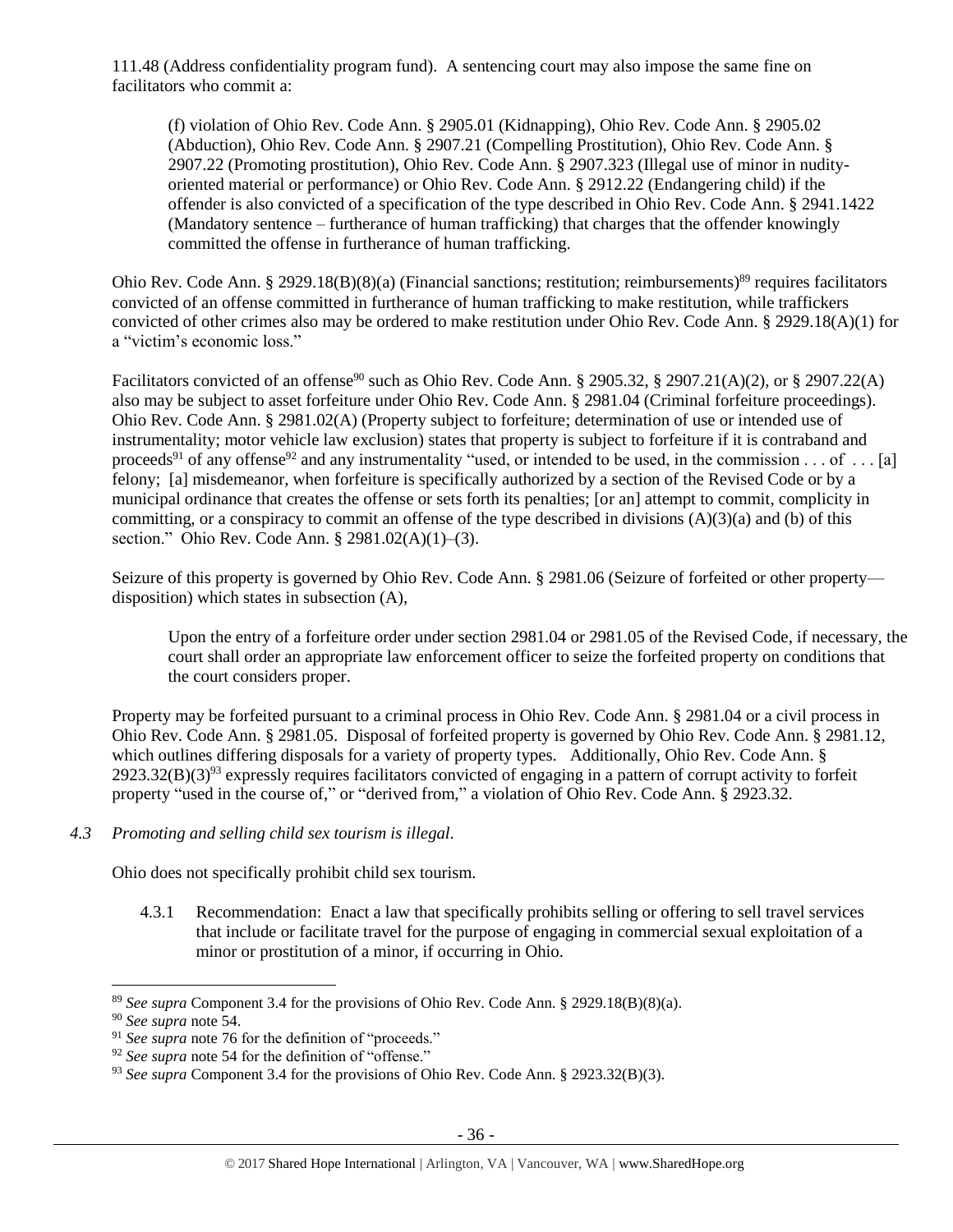*4.4 Promoting and selling images of child sexual exploitation carries penalties as high as similar federal offenses.*

. . . .

. . . .

. . . .

. . . .

Ohio law criminalizes the promotion and sale of images of child sexual exploitation (ICSE). Ohio Rev. Code Ann. § 2907.321(A)(2), (4) (Pandering obscenity involving a minor) states,

No person, with knowledge of the character of the material or performance involved, shall do any of the following:

(2) Promote or advertise for sale or dissemination; sell, deliver, disseminate, display, exhibit, present, rent, or provide; or offer or agree to sell, deliver, disseminate, display, exhibit, present, rent, or provide, any obscene material that has a minor as one of its participants or portrayed observers;

(4) Advertise or promote for presentation, present, or participate in presenting an obscene performance that has a minor as one of its participants.

A conviction under Ohio Rev. Code Ann. § 2907.321(A)(2), (4), is punishable as a second degree felony by imprisonment for 2–8 years and a possible fine up to \$15,000. Ohio Rev. Code Ann. §§ 2907.321(C), 2929.14(A)(2), 2929.18(A)(3)(b).

Similarly, Ohio Rev. Code Ann. § 2907.322(A)(2), (4) (Pandering sexually oriented matter involving a minor) states,

No person, with knowledge of the character of the material or performance involved, shall do any of the following:

(2) Advertise for sale or dissemination, sell, distribute, transport, disseminate, exhibit, or display any material that shows a minor participating or engaging in sexual activity, masturbation, or bestiality;

(4) Advertise for presentation, present, or participate in presenting a performance that shows a minor participating or engaging in sexual activity, masturbation, or bestiality;

A conviction under Ohio Rev. Code Ann. § 2907.322(A)(1)–(4), (6) is punishable as a second degree felony by imprisonment for 2–8 years and a possible fine up to \$15,000. Ohio Rev. Code Ann. §§ 2907.322(C), 2929.14(A)(2), 2929.18(A)(3)(b).

4.4.1 Recommendation: Amend Ohio Rev. Code Ann. § 2907.321(A)(2), (4) (Pandering obscenity involving a minor) to increase the penalty to reflect the seriousness of the offense.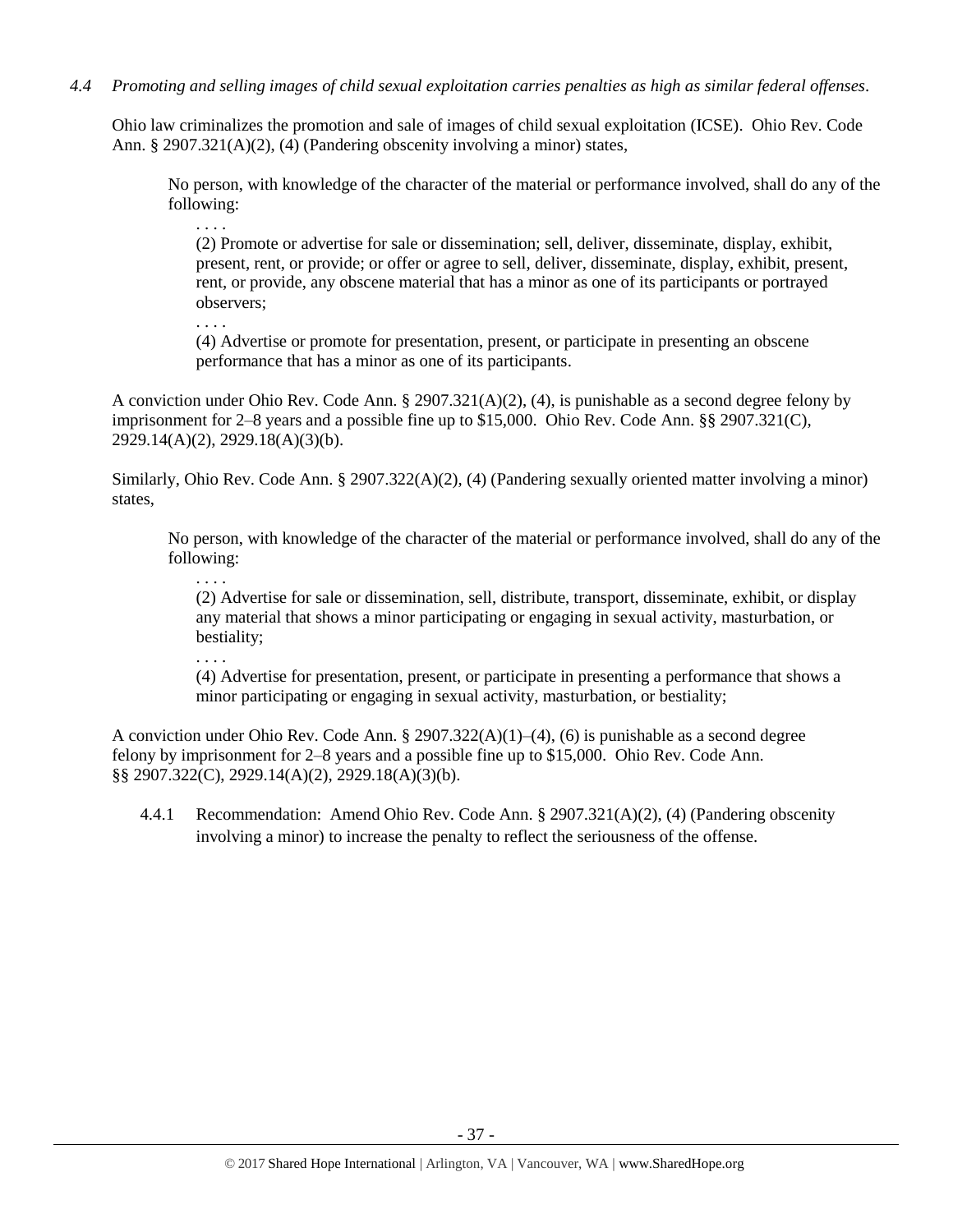## **FRAMEWORK ISSUE 5: PROTECTIVE PROVISIONS FOR THE CHILD VICTIMS**

## *Legal Components:*

- *5.1 Victims under the core child sex trafficking offense include all commercially sexually exploited children.*
- *5.2 The state sex trafficking statute expressly prohibits a defendant from asserting a defense based on the willingness of a minor under 18 to engage in the commercial sex act.*
- *5.3 State law prohibits the criminalization of minors under 18 for prostitution offenses.*
- *5.4 State law provides a non-punitive avenue to specialized services through one or more points of entry.*
- *5.5 Child sex trafficking is identified as a type of abuse and neglect within child protection statutes.*
- *5.6 The definition of "caregiver" or another related term in the child welfare statutes is not a barrier to a sex trafficked child accessing the protection of child welfare.*
- *5.7 Crime victims' compensation is specifically available to a child victim of sex trafficking or commercial sexual exploitation of children (CSEC).*
- *5.8 Victim-friendly procedures and protections are provided in the trial process for minors under 18.*
- *5.9 Child sex trafficking victims may vacate delinquency adjudications and expunge related records for prostitution and other offenses arising from trafficking victimization, without a waiting period.*
- *5.10 Victim restitution and civil remedies for victims of domestic minor sex trafficking or commercial sexual exploitation of children (CSEC) are authorized by law.*
- *5.11 Statutes of limitations for civil and criminal actions for child sex trafficking or commercial sexual exploitation of children (CSEC) offenses are eliminated or lengthened to allow prosecutors and victims a realistic opportunity to pursue criminal action and legal remedies.*

*\_\_\_\_\_\_\_\_\_\_\_\_\_\_\_\_\_\_\_\_\_\_\_\_\_\_\_\_\_\_\_\_\_\_\_\_\_\_\_\_\_\_\_\_\_\_\_\_\_\_\_\_\_\_\_\_\_\_\_\_\_\_\_\_\_\_\_\_\_\_\_\_\_\_\_\_\_\_\_\_\_\_\_\_\_\_\_\_\_\_\_\_\_*

# *Legal Analysis:*

 $\overline{\phantom{a}}$ 

*5.1 Victims under the core child sex trafficking offense include all commercially sexually exploited children. 94*

Ohio Rev. Code Ann. § 2905.32 (Trafficking in persons), Ohio's core sex trafficking statute does not include all commercially sexually exploited children. While the means of force, fraud, or coercion are not required for victims under 16 years of age, child victims who are 16 or 17 years of age are not protected under Ohio Rev. Code Ann. § 2905.32. However, Ohio Rev. Stat. Ann. § 2905.32 creates an exception to the requirement when the offender is in a position of authority or trust to the minor victim, as provided by in Ohio Rev. Code Ann. § 2905.32.95

Additionally, Ohio Rev. Code Ann. § 2905.32 does not hold buyers criminally liable; thus, a trafficker or controlling third party must be identified for a sexually exploited child to receive services, protection and care as a victim of trafficking and CSEC offenses.

5.1.1 Recommendation: Amend Ohio Rev. Code Ann. § 2905.32 (Trafficking in persons) so that all commercially sexually exploited children under 18 years of age are identifiable as victims and eligible for protections pursuant to their victim status.

<sup>94</sup> *See generally* **SHARED HOPE INTERNATIONAL**, "Eliminating the Third Party Control Barrier to Identifying Juvenile Sex Trafficking Victims," JuST Response Policy Paper (2015), [http://sharedhope.org/wp](http://sharedhope.org/wp-content/uploads/2015/08/Policy-Paper_Eliminating-Third-Party-Control_Final1.pdf)[content/uploads/2015/08/Policy-Paper\\_Eliminating-Third-Party-Control\\_Final1.pdf](http://sharedhope.org/wp-content/uploads/2015/08/Policy-Paper_Eliminating-Third-Party-Control_Final1.pdf) (discussing need to include all commercially sexually exploited children within sex trafficking definitions and corresponding need to include buyer conduct in core sex trafficking offenses regardless of whether victim is under control of a third party). <sup>95</sup> *See supra* note [2.](#page-0-0)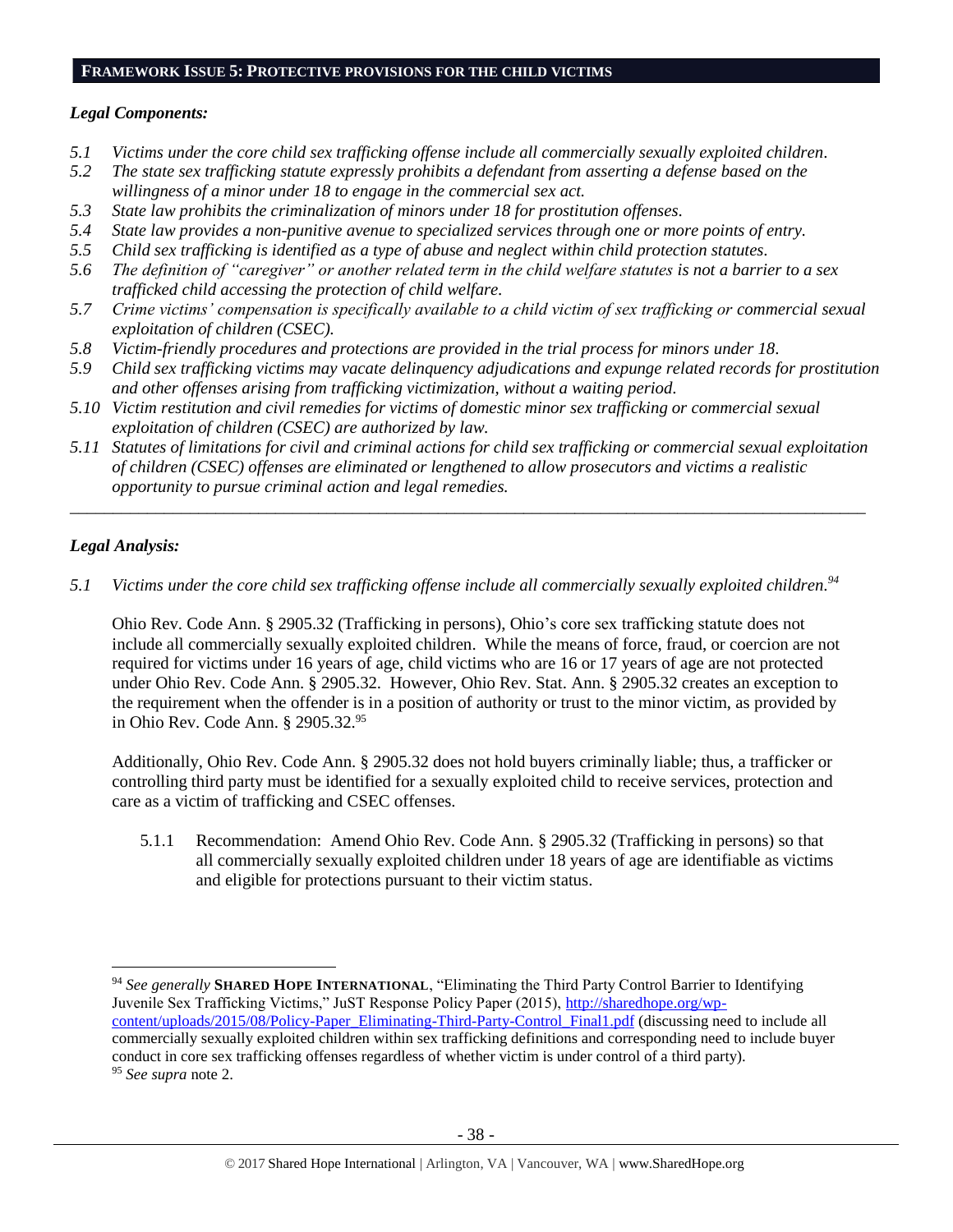*5.2 The state sex trafficking statute expressly prohibits a defendant from asserting a defense based upon the willingness of a minor under 18 to engage in the commercial sex act.* 

Ohio Rev. Code Ann. § 2905.32 (Trafficking in persons) and Ohio's CSEC laws do not expressly prohibit a defendant from raising a defense that the subject minor consented to the commercial sex act.

- 5.2.1 Recommendation: Enact a provision expressly prohibiting a consent defense to any commercial sexual offense when the victim is a minor.
- *5.3 State law prohibits the criminalization of minors under 18 for prostitution offenses.<sup>96</sup>*

Ohio Rev. Code Ann. § 2907.25(A) (Prostitution; after positive HIV test) does not protect minors from prosecution or limit its applicability to adults. Ohio Rev. Code Ann. § 2907.25(A) states, "No person shall engage in sexual activity for hire." A conviction under Ohio Rev. Code Ann. § 2907.25 is punishable as a third degree misdemeanor by imprisonment for up to 60 days and a possible fine up to \$500. Ohio Rev. Code Ann. §§ 2907.25(C)(1), 2929.24(A)(3), 2929.28(A)(2)(a)(iii).

- 5.3.1 Recommendation: Amend Ohio Rev. Code Ann. § 2907.25 (Prostitution; after positive HIV test) to eliminate liability for prostitution offenses for all minors under 18.
- *5.4 State law provides a non-punitive avenue to specialized services through one or more points of entry.*

## **System response to child engaged in commercial sex act**

Ohio law established a discretionary diversion program for commercially sexually exploited children, which allows for the avoidance of delinquency adjudications, provision of services, and expungement of juvenile records upon successful completion. Pursuant to Ohio Rev. Code Ann. § 2152.021(F) (Complaint alleging that child is delinquent child or juvenile traffic offender; initiation of serious youthful offender proceedings),

(1) At any time after the filing of a complaint alleging that a child is a delinquent child<sup>97</sup> and before adjudication, the court may hold a hearing to determine whether to hold the complaint in abeyance

"Delinquent child" includes any of the following:

l

<sup>96</sup> For more information regarding recent federal legislation impacting this component see: http://go.sharedhope.org/stateimpactmemo.

<sup>&</sup>lt;sup>97</sup> Ohio Rev. Code Ann. § 2151.011(B)(12) (Definitions) defines "delinquent child" by referring to Ohio Rev. Code Ann. § 2152.02(F) (Definitions), which states,

<sup>(1)</sup> Any child, except a juvenile traffic offender, who violates any law of this state or the United States, or any ordinance of a political subdivision of the state, that would be an offense if committed by an adult;

<sup>(2)</sup> Any child who violates any lawful order of the court made under this chapter or under Chapter 2151 [Juvenile court] of the Revised Code other than an order issued under section 2151.87

<sup>[</sup>Prohibiting child from possessing, using, purchasing or receiving cigarettes or other tobacco products] of the Revised Code;

<sup>(3)</sup> Any child who violates division (C) of section 2907.39, division (A) of section 2923.211 [Underage purchase of firearm or handgun], or division (C)(1) or (D) of section 2925.55 [Unlawful purchase of pseudoephedrine product] of the Revised Code;

<sup>(4)</sup> Any child who is a habitual truant and who previously has been adjudicated an unruly child for being a habitual truant;

<sup>(5)</sup> Any child who is a chronic truant.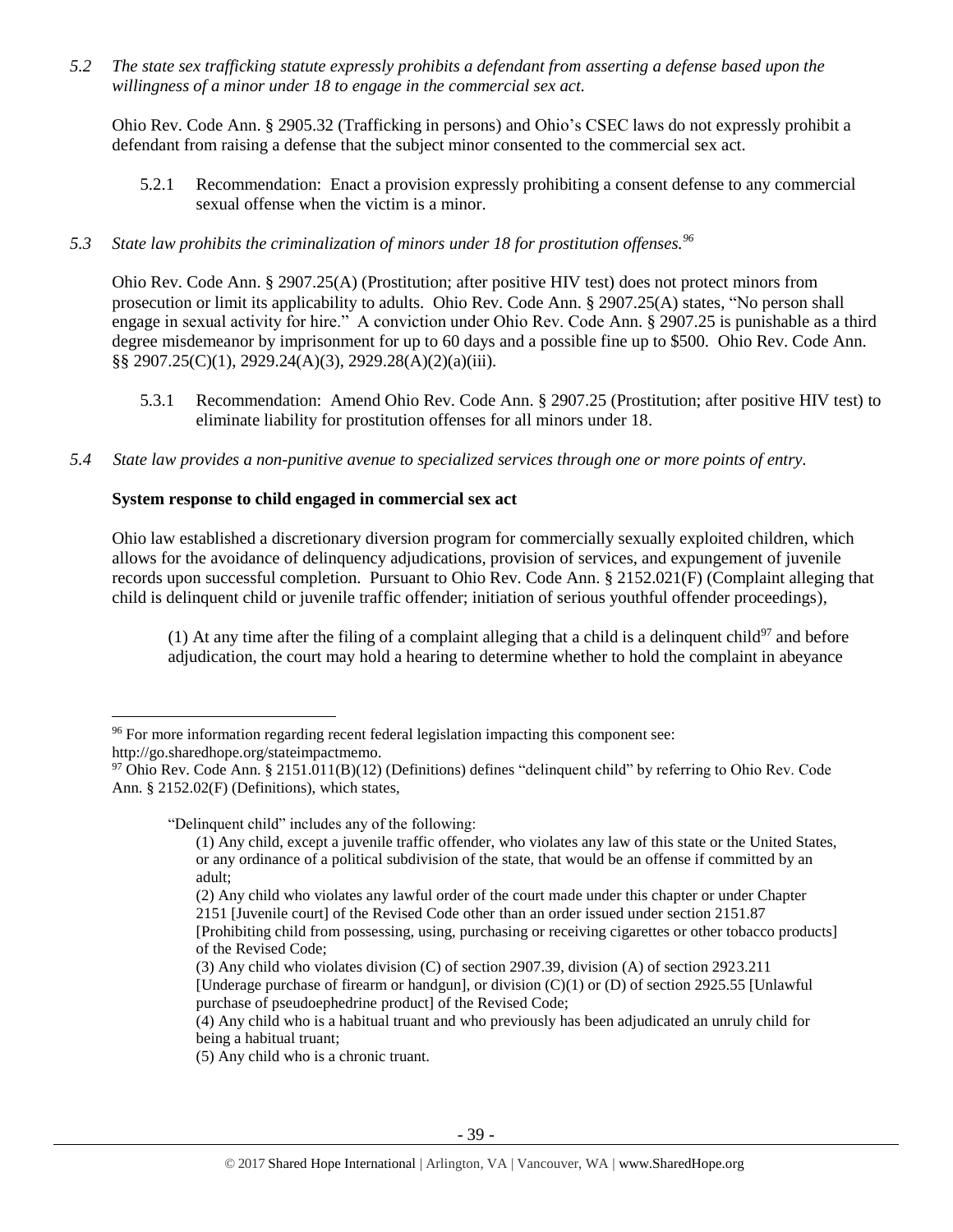pending the child's successful completion of actions that constitute a method to divert the child from the juvenile court system if the child agrees to the hearing and either of the following applies:

(a) The act charged would be a violation of section 2907.24 [Soliciting; after positive HIV test; driver's license suspension], 2907.241 [Loitering to engage in solicitation], or 2907.25 [Prostitution] of the Revised Code if the child were an adult.

(b) The court has reason to believe that the child is a victim of a violation of section 2905.32

[Trafficking in Persons] of the Revised Code, regardless of whether any person has been convicted of a violation of that section or of any other section for victimizing the child, and the act charged is related to the child's victimization.

(2) The prosecuting attorney has the right to participate in any hearing held under division  $(F)(1)$  of this section, to object to holding the complaint that is the subject of the hearing in abeyance, and to make recommendations related to diversion actions. No statement made by a child at a hearing held under division  $(F)(1)$  of this section is admissible in any subsequent proceeding against the child.

(3) If either division  $(F)(1)(a)$  or (b) of this section applies, the court shall promptly appoint a guardian ad litem for the child. The court shall not appoint the child's attorney as guardian ad litem. If the court decides to hold the complaint in abeyance, the guardian ad litem shall make recommendations that are in the best interest of the child to the court.

(4) If after a hearing the court decides to hold the complaint in abeyance, the court may make any orders regarding placement, services, supervision, diversion actions, and conditions of abeyance, including, but not limited to, engagement in trauma-based behavioral health services or education activities, that the court considers appropriate and in the best interest of the child. The court may hold the complaint in abeyance for up to ninety days while the child engages in diversion actions. If the child violates the conditions of abeyance or does not complete the diversion actions to the court's satisfaction within ninety days, the court may extend the period of abeyance for not more than two additional ninety-day periods.

(5) If the court holds the complaint in abeyance and the child complies with the conditions of abeyance and completes the diversion actions to the court's satisfaction, the court shall dismiss the complaint and order that the records pertaining to the case be expunged immediately. If the child fails to complete the diversion actions to the court's satisfaction, the court shall proceed upon the complaint.

Although services may be ordered in conjunction with diversion, Ohio Rev. Code Ann. § 2152.021(F)(4) does not require that these services be specialized to the needs of commercially sexually exploited children.

## **Summary**

l

Ohio law does not mandate specialized services but does allow for the avoidance of a delinquency adjudication upon successful completion of a diversionary program through which a juvenile sex trafficking victim may access services.

5.4.1 Recommendation: Amend Ohio's protective response for juvenile sex trafficking victims to include specialized services and a mandatory mechanism to prevent delinquency adjudications.<sup>98</sup>

<sup>98</sup> The recommendation in this section is predicated upon the recommendation in 5.1 being simultaneously or previously enacted.

The text of Ohio Rev. Code Ann. § 2151.011 cited here and elsewhere in this report includes amendments made by the enactment of House Bill 410 during the 2015–2016 131st General Assembly of the Ohio Legislature (effective April 6, 2017).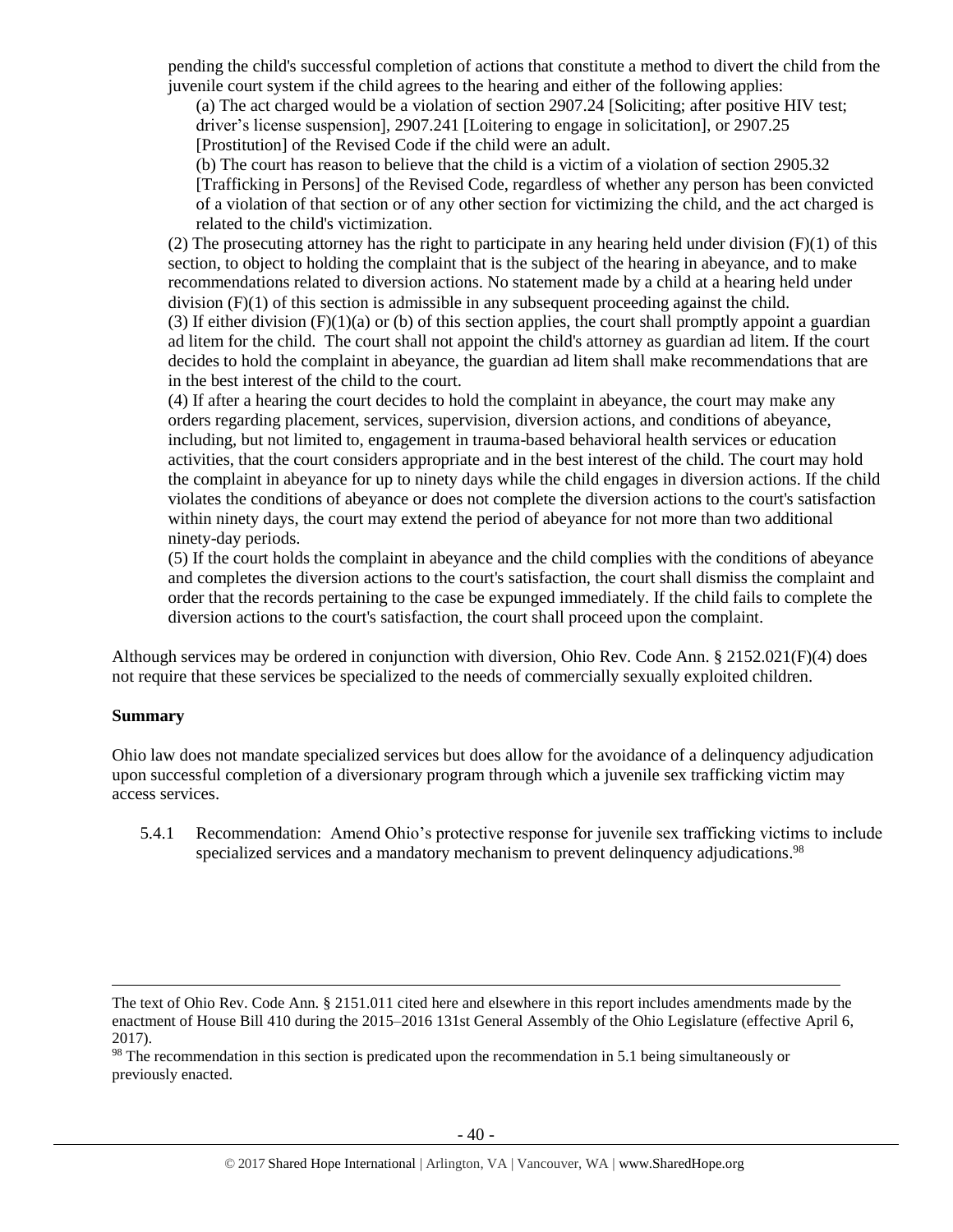# *5.5 Child sex trafficking is identified as a type of abuse and neglect within child protection statutes. 99*

The definition of an "abused child" does not include child victims of sex trafficking. Ohio Rev. Code Ann. § 2151.031 (Abused child defined) states,

As used in this chapter, an "abused child" includes any child who:

(A) Is the victim of "sexual activity" as defined under Chapter 2907 [Sex offenses] of the Revised Code, where such activity would constitute an offense under that chapter, except that the court need not find that any person has been convicted of the offense in order to find that the child is an abused child;

(B) Is endangered as defined in section 2919.22 [Endangering children] of the Revised Code, except that the court need not find that any person has been convicted under that section in order to find that the child is an abused child;

. . . .

While Ohio's CSEC laws are located throughout chapter 2907 entitled "Sex Offenses," Ohio Rev. Code Ann. § 2905.32 (Trafficking in Persons) is not. Thus, while commercially sexually exploited children are considered abused children under Ohio Rev. Code Ann. § 2151.031(A), child victims of sex trafficking are not provided the same protections and services.

Ohio Rev. Code Ann. § 2151.03(A) (Neglected child defined; failure to provide medical or surgical care for religious reasons; duty to report child abuse) defines a "neglected child" as one,

. . . .

(2) Who lacks adequate parental care because of the faults or habits of the child's parents, guardian, or custodian;

(3) Whose parents, guardian, or custodian neglects the child or refuses to provide proper or necessary subsistence, education, medical or surgical care or treatment, or other care necessary for the child's health, morals, or wellbeing;

. . .

 $\overline{\phantom{a}}$ 

(6) Who, because of the omission of the child's parents, guardian, or custodian, suffers physical or mental injury that harms or threatens to harm the child's health or welfare; (7) Who is subjected to out-of-home care child neglect.

- 5.5.1 Recommendation: Amend Ohio Rev. Code Ann. § 2151.031 (Abused child defined) to include minors victimized under Ohio Rev. Code Ann. § 2905.32 (Trafficking in persons).
- *5.6 The definition of "caregiver" or another related term in the child welfare statutes is not a barrier to a sex trafficked child accessing the protection of child welfare.*

The definition of an abused child, <sup>100</sup> under Ohio Rev. Code Ann. § 2151.031(A) (Abused child defined), which applies to victims of commercial sexual exploitation of children (CSEC) offenses, does not specify

<sup>&</sup>lt;sup>99</sup> For more information regarding recent federal legislation impacting this component see: http://go.sharedhope.org/stateimpactmemo.

<sup>&</sup>lt;sup>100</sup> Ohio Rev. Code Ann. § 2151.031 (Abused child defined), states:

As used in this chapter, an "abused child" includes any child who:

<sup>(</sup>A) Is the victim of "sexual activity" as defined under Chapter 2907. of the Revised Code, where such activity would constitute an offense under that chapter, except that the court need not find that any person has been convicted of the offense in order to find that the child is an abused child;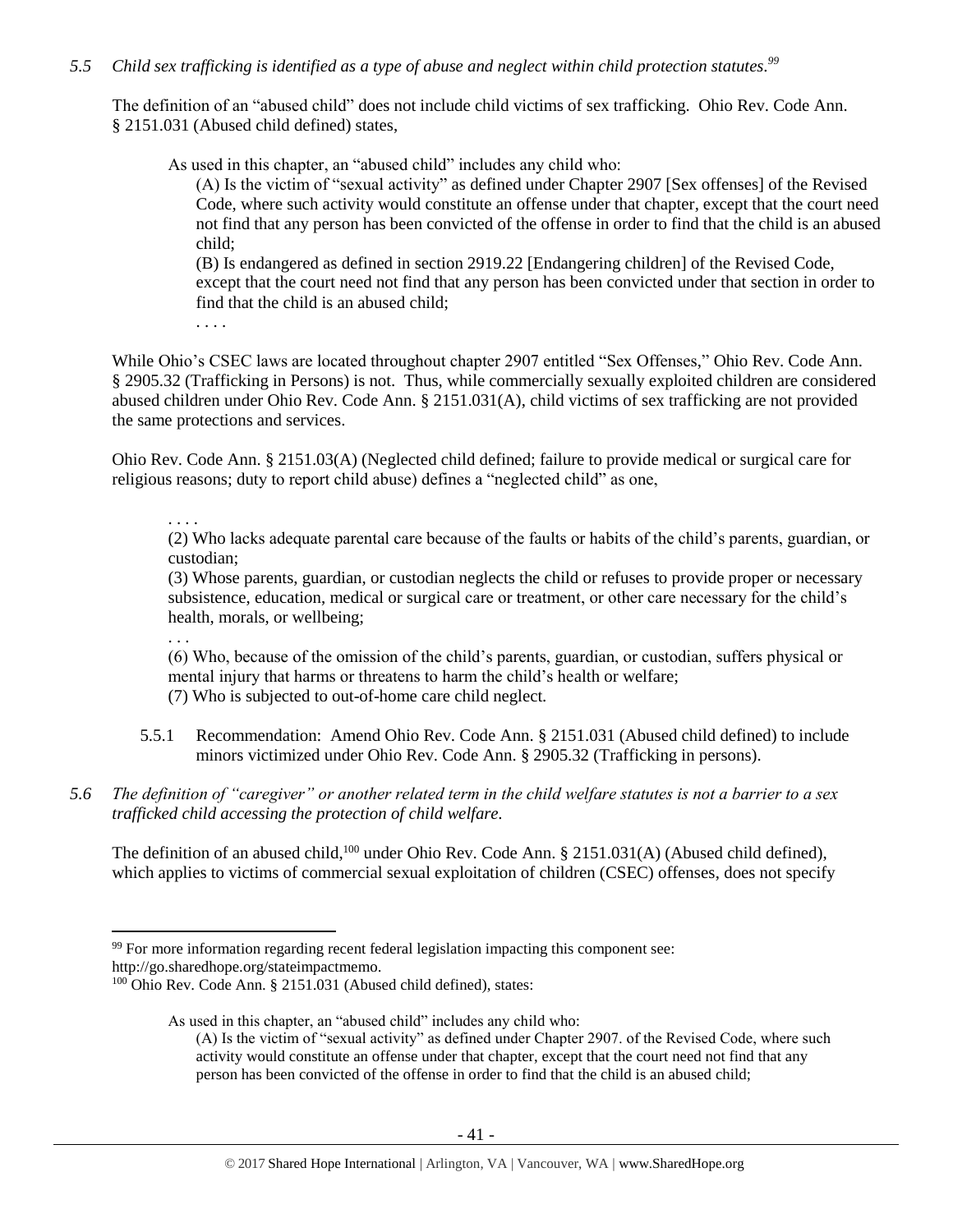that the abusive conduct be committed by a parent, guardian or custodian and provides that "the court need not find that any person has been convicted of the offense in order to find that the child is an abused child." Abuse by a parent, guardian or custodian appears to be separately addressed under Ohio Rev. Code Ann. § 2151.031(D) which applies to a child who "[b]ecause of the acts of his parents, guardian, or custodian, suffers physical or mental injury that harms or threatens to harm the child's health or welfare."

Moreover, Ohio Rev. Code Ann. § 5153.16(A) (Duties of agency) states,

Except as provided in section 2151.422 of the Revised Code, in accordance with rules adopted under section 5153.166 of the Revised Code, and on behalf of children in the county whom the public children services agency considers to be in need of public care or protective services, the public children services agency shall do all of the following:

(1) Make an investigation concerning any child alleged to be an abused, neglected, or dependent child;

. . . .

l

(3) Accept custody of children committed to the public children services agency by a court exercising juvenile jurisdiction;

(4) Provide such care as the public children services agency considers to be in the best interests of any child adjudicated to be an abused, neglected, or dependent child the agency finds to be in need of public care or service . . . .

Therefore, child victims of commercial sexual exploitation are eligible to receive child welfare protection and services irrespective of the perpetrator of the abuse.

*5.7 Crime victims' compensation is specifically available to a child victim of sex trafficking or commercial sexual exploitation of children (CSEC).* 

Ohio Rev. Code Ann. § 2743.52(A), (B) (Attorney general to determine reparations awards; OVI findings not lawful evidence) provides for victim compensation, stating,

(A) The attorney general shall make awards of reparations for economic loss arising from criminally injurious conduct,<sup>101</sup> if satisfied by a preponderance of the evidence that the requirements for an award of reparations have been met.

(B) Is endangered as defined in section 2919.22 of the Revised Code, except that the court need not find that any person has been convicted under that section in order to find that the child is an abused child;

(C) Exhibits evidence of any physical or mental injury or death, inflicted other than by accidental means, or an injury or death which is at variance with the history given of it. Except as provided in division (D) of this section, a child exhibiting evidence of corporal punishment or other physical disciplinary measure by a parent, guardian, custodian, person having custody or control, or person in loco parentis of a child is not an abused child under this division if the measure is not prohibited under section 2919.22 of the Revised Code.

(D) Because of the acts of his parents, guardian, or custodian, suffers physical or mental injury that harms or threatens to harm the child's health or welfare.

(E) Is subjected to out-of-home care child abuse.

<sup>101</sup> "Criminally injurious conduct" is defined under Ohio Rev. Code Ann. § 2743.51(C) (Reparation award to victim of crime definitions" as,

(1) For the purpose of any person described in  $(A)(1)$  of this section, any conduct that occurs or is attempted in this state; poses a substantial threat of personal injury or death; and is punishable by fine, imprisonment, or death, or would be so punishable but for the fact that the person engaging in the conduct lacked capacity to commit the crime under the laws of this state . . . .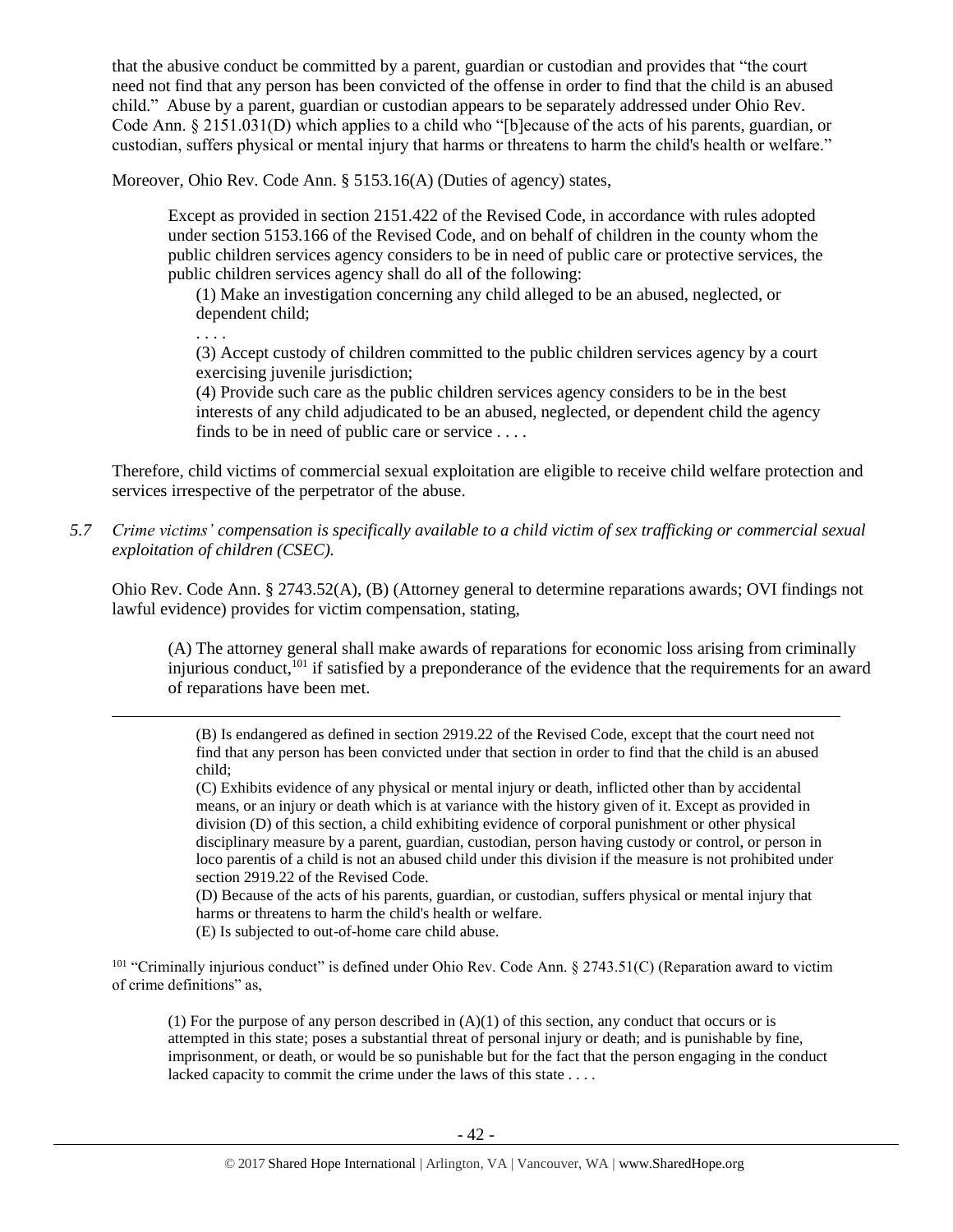(B) A court of claims panel of commissioners or a judge of the court of claims has appellate jurisdiction to order awards of reparations for economic loss arising from criminally injurious conduct, if satisfied by a preponderance of the evidence that the requirements for an award of reparations have been met. (C) A decision of the attorney general, an order of a court of claims panel of commissioners, or the judgment of a judge of the court of claims concerning an OVI violation shall not be used as the basis for any civil or criminal action and shall not be admissible as evidence in any civil or criminal proceeding.

A victim of Ohio Rev. Code Ann. § 2905.32 (Trafficking in persons) and Ohio's CSEC laws should fall within the definition of a victimand a "claimant"<sup>102</sup> used within Ohio's laws regarding crime victims' compensation.

Although Ohio Rev. Code Ann. § 2743.60 (Grounds for denial of claim or reduction of award; limit on aggregate awarded) contains certain ineligibility criteria that could bar victims from receiving compensation, such criteria do not pertain to minor victims of sex trafficking. "Nothing in [2743.60] shall be construed to prohibit an award to a claimant whose claim is based on the claimant's being a victim of a violation of section 2905.32 of the Revised Code if the claimant was less than eighteen years of age when the criminally injurious conduct occurred." Ohio Rev. Code Ann. § 2743.60(J).

However, the statute contains certain ineligibility criteria that could bar victims of Ohio's other CSEC laws from receiving compensation. Ohio Rev. Code Ann. § 2743.60(B)(1)(a) (Grounds for denial of claim or reduction of award; limit on aggregate awarded) prohibits a victim from receiving compensation where the victim was "an accomplice of the offender who committed the criminally injurious conduct, or the award would unjustly benefit the offender or accomplice," while Ohio Rev. Code Ann. § 2743.60(A) prohibits an award where the victim fails to report the crime to law enforcement. Additionally, Ohio Rev. Code Ann. § 2743.60(C) authorizes the denial or reduction of a claim for compensation where the victim did not fully cooperate with law enforcement.

A claim also may be denied or reduced based on a finding of the victim's contributory misconduct. Ohio Rev. Code Ann. § 2743.60(F). Ohio Rev. Code Ann. § 2743.51(M) (Definitions) defines "contributory misconduct" as "any conduct of the claimant . . . that is unlawful or intentionally tortious and that, without regard to the conduct's proximity in time or space to the criminally injurious conduct, has a causal relationship to the criminally injurious conduct that is the basis of the claim."

Additionally, Ohio Rev. Code Ann.  $\S 2743.56(B)^{103}$  (Applications for award of reparations) removes the time limit for filing an application for an award, stating, "All applications for an award of reparations may be filed at any time after the occurrence of the criminally injurious conduct."

l

. . . .

(2) For purposes of any person described in division  $(A)(2)$  of this section, any conduct that occurs or is attempted in another state, district, territory, or foreign country; poses a substantial threat of personal injury or death; and is punishable by fine, imprisonment, or death, or would be punishable but for the fact that the person engaging in the conduct lacked capacity to commit the crime under the laws of the state, district, territory, or foreign country in which the conduct occurred or was attempted . . . .

<sup>102</sup> Ohio Rev. Code Ann. § 2743.51(A)(1)(a) (Reparation award to victim of crime definitions) defines a "claimant" as

(1) Any of the following persons who claim an award of reparations under sections 2743.51 to 2743.72 of the Revised Code:

(a) A victim who was one of the following at the time of the criminally injurious conduct: (i) A resident of the United States;

(ii) A resident of a foreign country the laws of which permit residents of this state to recover compensation as victims of offenses committed in that country.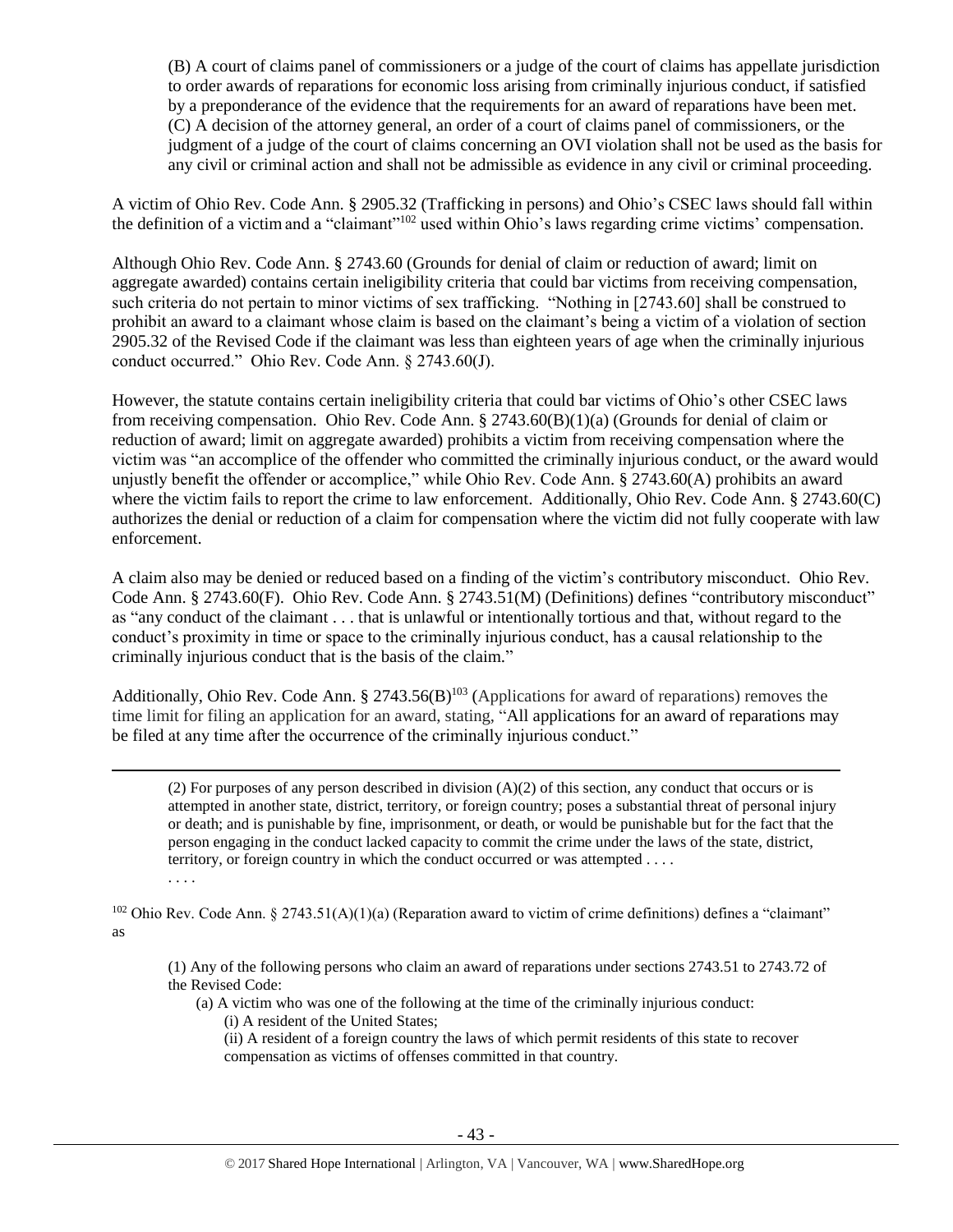# *5.8 Victim-friendly procedures and protections are provided in the trial process for minors under 18.*

Some victim-friendly criminal justice procedures or protections may be afforded to victims of Ohio Rev. Code Ann. § 2905.32 (Trafficking in persons) and Ohio's CSEC laws.

Ohio Rev. Code Ann. § 2945.481(A), (B) (Deposition of child victim; videotaping; testimony taken outside courtroom and televised into it or replayed in courtroom) permits a victim of certain offenses, including Ohio Rev. Code Ann. § 2907.21 (Compelling prostitution), § 2907.321 (Pandering obscenity involving a minor), § 2905.32 (Trafficking in persons), or § 2907.322 (Pandering sexually oriented material involving a minor), who is under 13 to provide testimony via a deposition, which may be videotaped. Similarly, under Ohio Rev. Code Ann. § 2945.481(C)–(E), under specified circumstances, the judge may permit victims of the same crimes who are under 13 years old to give testimony via closed-circuit television or videotaped testimony.

As an additional protective measure, Ohio Rev. Code Ann. § 111.42<sup>104</sup> (Address confidentiality for victims of certain personal crimes) permits a person identified as a victim of human trafficking to receive a confidential address designated by the secretary of state, but several ineligibility criteria could hinder access. Ohio Rev. Code Ann. § 111.42 states,

(A) A person to whom all of the following applies may apply to the secretary of state with the assistance of an application assistant to become a participant in the address confidentiality program, in which an address designated by the secretary of state serves as the person's address or the address of the minor, incompetent, or ward on whose behalf the person is applying:

(1) The applicant is an adult who is applying on behalf of the person's self or is a parent or guardian applying on behalf of a minor, incompetent, or ward.

(2) The applicant or the minor, incompetent, or ward, as applicable, resides, works, or attends a school or an institution of higher education in this state.

(3) The applicant or the minor, incompetent, or ward, as applicable, is changing residence.

(4) The applicant fears for the safety of the applicant, a member of the applicant's household, or the minor, incompetent, or ward on whose behalf the application is made because the applicant, household member, minor, incompetent, or ward is a victim of . . . human trafficking, trafficking in persons, rape, or sexual battery.

(5) The applicant or the minor, incompetent, or ward, as applicable, is not a tier I sex offender/child-victim offender, a tier II sex offender/child-victim offender, or a tier III sex offender/child-victim offender.

(B) . . . The application shall contain all of the following:

(1) A notarized statement by the applicant that the applicant fears for the safety of . . . the minor . . . because . . . the minor is a victim of . . . human trafficking, trafficking in persons, rape, or sexual battery.

. . . .

 $\overline{\phantom{a}}$ 

Additionally, Ohio Rev. Code Ann. § 2937.11(D) (Conduct of preliminary hearing) provides,

(1) (a) In a case involving an alleged violation of section 2905.32 of the Revised Code, upon motion of the prosecution, the testimony of the victim at the preliminary hearing may be taken in a place or room

<sup>&</sup>lt;sup>103</sup> The text of Ohio Rev. Code Ann. § 2743.56 cited here and elsewhere in this report includes amendments made by the enactment of Senate Bill 227 during the 2015–2016 131st General Assembly of the Ohio Legislature (effective April 6, 2017).

<sup>&</sup>lt;sup>104</sup> The text of Ohio Rev. Code Ann. § 111.42 cited here and elsewhere in this report includes amendments made by the enactment of House Bill 49 during the 2017–2018 132nd General Assembly of the Ohio Legislature (effective September 29, 2017).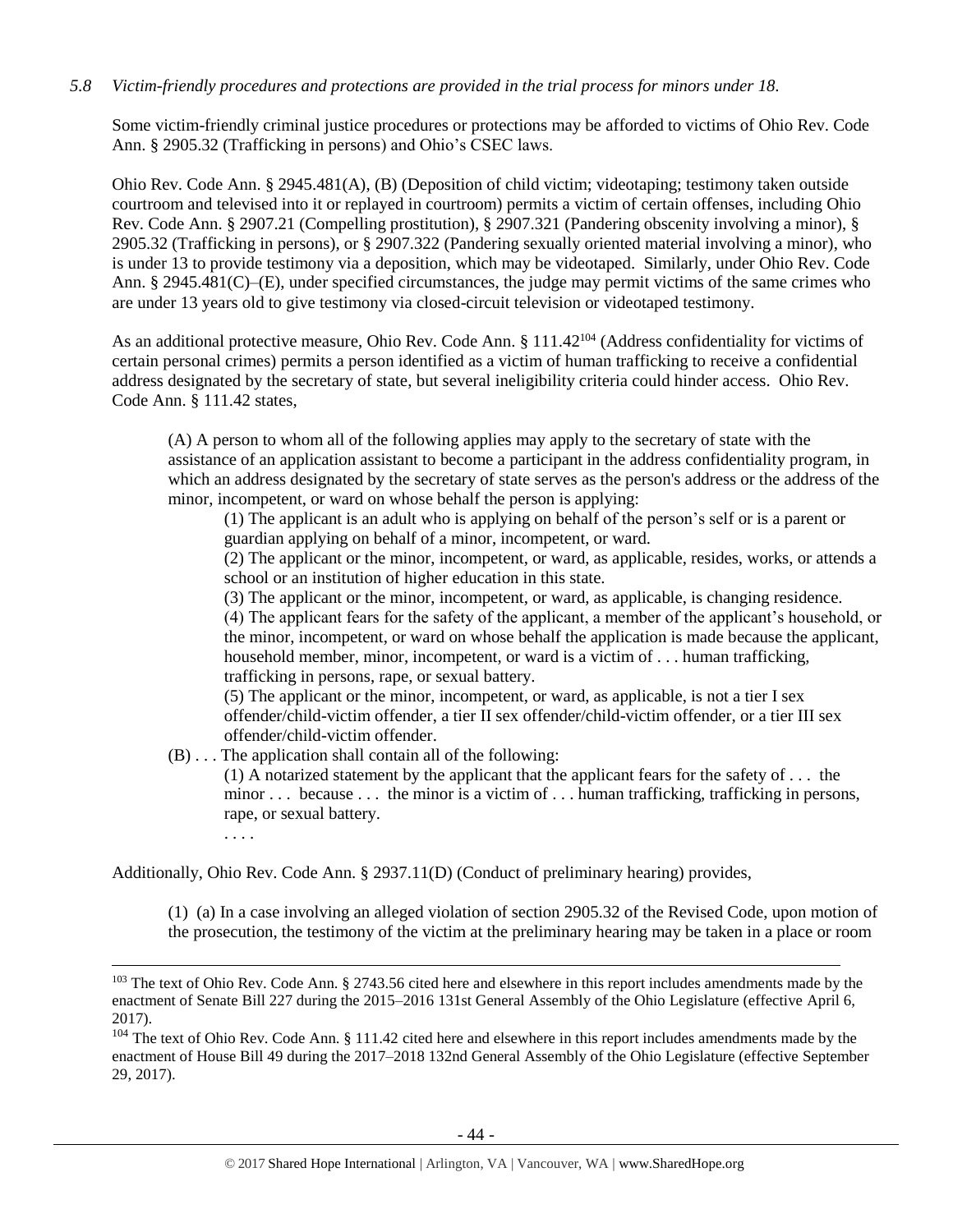other than the room in which the preliminary hearing is being conducted and be televised, by closed circuit equipment, into the room in which the preliminary hearing is being conducted, to be viewed by the accused and any other persons who are not permitted in the room in which the testimony is to be taken but who would have been present during the testimony of the victim had it been given in the room in which the preliminary hearing is being conducted. Except for good cause shown, the prosecution shall file a motion under this division at least seven days before the date of the preliminary hearing. (2) For purposes of division (D)(1) of this section, a judge or magistrate may order the testimony of a victim to be taken at a place or room outside the room in which the preliminary hearing is being conducted if the judge or magistrate determines that the victim is unavailable to testify in the room in the physical presence of the accused due to one or more of the following:

(a) The inability of the victim to communicate about the alleged offense because of extreme fear, severe trauma, or another similar reason;

(b) The substantial likelihood that the victim will suffer serious emotional trauma from so testifying;

(c) The victim is at a hospital for care and treatment for any physical, mental, or emotional injury suffered by reason of the alleged offense.

While Ohio has "rape shield" provisions for victims of Ohio Rev. Code Ann. § 2907.02(D) (Rape) or § 2907.05(E) (Gross sexual imposition), which prohibit the admission of evidence of the victim's sexual history unless such evidence is needed to show "the origin of semen, pregnancy, or disease, or the victims past sexual history with the offender,"<sup>105</sup> these protections are not available to victims of Ohio Rev. Code Ann. § 2905.32 (Trafficking in persons) and Ohio's CSEC laws unless their offenders are prosecuted under Ohio Rev. Code Ann. § 2907.02 or § 2907.05. As an added protection, victims of Ohio Rev. Code Ann. § 2907.05 or § 2907.02 may receive court-appointed counsel. Ohio Rev. Code Ann. §§ 2907.05(G), 2907.02(F). Moreover, Ohio Rev. Code Ann. § 2907.26(A)–(C) (Rules of evidence in prostitution cases) states,

(A) In any case in which it is necessary to prove that a place is a brothel, evidence as to the reputation of such place and as to the reputation of the persons who inhabit or frequent it, is admissible on the question of whether such place is or is not a brothel.

(B) In any case in which it is necessary to prove that a person is a prostitute, evidence as to the reputation of such person is admissible on the question of whether such person is or is not a prostitute. (C) In any prosecution for a violation of sections 2907.21 to 2907.25 of the Revised Code, proof of a prior conviction of the accused of any such offense or substantially equivalent offense is admissible in support of the charge.

Victims of Ohio Rev. Code Ann. § 2905.32 (Trafficking in persons) and Ohio's CSEC laws will be afforded those rights generally afforded to crime victims. Under Ohio Rev. Code Ann. § 2930.04 (Information to be given to victim by investigating law enforcement agency), a victim is entitled to information regarding counseling, housing, victim compensation, information about protection orders, and contact information for law enforcement. Pursuant to Ohio Rev. Code Ann. § 2930.07 (Concealment of victim's or representative's address, telephone number and similar identifying facts), in certain circumstances the court may keep the victim's personal information confidential. Under Ohio Rev. Code Ann. § 2930.10 (Minimization of unwanted contact between prosecution and defense sides), the court shall minimize contact between the victim and the offender, and provide a separate waiting area for the victim in order to protect the victim.

 $\overline{\phantom{a}}$ 

<sup>&</sup>lt;sup>105</sup> Additionally, this evidence it admissible "only to the extent that the court finds that the evidence is material to a fact at issue in the case and that its inflammatory or prejudicial nature does not outweigh its probative value." Ohio Rev. Code Ann. §§ 2907.02(D), 2907.05(E).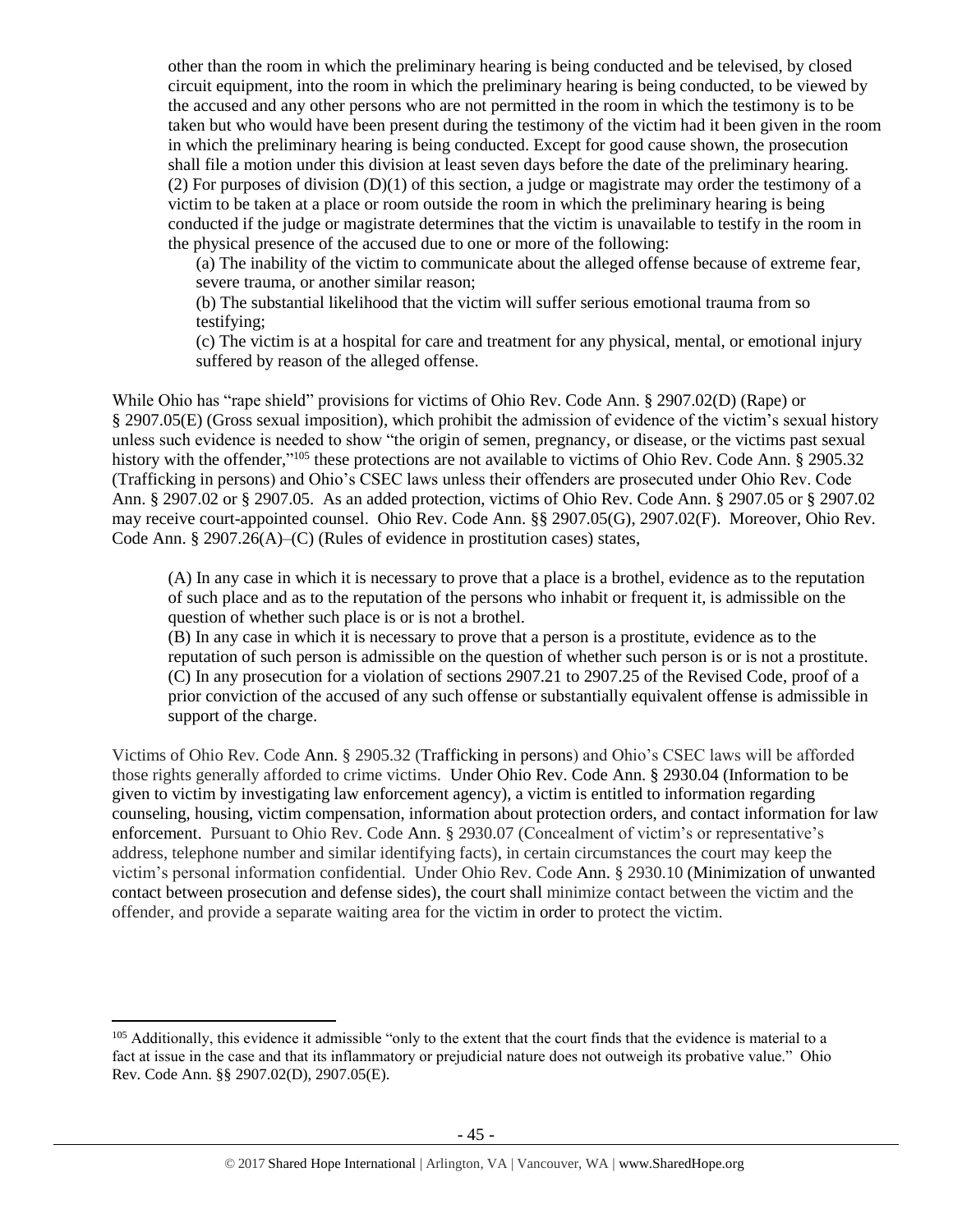*5.9 Child sex trafficking victims may vacate delinquency adjudications and expunge related records for prostitution and other offenses arising from trafficking victimization, without a waiting period. 106*

Ohio law allows child sex trafficking victims to expunge juvenile records for prostitution-related offenses without a waiting period, and an adjudication will be vacated automatically upon record expungement. Thus, both protections are available to a victim immediately and within a single proceeding.

Pursuant to Ohio Rev. Code Ann. § 2151.358(E) (Expungement of records),

a person who has been adjudicated a delinquent child for having committed an act that would be a violation of section 2907.24 [Soliciting; after positive HIV test; driver's license suspension], 2907.241 [Loitering to engage in solicitation], or 2907.25 [Prostitution] of the Revised Code if the child were an adult may apply to the adjudicating court for the expungement of the record of adjudication if the person's participation in the act was a result of the person having been a victim of human trafficking. The application shall be made in the same manner as an application for expungement under section 2953.38 of the Revised Code, and all of the provisions of that section shall apply to the expungement procedure.

Accordingly, Ohio Rev. Code Ann. § 2953.38(B) (Expungement of certain crimes for victims of human trafficking) governs the procedure for expunging juvenile records related to trafficking victimization. Under Ohio Rev. Code Ann. § 2953.38, an application for expungement may be filed immediately. If the court finds "that the applicant has demonstrated by a preponderance of the evidence that the applicant's participation in the offense that is the subject of the application was the result of the applicant having been a victim of human trafficking,<sup>107</sup> the court shall grant the application and order that the record of conviction be expunged."<sup>108</sup> Ohio Rev. Code Ann. § 2953.38(F).

Upon record expungement, Ohio Rev. Code Ann. § 2953.38(G)(2) states that "[t]he proceedings in the case that is the subject of an order issued under subdivision (F) of this section shall be considered not to have occurred and the conviction of the person who is the subject of the proceedings shall be expunged." Accordingly, a delinquency adjudication would likewise be vacated automatically upon granting an application for expungement under Ohio Rev. Code Ann. § 2151.358(E).

However, Ohio Rev. Code Ann. § 2151.358(E) applies only to violations of Ohio's prostitution-related offenses, foreclosing the law's applicability to other offenses related to trafficking victimization.

Ohio law provides other avenues to record expungement as well. In cases where the court holds a complaint of delinquency in abeyance because the complaint alleges prostitution-related offenses or the court believes the minor is a victim of trafficking under Ohio Rev. Code Ann. § 2905.32 (Trafficking in persons), all records pertaining to the case would be expunged immediately upon successful completion of diversionary actions. Ohio Rev. Code Ann. § 2152.021(F)(1)–(6) (Complaint alleging that child is delinquent child or juvenile traffic offender; initiation of serious youthful offender proceedings).

For non-prostitution related records, Ohio Rev. Code Ann. § 2151.356(B)(1)(e) (Procedure for sealing records of alleged and adjudicated delinquent and unruly children and adjudicated juvenile traffic offenders) orders the juvenile court to seal the records of a child adjudicated an unruly child who has turned 18 and is "not under the jurisdiction of the court in relation to a complaint alleging the person to be a delinquent child," while Ohio Rev. Code Ann.  $\S 2151.356(C)(1)$  authorizes the court, in its discretion, to seal the records of a child adjudicated a

 $\overline{a}$ 

 $106$  The analysis in this section is predicated upon the recommendation in 5.1 being simultaneously or previously enacted.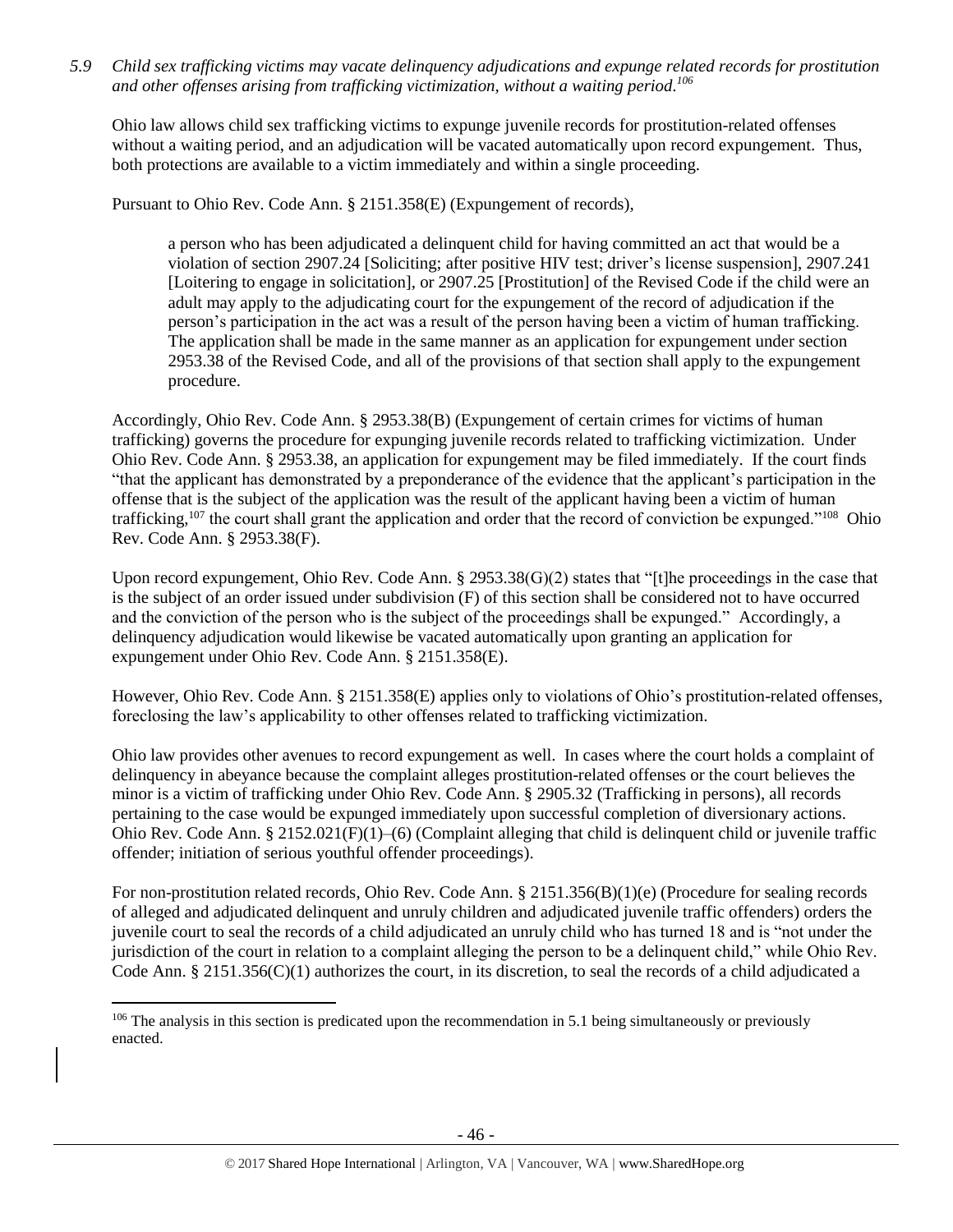delinquent child, if "the person is not under the jurisdiction of the court in relation to a complaint alleging the person to be a delinquent child." The court may consider whether to seal the records within 2 years from the later of "[t]he termination of any order made by the court" related to the adjudication or "[t]he unconditional discharge of the person from the department of youth services" or another facility to which the child was committed. Ohio Rev. Code Ann. § 2151.356(C)(1)(a), (b). "[F]ive years after the court issues a sealing order or upon the twenty-third birthday of the person who is the subject of the sealing order, whichever is earlier," those records may be expunged. Ohio Rev. Code Ann. § 2151.358(A).

Because these laws mandate waiting periods, however, a child sex trafficking victim may face collateral consequences associated with having a juvenile record for a non-prostitution related offense.

5.9.1 Recommendation: Amend Ohio Rev. Code Ann. § 2151.358(E) (Expungement of records) to allow child sex trafficking victims to expunge juvenile records, and thereby vacate delinquency adjudications, for other offenses arising from trafficking victimization.<sup>109</sup>

## *5.10 Victim restitution and civil remedies for victims of domestic minor sex trafficking or commercial sexual exploitation of children (CSEC) are authorized by law.*

Ohio Rev. Code Ann. § 5101.87 creates a human trafficking victims' fund, "consisting of money seized in connection with a violation of section 2905.32 [Trafficking in persons], 2907.21 [Compelling prostitution], or 2907.22 [Promoting prostitution] of the Revised Code or acquired from the sale of personal effects, tools, or other property seized because the personal effects, tools, or other property were used in the commission of a violation of section 2905.32, 2907.21, or 2907.22 of the Revised Code or derived from the proceeds of the commission of a violation of section 2905.32, 2907.21, or 2907.22 of the Revised Code and deposited pursuant to section 2981.12 of the Revised Code and such other money as may be appropriated or contributed to the fund. Money in the fund shall be used for the sole purpose of treating, caring for, rehabilitating, educating, housing, and providing assistance for victims of trafficking in persons. The director of job and family services shall administer the fund." Furthermore, all money seized in connection to violations of Ohio Rev. Code Ann. § 2905.32, § 2907.21, or § 2907.22 will be deposited into the human trafficking fund. Ohio Rev. Code Ann. § 2981.12(A)(8).

Under Ohio Rev. Code Ann. § 2929.18(B)(8)(a) (Financial sanctions; restitution; reimbursements), victims whose offenders are convicted of committing an offense in furtherance of human trafficking under Ohio Rev. Code Ann. § 2941.1422 (Human trafficking specification) shall receive restitution. Ohio Rev. Code Ann. § 2929.18(B)(8)(a) states,

If an offender who is convicted of or pleads guilty to a violation of section 2905.01 [Kidnapping], 2905.02 [Abduction], 2907.21 [Compelling prostitution], 2907.22 [Promoting prostitution], or 2923.32 [Engaging in a pattern of corrupt activity; forfeiture], division (A)(1) or (2) of section 2907.323 [Illegal use of a minor in nudity-oriented material or performance], or division  $(B)(1)$ ,  $(2)$ ,  $(3)$ ,  $(4)$ , or  $(5)$  of section 2919.22 [Endangering children] of the Revised Code also is convicted of or pleads guilty to a specification of the type described in section 2941.1422 [Human trafficking specification] of the Revised Code that charges that the offender knowingly committed the offense in furtherance of human trafficking, the sentencing court shall sentence the offender to a financial sanction of restitution by the offender to the victim or any survivor of the victim, with the restitution including the costs of housing, counseling, and medical and legal assistance incurred by the victim as a direct result of the offense and the greater of the following:

(i) The gross income or value to the offender of the victim's labor or services;

 $\overline{\phantom{a}}$ 

<sup>&</sup>lt;sup>109</sup> The recommendation in this component is predicated upon the recommendation in 5.1 being simultaneously or previously enacted.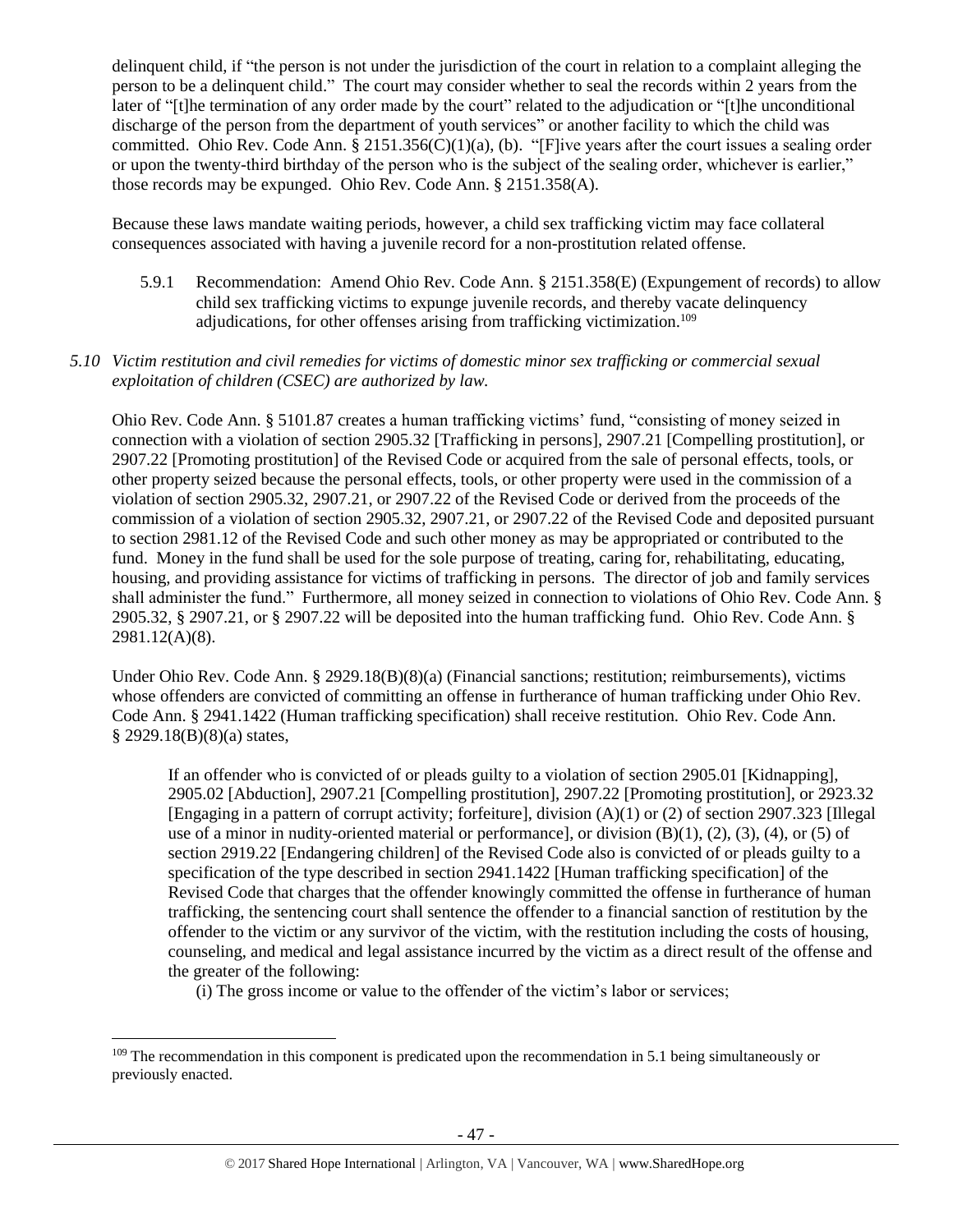(ii) The value of the victim's labor as guaranteed under the minimum wage and overtime provisions of the "Federal Fair Labor Standards Act of 1938," 52 Stat. 1060, 20 U.S.C. 207, and state labor laws.

Victims whose offenders are convicted of other crimes also may receive restitution under Ohio Rev. Code Ann. § 2929.18(A)(1) which states,

[T]he court imposing a sentence upon an offender for a felony may sentence the offender to any financial sanction or combination of financial sanctions authorized under this section . . . .

(1) Restitution by the offender to the victim of the offender's crime or any survivor of the victim, in an amount based on the victim's economic loss. If the court imposes restitution, the court shall order that the restitution be made to the victim in open court, to the adult probation department that serves the county on behalf of the victim, to the clerk of courts, or to another agency designated by the court. If the court imposes restitution, at sentencing, the court shall determine the amount of restitution to be made by the offender. If the court imposes restitution, the court may base the amount of restitution it orders on an amount recommended by the victim, the offender, a presentence investigation report, estimates or receipts indicating the cost of repairing or replacing property, and other information, provided that the amount the court orders as restitution shall not exceed the amount of the economic loss suffered by the victim as a direct and proximate result of the commission of the offense.

Additionally, pursuant to Ohio Rev. Code Ann. § 2307.51(A), "[a] victim of a violation of section 2905.32 of the Revised Code has and may commence a civil cause of action for compensatory and punitive damages against the trafficker for harm that resulted from the violation . . ." regardless of whether the trafficker was prosecuted or convicted. This is addition to any other cause of action. Ohio Rev. Code Ann. § 2307.51(B).

Victims whose offenders are convicted of engaging in a pattern of corrupt activity under Ohio Rev. Code Ann. § 2923.32 may also be able to pursue civil remedies under Ohio Rev. Code Ann. § 2923.34(A), (E) (Civil proceedings for relief from violation; civil penalty) which states,

(A) Any person who is injured or threatened with injury by a violation of section 2923.32 of the Revised Code may institute a civil proceeding in an appropriate court seeking relief from any person whose conduct violated or allegedly violated section 2923.32 of the Revised Code or who conspired or allegedly conspired to violate that section, except that the pattern of corrupt activity alleged by an injured person or person threatened with injury shall include at least one incident other than a violation of division (A)(1) or (2) of section 1707.042 [Prohibited acts relating to control bids] or division (B),  $(C)(4)$ ,  $(D)$ ,  $(E)$ , or  $(F)$  of section 1707.44 [Prohibited acts] of the Revised Code, of 18 U.S.C. 1341, 18 U.S.C. 1343, 18 U.S.C. 2314, or any other offense involving fraud in the sale of securities.

(E) In a civil proceeding under division (A) of this section, any person directly or indirectly injured by conduct in violation of section 2923.32 of the Revised Code or a conspiracy to violate that section . . . shall have a cause of action for triple the actual damages the person sustained . . . . Damages under this division may include, but are not limited to, competitive injury and injury distinct from the injury inflicted by corrupt activity.

*5.11 Statutes of limitations for civil and criminal actions for child sex trafficking or commercial sexual exploitation of children (CSEC) offenses are eliminated or lengthened to allow prosecutors and victims a realistic opportunity to pursue criminal action and legal remedies.*

. . . .

Ohio Rev. Code Ann. § 2901.13(A)(1)(a) (Limitations of criminal prosecutions) imposes a 6-year statute of limitations for prosecution of most felonies including most of Ohio's CSEC laws. However, Ohio Rev. Code Ann. § 2901.13(A)(3)(a) provides a 20 year statute of limitations that is applicable to prosecutions of Ohio Rev.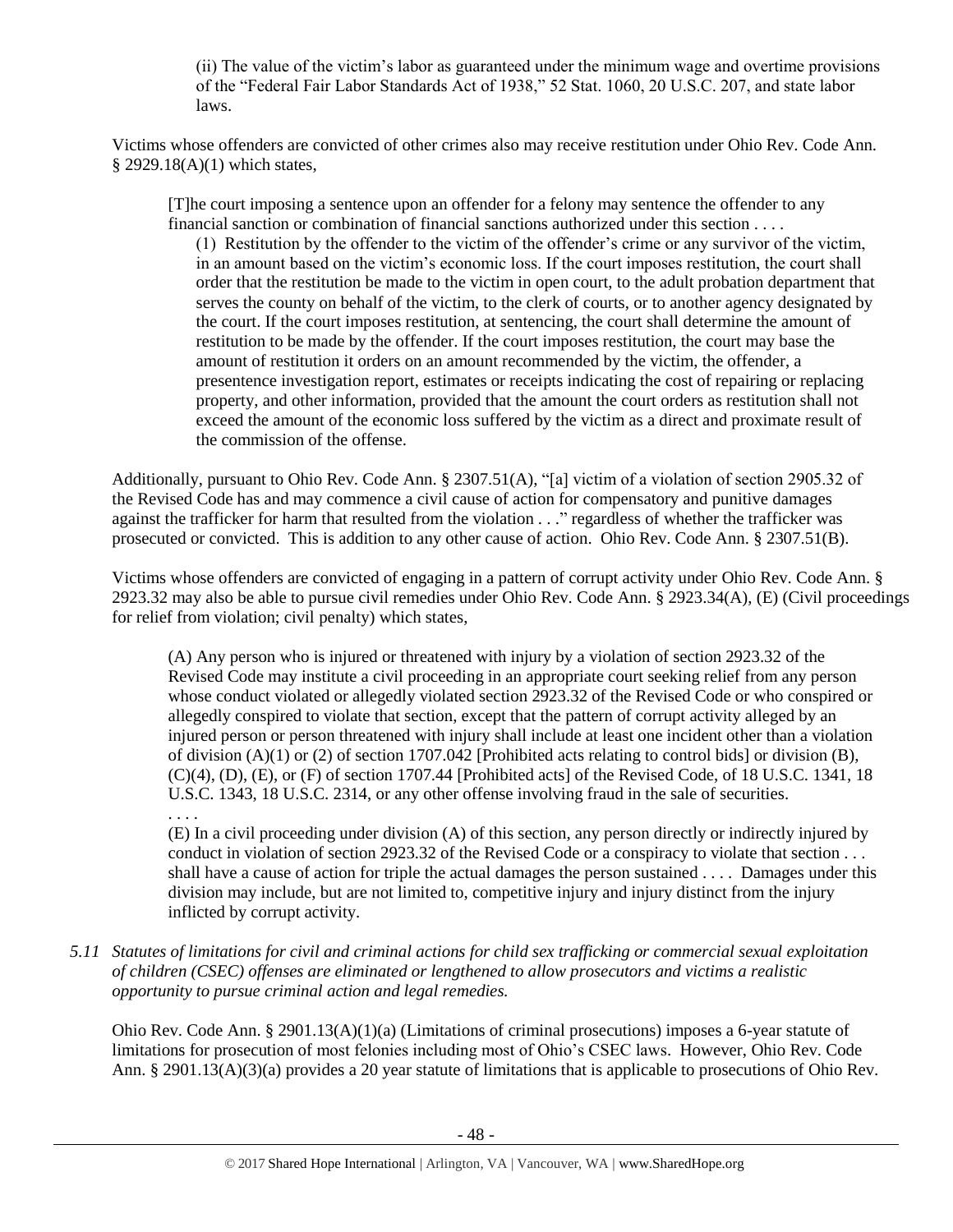Code Ann. § 2905.32 (Trafficking in persons) and Ohio Rev. Code Ann. § 2907.21 (Compelling prostitution). Additionally, if the victim of a crime included in Ohio Rev. Code Ann. tit. 29 (Crimes—procedure) was a minor at the time of the offense, Ohio Rev. Code Ann. § 2901.13(J) states,

The period of limitation for a violation of any provision of Title XXIX of the Revised Code that involves a physical or mental wound, injury, disability, or condition of a nature that reasonably indicates abuse or neglect of a child under eighteen years of age . . . shall not begin to run until either of the following occurs:

(1) The victim of the offense reaches the age of majority.

(2) A public children services agency, or a municipal or county peace officer that is not the parent or guardian of the child, in the county in which the child resides or in which the abuse or neglect is occurring or has occurred has been notified that abuse or neglect is known, suspected, or believed to have occurred.

Ohio Rev. Code Ann. § 2305.111(C) (Actions for assault or battery; victims of childhood sexual abuse) provides a civil statute of limitations for actions brought by victims of childhood sexual abuse, by stating,

An action for assault or battery brought by a victim of childhood sexual abuse $110$  based on childhood sexual abuse, or an action brought by a victim of childhood sexual abuse asserting any claim resulting from childhood sexual abuse, shall be brought within twelve years after the cause of action accrues. For purposes of this section, a cause of action for assault or battery based on childhood sexual abuse, or a cause of action for a claim resulting from childhood sexual abuse, accrues upon the date on which the victim reaches the age of majority. If the defendant in an action brought by a victim of childhood sexual abuse asserting a claim resulting from childhood sexual abuse that occurs on or after the August 3, 2006 has fraudulently concealed from the plaintiff facts that form the basis of the claim, the running of the limitations period with regard to that claim is tolled until the time when the plaintiff discovers or in the exercise of due diligence should have discovered those facts.

5.11.1 Recommendation: Eliminate the statute of limitations in criminal actions for child sex trafficking and CSEC offenses and amend Ohio Rev. Code Ann. § 2305.111 (Actions for assault or battery; victims of childhood sexual abuse) to include CSEC crimes to extend the statute of limitations for civil actions

 $\overline{\phantom{a}}$ 

 $110$  Subsection (A)(1) states, "'Childhood sexual abuse' means any conduct that constitutes any of the violations identified in division  $(A)(1)(a)$  or (b) of this section and would constitute a criminal offense under the specified section or division of the Revised Code, if the victim of the violation is at the time of the violation a child under eighteen years of age . . . ." The violations listed in  $(A)(1)(a)$  and (b) include Ohio Rev. Code Ann. § 2907.02 (Rape), certain subsections of § 2907.03 (Sexual battery), and § 2907.05 (Gross sexual imposition) through § 2907.06 (Sexual imposition), if certain conditions apply.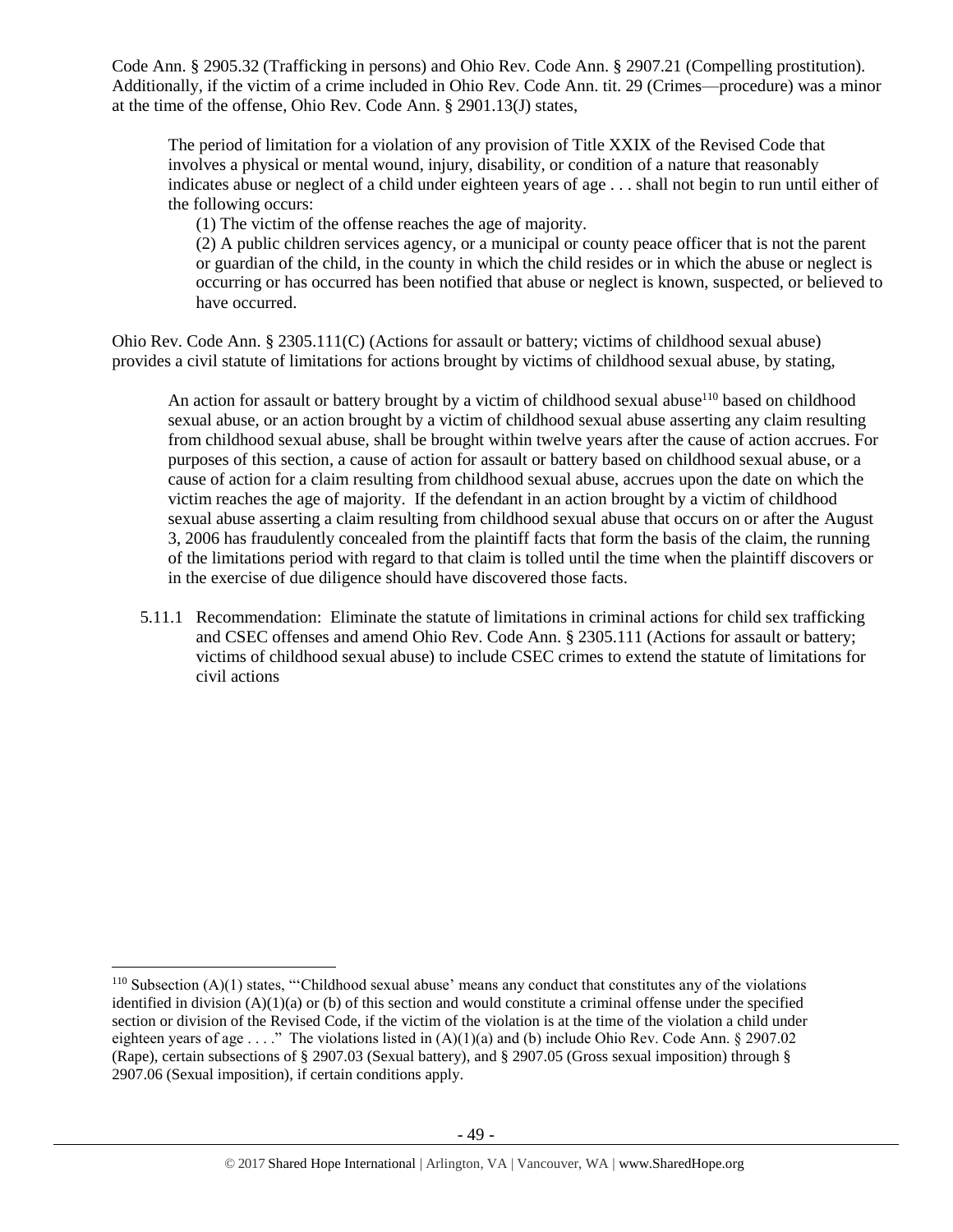## **FRAMEWORK ISSUE 6: CRIMINAL JUSTICE TOOLS FOR INVESTIGATION AND PROSECUTIONS**

## . *Legal Components:*

- *6.1 Training on human trafficking and domestic minor sex trafficking for law enforcement is statutorily mandated or authorized.*
- *6.2 Single party consent to audiotaping is permitted in law enforcement investigations.*
- *6.3 Wiretapping is an available tool to investigate domestic minor sex trafficking and commercial sexual exploitation of children (CSEC).*
- *6.4 Using a law enforcement decoy posing as a minor to investigate buying or selling of commercial sex acts is not a defense to soliciting, purchasing, or selling sex with a minor.*
- *6.5 Using the Internet or electronic communications to investigate buyers and traffickers is a permissible investigative technique.*
- *6.6 State law requires reporting of missing children and recovered missing children.*

# *Legal Analysis:*

*6.1 Training on human trafficking and domestic minor sex trafficking for law enforcement is statutorily mandated or authorized.*

*\_\_\_\_\_\_\_\_\_\_\_\_\_\_\_\_\_\_\_\_\_\_\_\_\_\_\_\_\_\_\_\_\_\_\_\_\_\_\_\_\_\_\_\_\_\_\_\_\_\_\_\_\_\_\_\_\_\_\_\_\_\_\_\_\_\_\_\_\_\_\_\_\_\_\_\_\_\_\_\_\_\_\_\_\_\_\_\_\_\_\_\_\_\_*

Pursuant to Ohio Rev. Code Ann. § 109.745(A) (Training for investigating and handling crime of trafficking in persons),

The attorney general shall provide training for peace officers in investigating and handling violations of section 2905.32 of the Revised Code. The training shall include all of the following:

(1) Identifying violations of section 2905.32 [Trafficking in persons] of the Revised Code;

(2) Methods used in identifying victims of violations of section 2905.32 of the Revised Code who are citizens of the United States or a foreign country, including preliminary interviewing techniques and appropriate questioning methods;

(3) Methods for prosecuting persons who violate section 2905.32 [Trafficking in persons] of the Revised Code;

(4) Methods of increasing effective collaboration with nongovernmental organizations and other social service organizations in the course of a criminal action regarding a violation of section 2905.32 of the Revised Code;

(5) Methods for protecting the rights of victims of violations of section 2905.32 [Trafficking in persons] of the Revised Code, including the need to consider human rights and the specific needs of women and children who are victims of violations of that section and to treat victims as victims rather than as criminals;

(6) Methods for promoting the safety of victims of violations of section 2905.32 [Trafficking in persons] of the Revised Code, including the training of peace officers to quickly recognize victims of a violation of any of those sections who are citizens of the United States or citizens of a foreign country.

Ohio Rev. Code Ann. § 109.741 (Training in missing children, missing persons, child abuse and neglect cases) further requires the attorney general to adopt rules regarding "the training of peace officers in the handling of missing children, missing persons, and child abuse and neglect cases."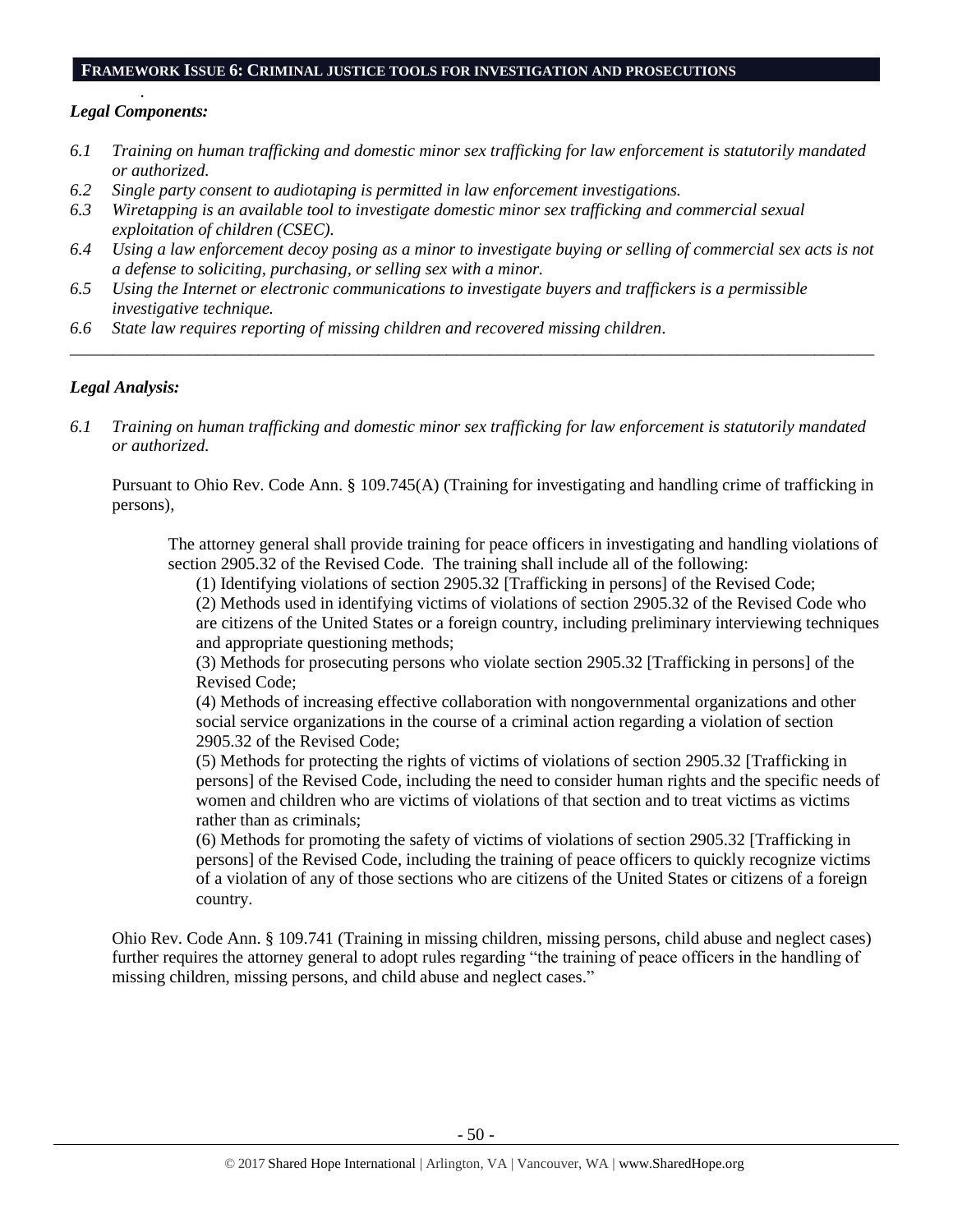## *6.2 Single party consent to audiotaping is permitted in law enforcement investigations.*

Ohio permits single party consent to audiotaping. Ohio Rev. Code Ann. § 2933.52(A)(1) (Interception of wire, oral or electronic communications) makes it a crime for a person to purposely "[i]ntercept, attempt to intercept, or procure another person to intercept or attempt to intercept a wire, oral, or electronic communication." According to Ohio Rev. Code Ann. § 2933.52(B)(3), (4), the prohibition does not apply to, among other things,

(3) A law enforcement officer who intercepts a wire, oral, or electronic communication, if the officer is a party to the communication or if one of the parties to the communication has given prior consent to the interception by the officer;

(4) A person who is not a law enforcement officer and who intercepts a wire, oral, or electronic communication, if the person is a party to the communication or if one of the parties to the communication has given the person prior consent to the interception, and if the communication is not intercepted for the purpose of committing a criminal offense or tortious act in violation of the laws or Constitution of the United States or this state or for the purpose of committing any other injurious act.

# *6.3 Wiretapping is an available tool to investigate domestic minor sex trafficking and commercial sexual exploitation of children (CSEC).*

Wiretapping may be used to investigate certain designated offenses, including Ohio Rev. Code Ann. § 2905.32 (Trafficking in persons) and Ohio's CSEC laws. Ohio Rev. Code Ann. § 2933.52(B). Ohio Rev. Code Ann. § 2933.52(B)(1) (Interception of wire, oral or electronic communications) permits wiretapping conducted pursuant to an interception warrant. Ohio Rev. Code Ann. § 2933.54(A) (Conditions for issuance of warrant; denial; termination; finding of objective) authorizes a court to issue an interception warrant if

the judge determines, on the basis of the facts submitted by the person who made the application and all affiants, that all of the following exist:

(1) The application and affidavits comply with section 2933.53 [Application for interception warrant] of the Revised Code.

(2) There is probable cause to believe that a particular person is committing, has committed, or is about to commit a designated offense.

(3) There is probable cause to believe that particular communications concerning the designated offense will be obtained through the interception of wire, oral, or electronic communications. (4) Normal investigative procedures with respect to the designated offense have been tried and have failed or normal investigative procedures with respect to the designated offense reasonably appear to be unlikely to succeed if tried or to be too dangerous to employ in order to obtain evidence. (5) Except as provided in division (G)(1) of section 2933.53 of the Revised Code, there is probable cause to believe that the communication facilities from which the communications are to be intercepted, or the place at which oral communications are to be intercepted, are being used or are about to be used in connection with the commission of the designated offense or are leased to, listed in the name of, or commonly used by a person who is the subject of the interception warrant. (6) The investigative officer has received training that satisfies the minimum standards established by the attorney general and the Ohio peace officer training commission under section 2933.64 [Training in wiretapping and electronic surveillance] of the Revised Code in order to intercept the wire, oral, or electronic communication and is able to execute the interception sought.

Ohio Rev. Code Ann. § 2933.51(I) (Definitions) defines a "designated offense" as any of,

(1) A felony violation of section 1315.53 [Duty to report transactions, keep records; money laundering prohibitions], 1315.55 [Additional money laundering prohibitions], . . . 2905.01 [Kidnapping], 2905.02 [Abduction], . . . 2905.32 [Trafficking in persons], 2907.02 [Rape], 2907.21 [Compelling prostitution],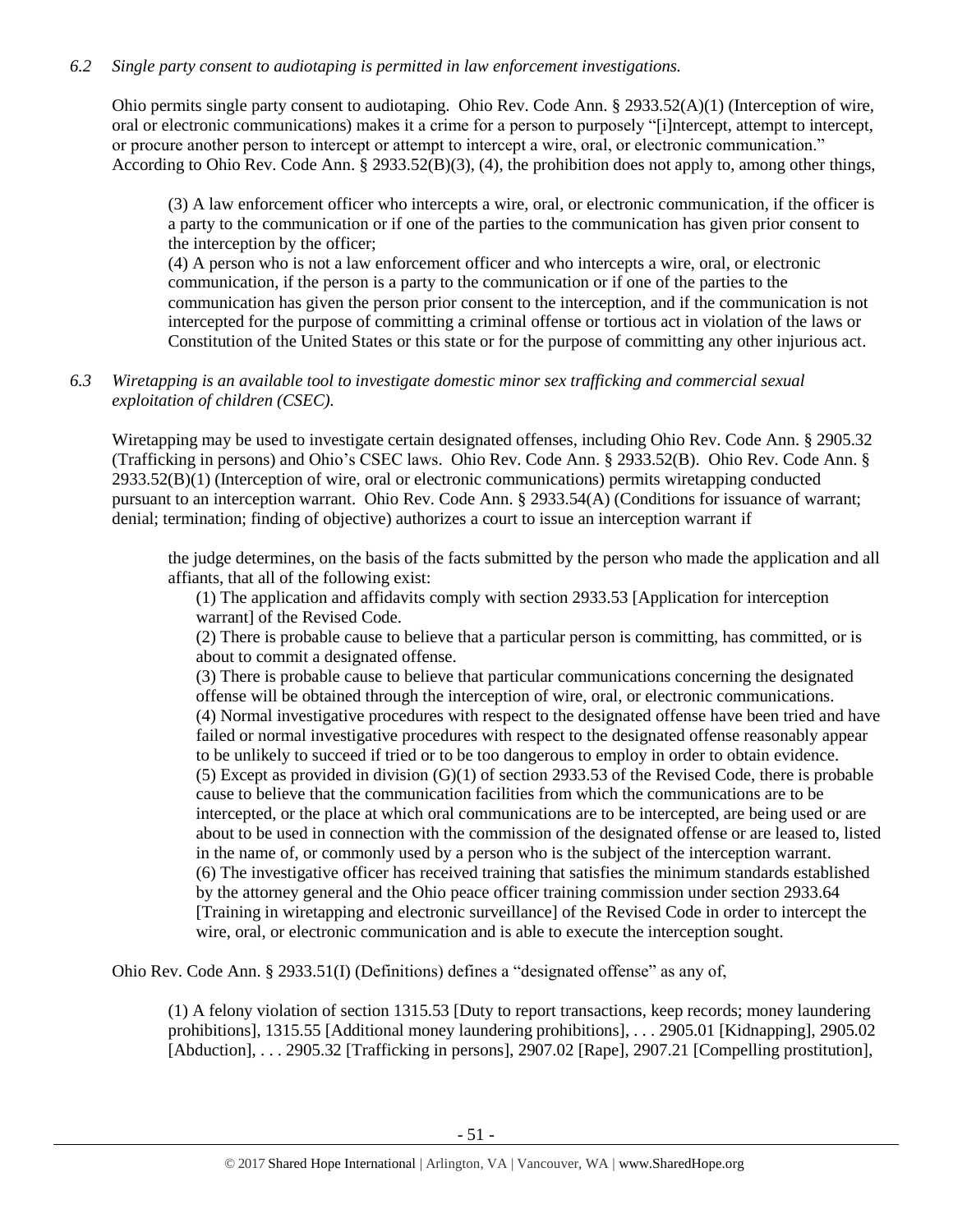2907.22 [Promoting prostitution], . . . 2923.32 [Engaging in pattern of corrupt activity; forfeiture], . . . of the Revised Code;

. . . .

(4) Complicity in the commission of a felony violation of a section listed in division  $(I)(1)$ ,  $(2)$ , or  $(3)$  of this section;

(5) An attempt to commit, or conspiracy in the commission of, a felony violation of a section listed in division  $(I)(1)$ ,  $(2)$ , or  $(3)$  of this section, if the attempt or conspiracy is punishable by a term of imprisonment of more than one year.

*6.4 Using a law enforcement decoy posing as a minor to investigate buying or selling of commercial sex acts is not a defense to soliciting, purchasing, or selling sex with a minor.*

Ohio Rev. Code Ann. § 2907.21(A)(2)–(5) (Compelling prostitution) does not expressly prohibit a defense to the use of a law enforcement decoy posing as a minor to investigate attempts to buy or sell commercial sex acts with a child. However, Ohio Rev. Code Ann. § 2907.21(A)(2)(b) prohibits the compelling of prostitution with "a person the offender believes to be a minor . . . whether or not the person is a minor," indicating that a person who compels a decoy, who the buyer believes to be a minor, to engage in commercial sex activity violates Ohio Rev. Code Ann. § 2907.21 (Compelling prostitution). Additionally, Ohio Rev. Code Ann. § 2907.21(A)(3)(b) states,

No person shall knowingly . . . pay or agree to pay a person the offender believes to be a minor, either directly or through the person's agent, so that the person will engage in sexual activity, whether or not the person is a minor.

Therefore, finding that a buyer commits an offense under both Ohio Rev. Code Ann. §§ 2907.21(A)(2)(b) and §  $2907.21(A)(3)(b)$ , even if the person the offender believes to be a minor is not actually a minor, a defense to the use of a law enforcement decoy may be impermissible.

*6.5 Using the Internet or electronic communications to investigate buyers and traffickers is a permissible investigative technique.*

While Ohio Rev. Code Ann. § 2905.32 (Trafficking in persons) and Ohio's CSEC laws do not expressly authorize law enforcement to use the Internet or electronic communications to investigate those crimes, Ohio Rev. Code Ann. § 2907.07 (Importuning) permits law enforcement officers to use the Internet or electronic communications to investigate solicitation of sex with a minor. Ohio Rev. Code Ann. § 2907.07(C)(2), (D)(2) make it illegal for a person to solicit "a law enforcement officer posing as a person who is less than [13 or 16] years of age, and the offender believes that the other person is less than [13 or 16] years of age or is reckless in that regard."

*6.6 State law requires reporting of missing children and recovered missing children.* 

Ohio Rev. Code Ann. § 2901.30(B) (Missing child report; notice to child's school; notice of return) directs a law enforcement agency to take the report of a missing child<sup>111</sup> and act promptly to locate the missing child.

 $\overline{\phantom{a}}$ <sup>111</sup> Ohio Rev. Code Ann. § 2901.30(A)(3) defines "missing children" or a "missing child" as

<span id="page-51-0"></span><sup>(</sup>a) A minor who has run away from or who otherwise is missing from the home of, or the care, custody, and control of, the minor's parents, parent who is the residential parent and legal custodian, guardian, legal custodian, or other person having responsibility for the care of the minor;

<sup>(</sup>b) A minor who is missing and about whom there is reason to believe the minor could be the victim of a violation of section 2905.01 [Kidnapping], 2905.02 [Abduction], 2905.03 [Unlawful restraint], or 2919.23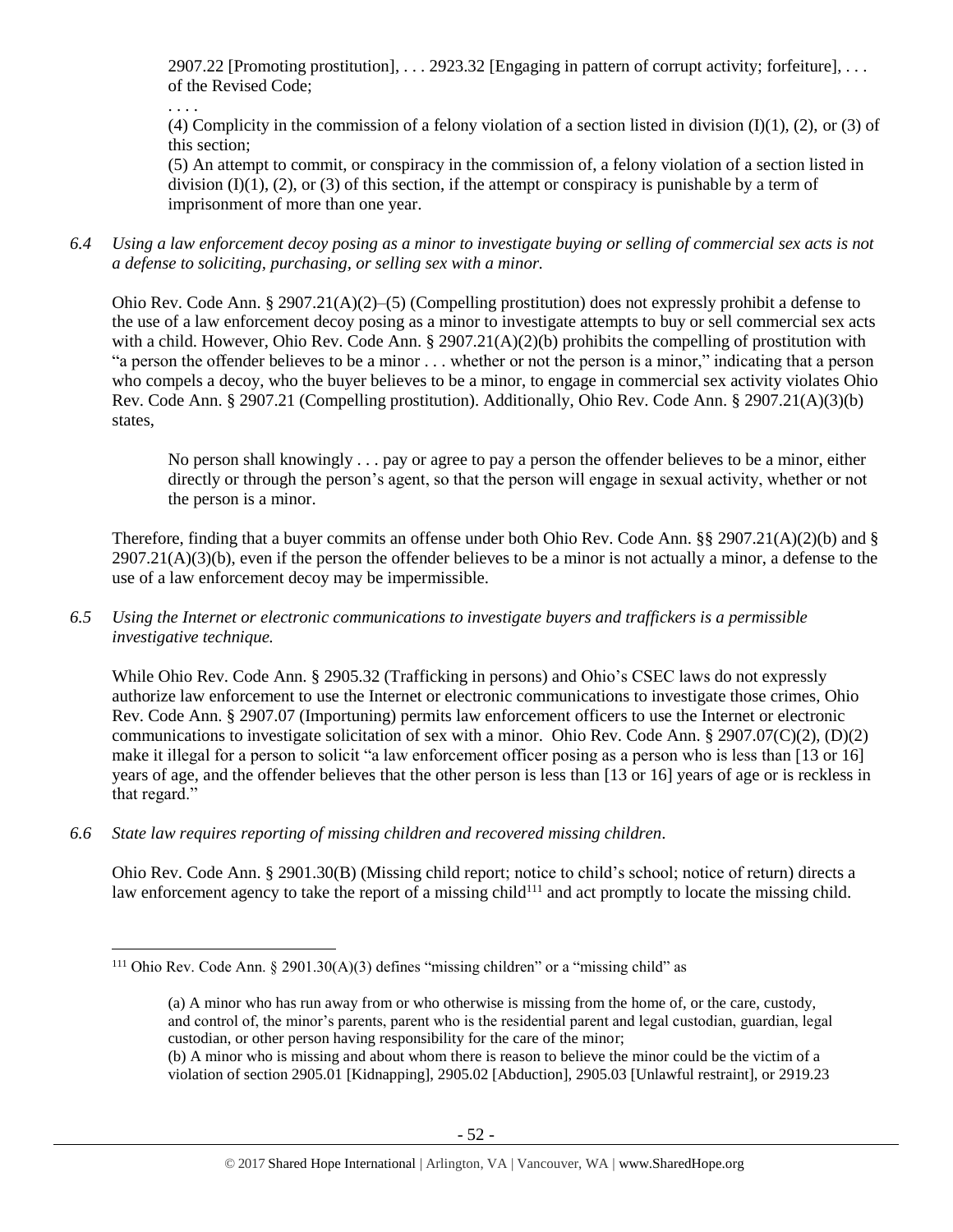The law enforcement agency must gather information about the missing child and enter "it into the national crime information center computer," notify the child's school to mark the child's records, and notify other law enforcement agencies within its jurisdiction. Ohio Rev. Code Ann. § 2901.30(C)–(E). Ohio Rev. Code Ann. § 2901.30(H) states,

A missing child's parents, parent who is the residential parent and legal custodian, guardian, or legal custodian, or any other persons responsible for the care of a missing child, immediately shall notify the law enforcement agency with which they filed the missing child report whenever the child has returned to their home or to their care, custody, and control, has been released if the missing child was the victim of an offense listed in division  $(A)(3)(b)^{112}$  of this section, or otherwise has been located. Upon such notification or upon otherwise learning that a missing child has returned to the home of, or to the care, custody, and control of the missing child's parents, parent who is the residential parent and legal custodian, guardian, legal custodian, or other person responsible for the missing child's care, has been released if the missing child was the victim of an offense listed in division (A)(3)(b) of this section, or otherwise has been located, the law enforcement agency involved promptly shall integrate the fact that the minor no longer is a missing child into the national crime information center computer and shall inform any school that was notified under division (D) of this section that the minor is no longer a missing child.

[Interference with custody] of the Revised Code or of a violation of section 2905.04 [Repealed] of the Revised Code as it existed prior to July 1, 1996.

<sup>112</sup> *See supra* not[e 111](#page-51-0) for the provisions of Ohio Rev. Code Ann. § 2901.30(A)(3)(b).

 $\overline{a}$